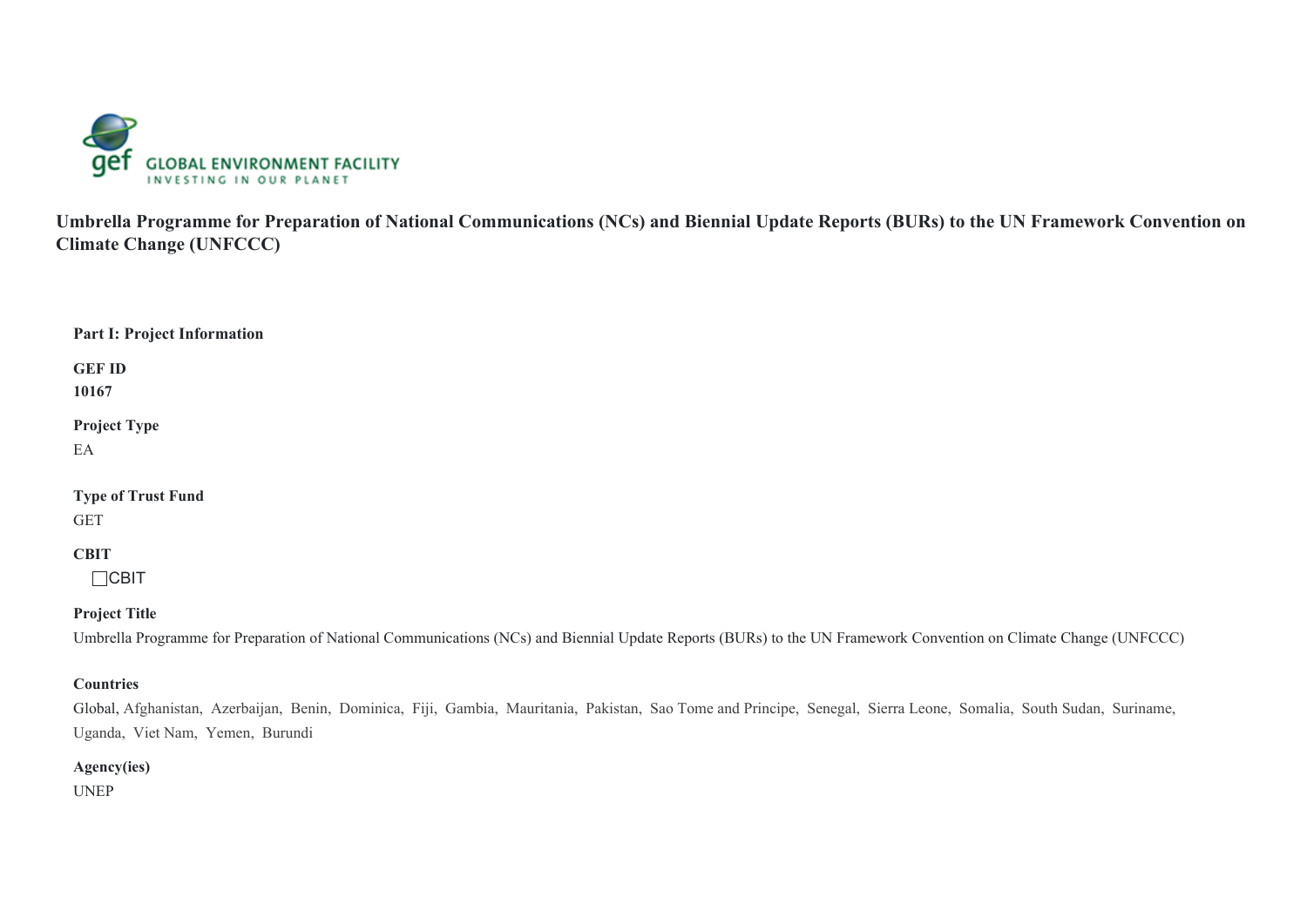## **Other Executing Partner(s):**

18 National Governments

## **Executing Partner Type**

Government

## **GEF Focal Area**

Climate Change

#### **Taxonomy**

Climate Change, Focal Areas, United Nations Framework Convention on Climate Change, Enabling Activities, Strengthen institutional capacity and decision-making, Influencing models, Civil Society, Stakeholders, Communications, Awareness Raising, Information Dissemination, Type of Engagement, Gender Equality, Capacity Development, Gender results areas, Participation and leadership, Knowledge Exchange, Capacity, Knowledge and Research, Knowledge Generation, Education, Consultation, Participation, Knowledge Generation and Exchange, South-South, Local Communities, Indigenous Peoples, Private Sector

#### **Rio Markers**

**Climate Change Mitigation**

Climate Change Mitigation 1

## **Climate Change Adaptation**

Climate Change Adaptation 1

| <b>Type of Reports</b>                        | <b>Submission</b><br><b>Date</b> | <b>Expected Implementation</b><br><b>Start</b> | <b>Expected Completion</b><br><b>Date</b> | <b>Expected Report Submission to</b><br><b>Convention</b> |
|-----------------------------------------------|----------------------------------|------------------------------------------------|-------------------------------------------|-----------------------------------------------------------|
| <b>UNFCCC National Communications</b><br>(NC) | 12/31/2024                       | 6/1/2020                                       |                                           |                                                           |
| <b>UNFCCC Biennial Update Report (BUR)</b>    | 12/31/2022                       | 6/1/2020                                       |                                           |                                                           |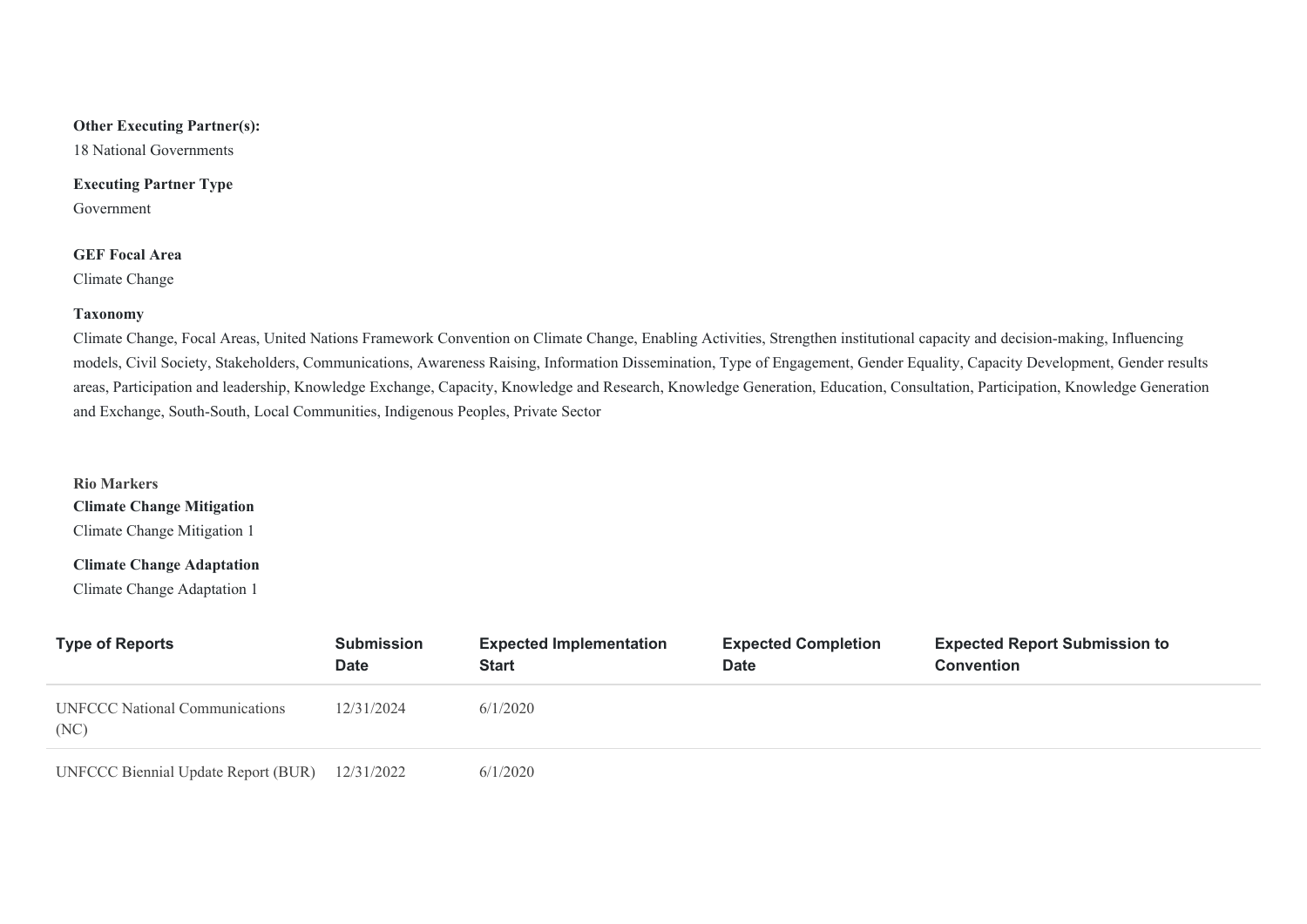## **Duration**

60In Months

## **Agency Fee(\$)** 909,943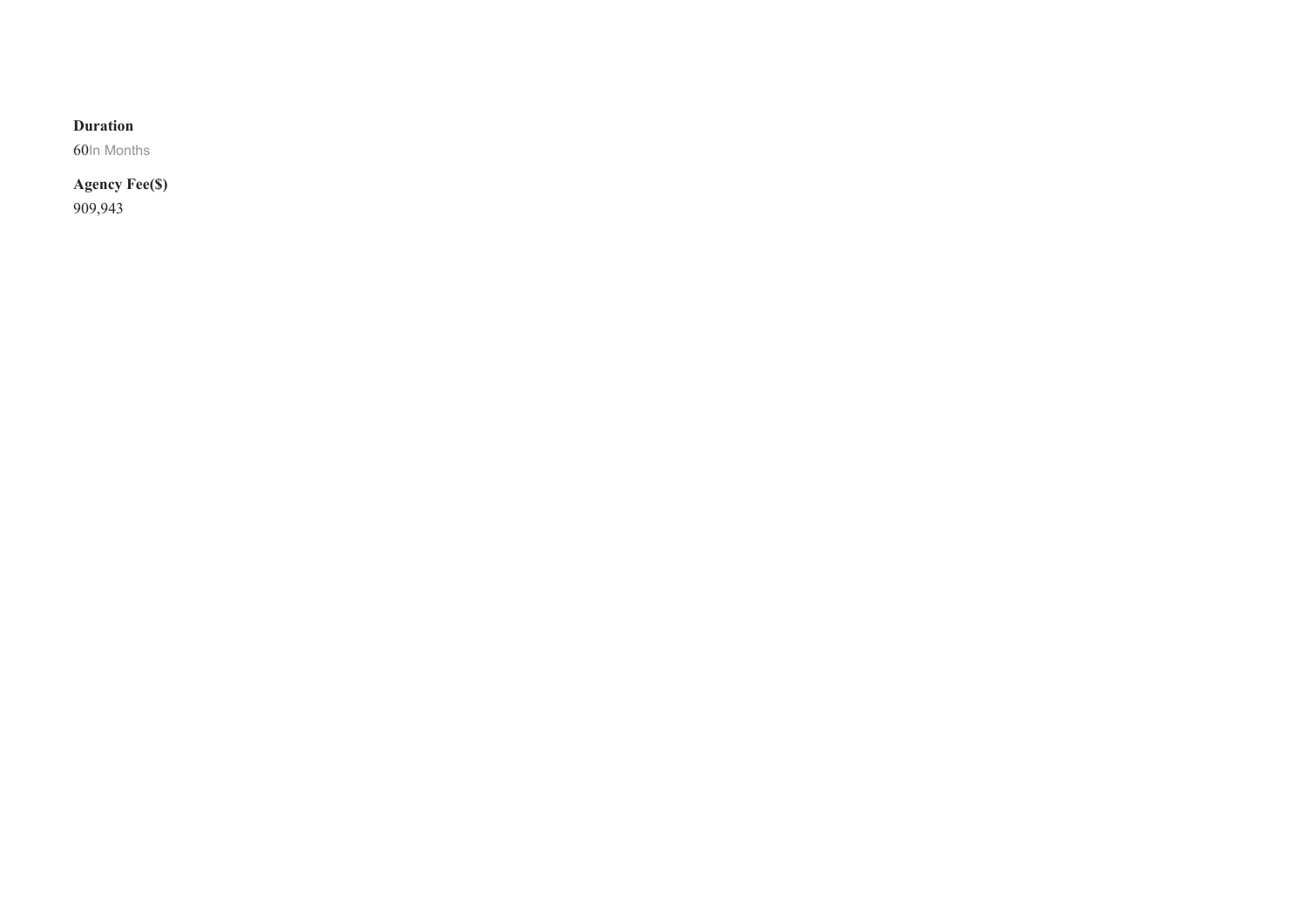#### **A. FOCAL/NON-FOCAL AREA ELEMENTS**

| <b>Objectives/Programs</b> | <b>Trust Fund</b> |                                   | Co-Fin Amount(\$) |  |  |
|----------------------------|-------------------|-----------------------------------|-------------------|--|--|
| CCM-EA                     | <b>GET</b>        | 10,110,480                        | 1,000,000         |  |  |
|                            |                   | Total Project Cost(\$) 10,110,480 | 1,000,000         |  |  |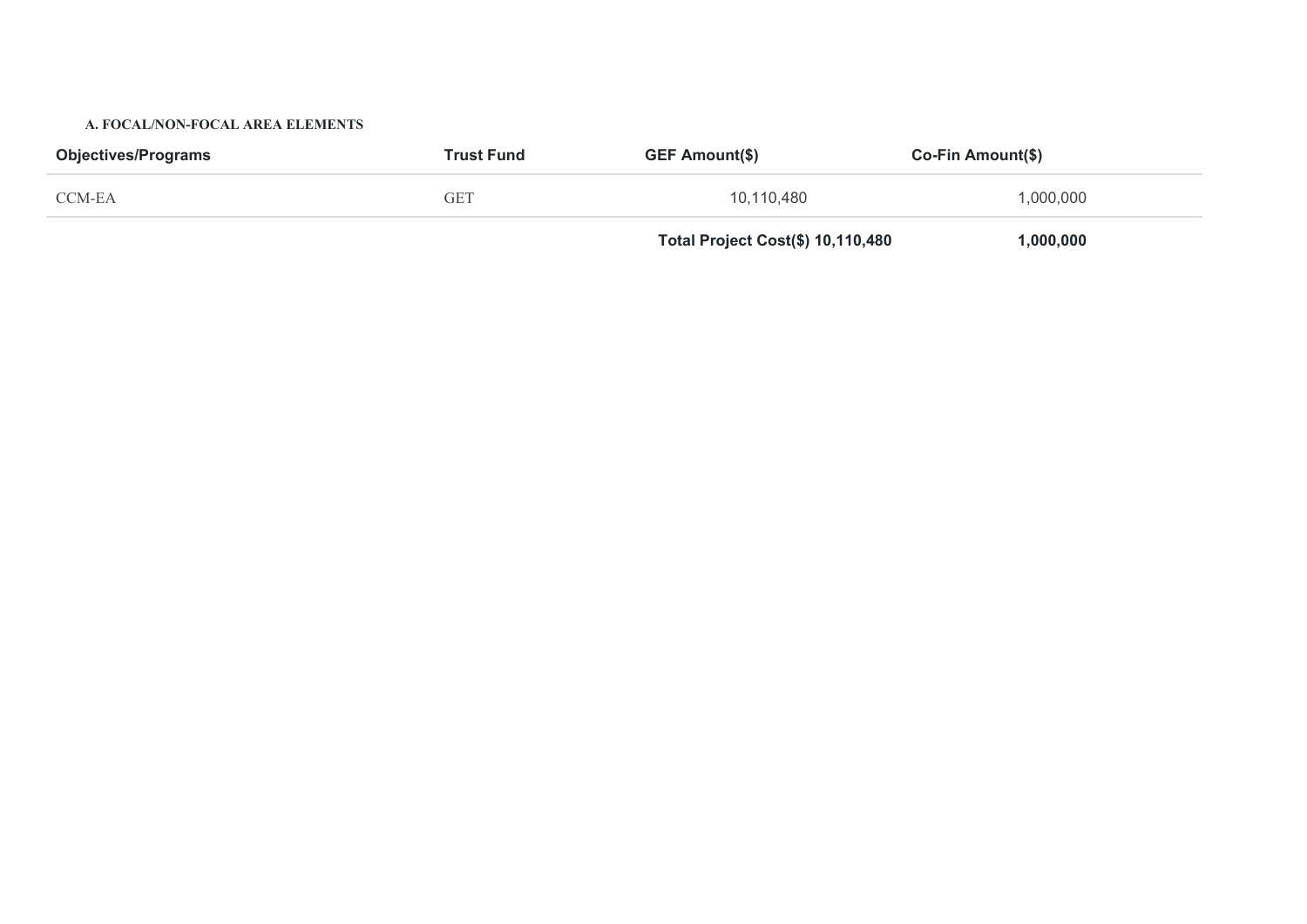## **B. Project description summary**

## **Project Objective**

To support eighteen (18) developing countries prepare and submit National Communications (NCs) and Biennial Update Reports (BURs) that comply with the United Nations Framework Convention on Climate Change (UNFCCC) reporting requirements while responding to national development goals. Participating Countries at CEO Endorsement Phase are: - Afghanistan; Azerbaijan; Benin; Burundi; Guinea-Bissau; Kuwait; Mauritania; Pakistan; Rwanda, St. Vincent and the Grenadines; Sao Tome and Principe; Senegal; Sierra Leone; Somalia; Suriname; Uganda; Viet Nam; and Yemen

| <b>Project Component</b>                                                                                               | <b>Expected Outcomes</b>                                                                                        | <b>Expected Outputs</b>                                                                                                                                                  | <b>GEF Project Financing(\$)</b> | Confirmed Co-Financing(\$) |
|------------------------------------------------------------------------------------------------------------------------|-----------------------------------------------------------------------------------------------------------------|--------------------------------------------------------------------------------------------------------------------------------------------------------------------------|----------------------------------|----------------------------|
| 1. Preparation of Project<br>Implementation Plans (PIPs)<br>for NCs and BURs                                           | 1.1 Increased human<br>and institutional<br>capacity for preparing<br>NC and/or BUR                             | 1.1.1 Project Implementation Plans for NC<br>and BUR including stocktaking,<br>institutional arrangements, stakeholders'<br>plans, workplans and budget are<br>completed | 320,000                          | 40,000                     |
| 2. Preparation of NCs and<br><b>BURs</b>                                                                               | 2.1 Countries meet their<br>NC and/or BUR<br>reporting requirements<br>under the UNFCCC.                        | 2.1.1 Eight (8) BURs prepared and<br>submitted to the UNFCCC<br>2.1.2 Fourteen (14) NCs prepared and<br>submitted to the UNFCCC                                          | 9,336,000                        | 900,000                    |
| 3. National stakeholders'<br>involvement and institutional<br>arrangements for preparation<br>of subsequent BUR and NC | 3.1 Human and<br>institutional capacities<br>for preparation, of<br>subsequent NCs and<br><b>BURs</b> sustained | 3.1.1 Stocktaking assessment and<br>institutional arrangements for preparation<br>of subsequent NCs and BURs developed.                                                  | 160,000                          | 20,000                     |
|                                                                                                                        |                                                                                                                 | Sub Total (\$)                                                                                                                                                           | 9,816,000                        | 960,000                    |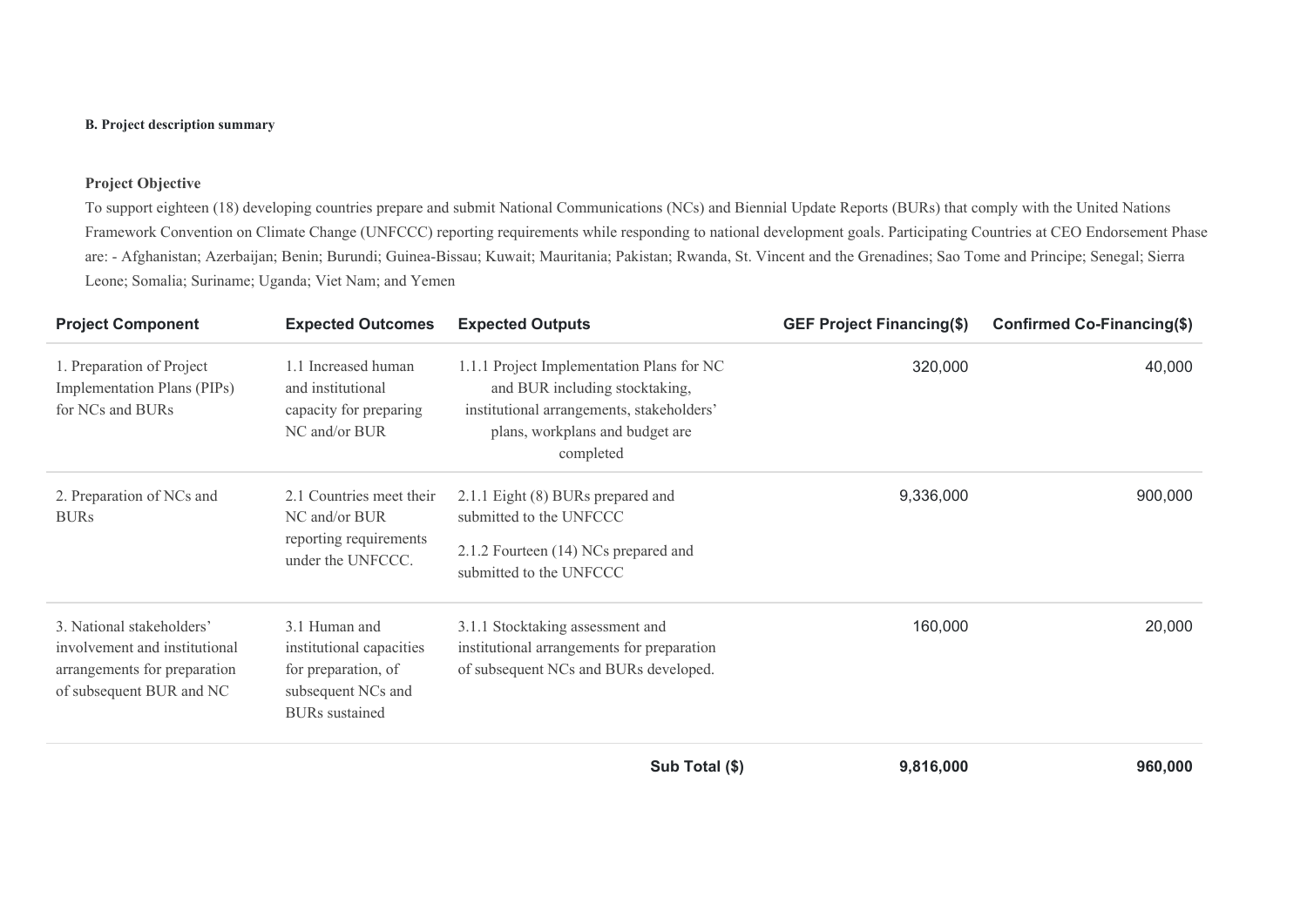## **Project Management Cost (PMC)**

| 40,000    | 294,480    |                               |
|-----------|------------|-------------------------------|
| 40,000    | 294,480    | Sub Total(\$)                 |
| 1,000,000 | 10,110,480 | <b>Total Project Cost(\$)</b> |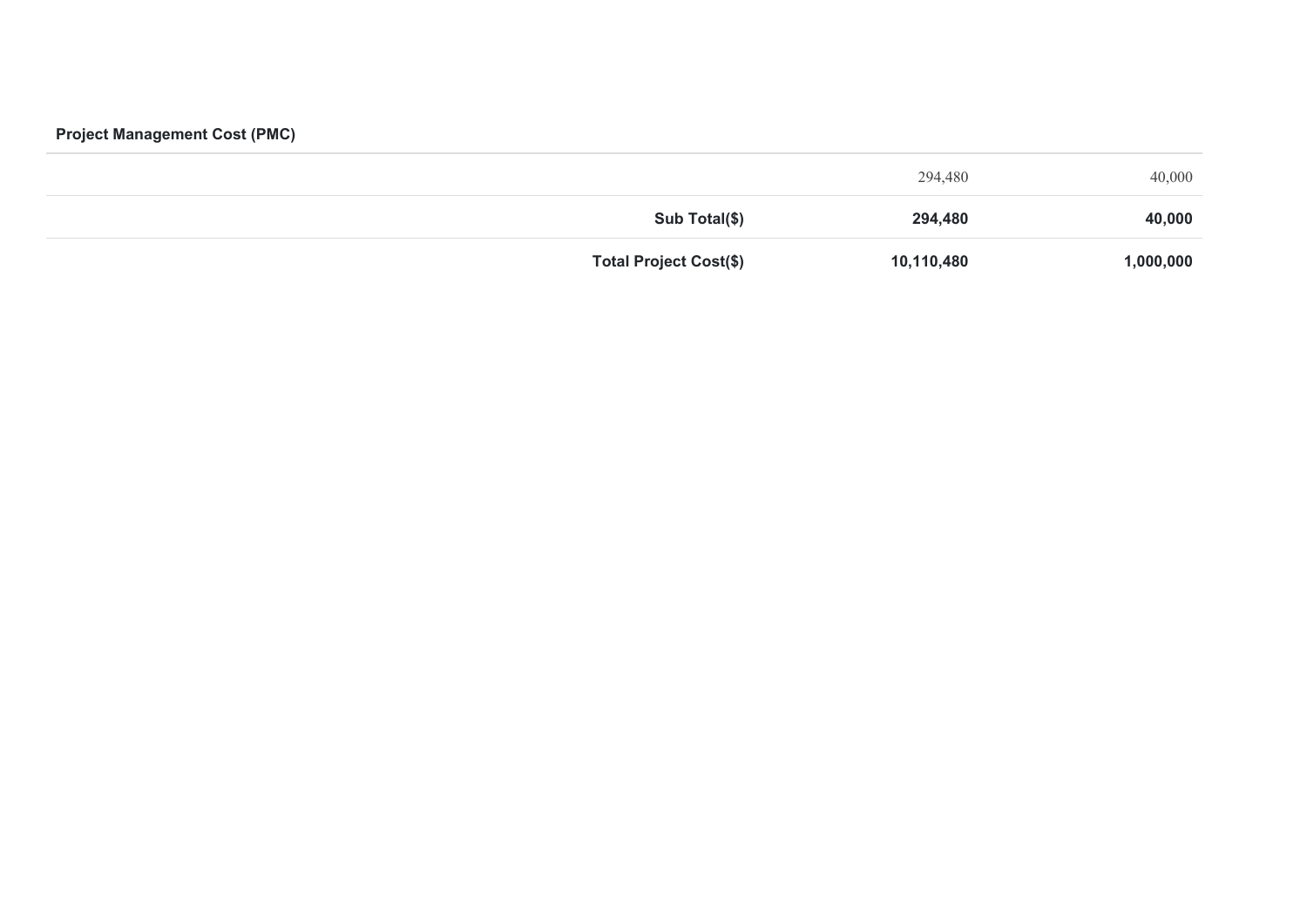## **C. Source of Co-Financing for the Project by Name and by Type**

| <b>Sources of Co-</b><br>financing | Name of Co-financier                                                                           | Type of Co-<br>financing | <b>Investment</b><br><b>Mobilized</b> | Amount(\$) |
|------------------------------------|------------------------------------------------------------------------------------------------|--------------------------|---------------------------------------|------------|
| Government                         | Eighteen(18) government ministries and departments responsible for climate change<br>reporting | In-kind                  | Recurrent<br>expenditures             | 960,000    |
| GEF Agency                         | UN Environment                                                                                 | In-kind                  | Recurrent<br>expenditures             | 40,000     |

**Total Co-Financing(\$) 1,000,000**

## **Describe how any "Investment Mobilized" was identified**

Not Applicable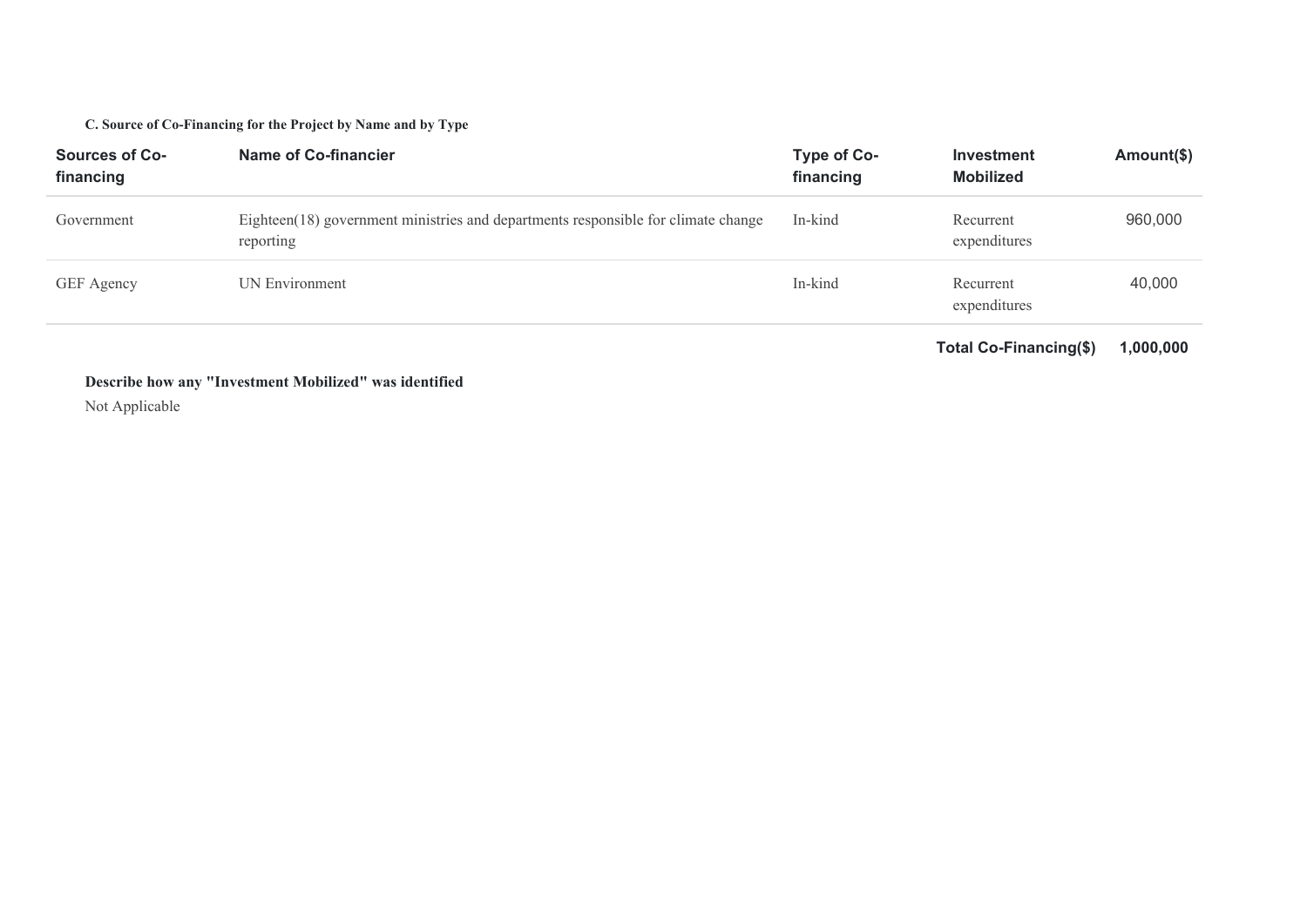| Agency      | <b>Trust Fund</b> | Country | <b>Focal Area</b> | <b>Programming of Funds</b> |                                | Amount(\$) | $Fee(\$)$ |
|-------------|-------------------|---------|-------------------|-----------------------------|--------------------------------|------------|-----------|
| <b>UNEP</b> | GET               | Global  | Climate Change    | CC Set-Aside                |                                | 10,110,480 | 909,943   |
|             |                   |         |                   |                             | <b>Total Gef Resources(\$)</b> | 10,110,480 | 909,943   |

## **D. GEF Financing Resources Requested by Agency, Country and Programming of Funds**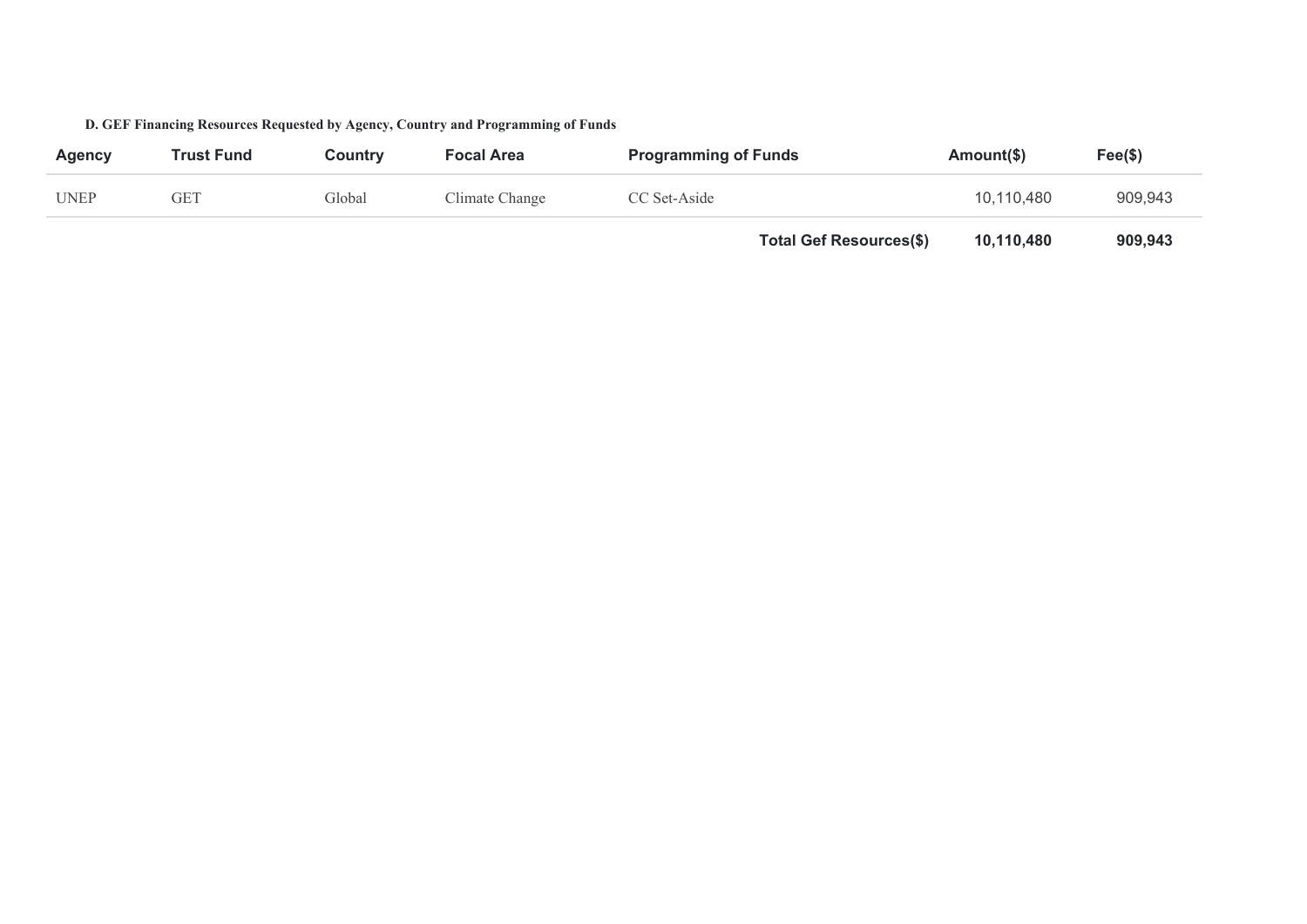#### **Part II. Enabling Activity Justification**

#### **A. ENABLING ACTIVITY BACKGROUND AND CONTEXT**

#### Provide brief information about projects implemented since a country became party to the convention and results achieved

In 1992, countries joined an international treaty, the United Nations Framework Convention on Climate Change (UNFCCC), to cooperatively consider what they could do to limit average global temperature increases and the resulting climate change, and to cope with whatever impacts were, by then, inevitable. Reporting under the UNFCCC is implemented through national communications (NCs) and biennial update reports (BURs). NCs provide information on greenhouse gas (GHG) inventories, measures to mitigate and to facilitate adequate adaptation to climate change, and any other information that the Party considers relevant to the achievement of the objective of the Convention. NCs are submitted every four years. BURs provide an update of the information presented in NCs, on national GHG inventories, mitigation actions, constraints and gaps, including support needed and received. Whereas NCs are expected to be submitted every four years, BURs are to be submitted every two years, either as a summary of parts of their national communication in the year in which the national communication is submitted or as a stand-alone update report. Discretion on timing is granted to the Least Developed Countries (LDCs) and Small Island Developing States (SIDS). In addition to providing information to assess the progress of efforts to address climate change, national reports are useful documents in the national planning and development process as well as for policymakers.

Over time, the reporting requirements under the UNFCCC have evolved into a more comprehensive measurement, reporting and verification framework, starting with the adoption of the revised guidelines for preparation of national communications (NCs) at COP 8. Additional measures seeking to significantly enhance transparency of action and support under the Convention were adopted as part of the Bali Action Plan at COP 13 and elaborated in decisions adopted at subsequent COPs. Parties at COP 16 decided to enhance the reporting in national communications, through preparation and submission of biennial update reports (BURs). The 17th session of the COP adopted the guidelines on the preparation of biennial reports by developed country Parties (the "UNFCCC biennial reporting guidelines for developed country Parties"); and those contained in Annex III, for the preparation of biennial update reports (BURs) by developing countries.

The capacity of countries to report effectively on greenhouse gas emissions and on activities related to climate change has become even more important in recent years due to the reporting requirements introduced by the Paris Agreement. Parties adopted the Paris Agreement in 2015 during COP 21. Decision 1/CP.21, paragraph 98 of the Paris Agreement state that "the modalities, procedures and guidelines of this transparency framework shall build upon and eventually supersede the measurement, reporting and verification system established by decision 1/CP.16, paragraphs 40–47 and 60–64, and decision 2/CP.17, paragraphs 12–62, immediately following the submission of the final biennial reports and biennial update reports." and elaborated at COP 24 pertaining to Article 13. Parties at COP 24 (in December 2018) emphasized the need to align the reporting under the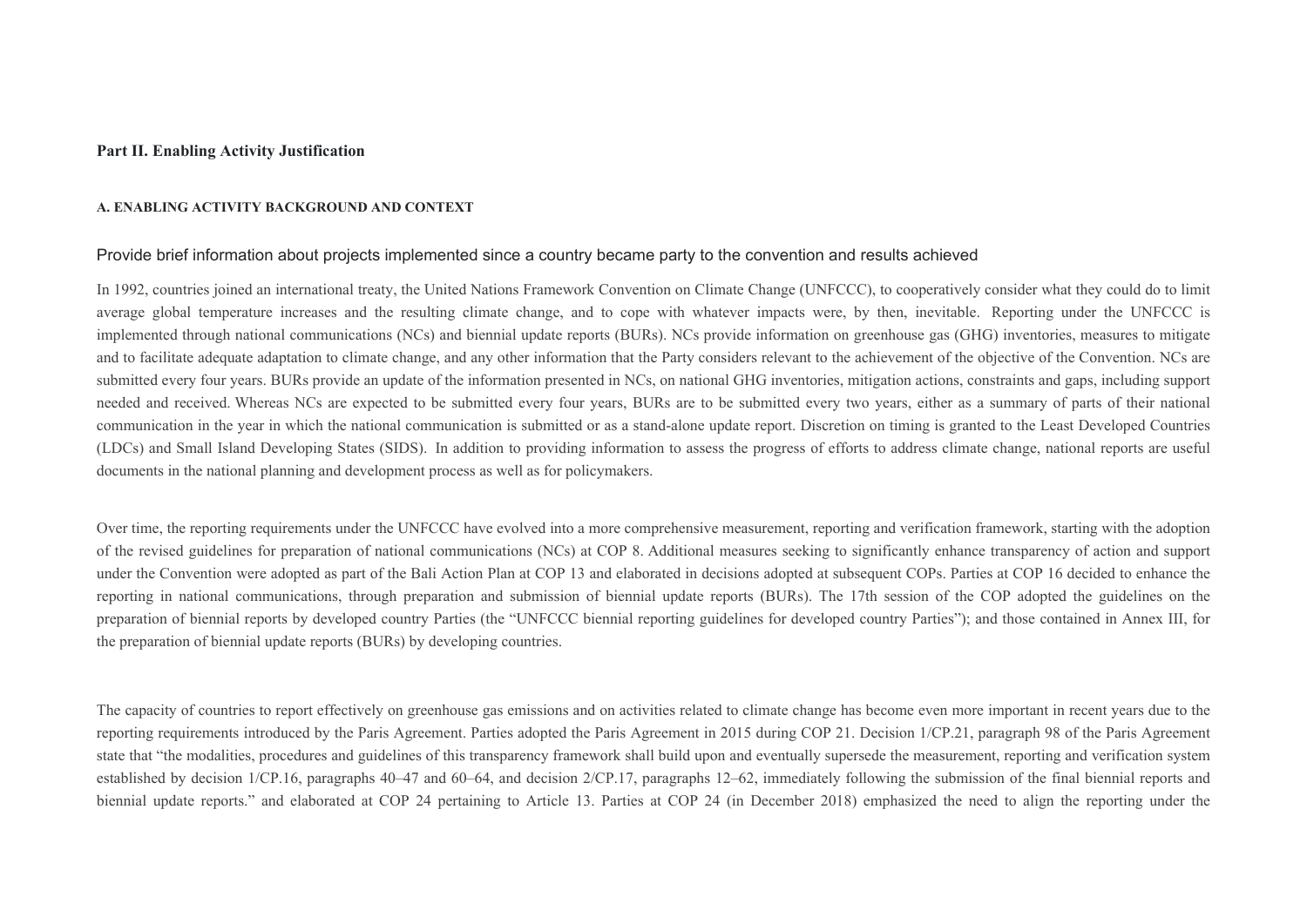Convention to the enhanced transparency framework of the Paris Agreement. At COP 24, Parties reaffirmed decision 1/CP.21, paragraph 98, that, following the submission of the final biennial reports and biennial update reports, the modalities, procedures and guidelines contained in the annex to decision - /CMA.112 will supersede the measurement, reporting and verification system established by decision 1/CP.16, paragraphs 40–47 and 60–64, and decision 2/CP.17, paragraphs 12–62; 40.

Under the Paris Agreement, countries have submitted Nationally Determined Contributions (NDCs) with actions that they will report on in a Biennial Transparency Report (BTR). At the same time recent decisions have re-affirmed reporting obligations under Articles 4 and 12 of the UNFCCC. While reporting under the UNFCCC and the Paris Agreement will take different forms, there are a number of underlying common elements that are crucial to both reporting regimes, such as an inventory of greenhouse gases and sinks, a description of mitigation actions, and an overview of climate finance, technology transfer and capacity building. Strengthening these elements will benefit reporting under both the UNFCCC and the Paris Agreement, and it will also provide countries with the information they need to undertake more robust NDCs.

Non-Annex I Parties place a high priority on the preparation of National Communications and Biennial Update Reports. These reports are the main mechanism countries have in place to bring climate change related information to the attention of national policy makers, relevant institutions, the wider national audience as well as to multilateral and bilateral development partners. National Communications and Biennial Update Report preparations present unique opportunities to countries to integrate climate change into national development priorities, through establishment of national institutional frameworks and coordination mechanisms. The process of preparing these reports has not only assisted countries to meet their reporting requirements under the UNFCCC; more importantly, it has led to establishing subcommittees and sectoral working groups responsible for specific chapters of national reports, in addition to linking scientific assessments of climate change to national policies aimed at contributing to reducing GHG emissions and promoting adequate adaptation to the adverse effects of climate change whilst ensuring sustainable development of their national economies.

Presently, there are 154 non-Annex I Parties to the Convention, out of which 49 are classified as least developed countries (LDCs) and are given special consideration under the Convention because of their limited capacity to respond to climate change and adapt to its adverse effects. Information provided by the Global Environment Facility on its activities relating to the preparation of national communications and biennial update reports [FCCC/SBI/2018/INF.9](http://unfccc.int/documentation/documents/advanced_search/items/3594.php?rec=j&priref=600009822) and the UNFCCC updates on National Reports from non-Annex I Parties indicate that most non-Annex I Parties are finalizing their preparation of the Third National Communications (NC3) and Initial Biennial Reports (BUR1). The following presents the status of NCs and BURs submitted to the UNFCCC by non-Annex I Parties as of January 3, 2020:

*Table II.(i): Number of National Communications and Biennial Update Reports Submitted to the UNFCCC By Developing Country Parties (as of March 31, 2020)*

| ommunica°<br>cations | -Kenorts<br>Indate<br>anıa |
|----------------------|----------------------------|
|                      |                            |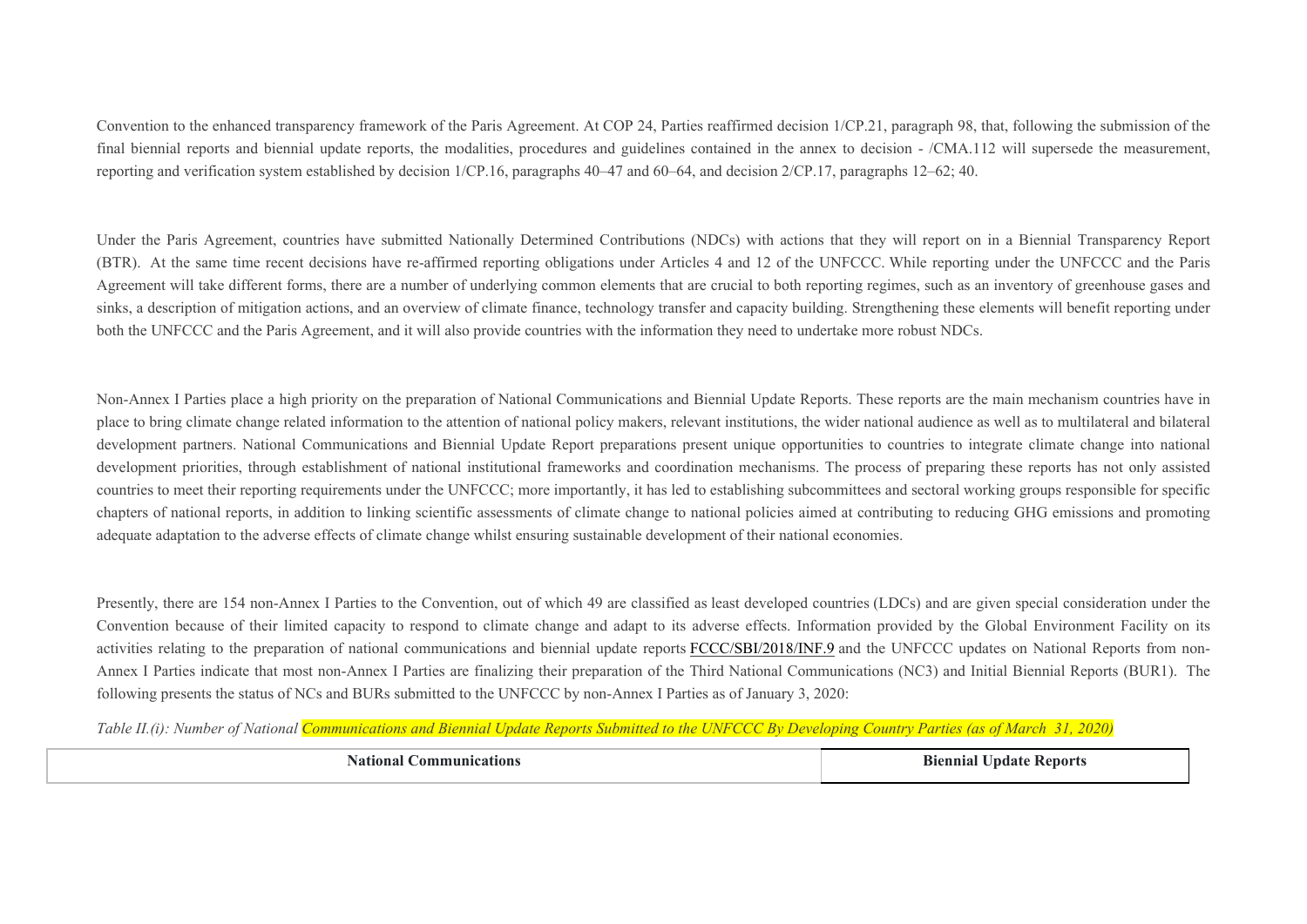| NC1  | NC2                                  | NC <sub>3</sub> | NC <sub>4</sub> | NC5                                 | NC <sub>6</sub>                       | BUR1 | BUR2 | BUR3      |  |  |  |
|------|--------------------------------------|-----------------|-----------------|-------------------------------------|---------------------------------------|------|------|-----------|--|--|--|
| 154  | 141                                  | 71              | 8               |                                     | 56                                    |      | 31   | <b>10</b> |  |  |  |
|      |                                      |                 |                 |                                     |                                       |      |      |           |  |  |  |
| Key: |                                      |                 |                 |                                     |                                       |      |      |           |  |  |  |
|      | NC1 – Initial National Communication |                 |                 |                                     | BUR1 - Initial Biennial Update Report |      |      |           |  |  |  |
|      | NC2 – Second National Communication  |                 |                 |                                     | BUR2 – Second Biennial Update Report  |      |      |           |  |  |  |
|      | NC3 – Third National Communication   |                 |                 | BUR3 - Third Biennial Update Report |                                       |      |      |           |  |  |  |
|      | NC4 – Fourth National Communication  |                 |                 |                                     |                                       |      |      |           |  |  |  |
|      | NC5 - Fifth National Communication   |                 |                 |                                     |                                       |      |      |           |  |  |  |
|      | NC6 - Sixth National Communication   |                 |                 |                                     |                                       |      |      |           |  |  |  |

This umbrella programme seeks to support the following eighteen (18) developing countries prepare and submit National Communications (NCs) and Biennial Update Reports (BURs): Afghanistan; Azerbaijan; Benin; Burundi; Guinea-Bissau; Kuwait; Mauritania; Pakistan; Rwanda, St. Vincent and the Grenadines; Sao Tome and Principe; Senegal; Sierra Leone; Somalia; Suriname; Uganda; Viet Nam; and Yemen. These countries have expressed their interest in joining the umbrella programme, as indicated in their letters of endorsement, for the following reasons:

They have benefitted from UNEP's support under previous NC/BUR umbrella programmes;

• All the above countries in the umbrella have submitted their current NCs/BURs to the UNFCCC;

They have expressed their readiness to initiate the implementation of subsequent NCs/BURs in early 2020;

Acknowledging their different circumstances, each country knows that they will get the opportunity to design a country-specific implementation strategy that will inform the approach they adopt during NC/BUR preparation under Component 1 of the Umbrella Programme.

## **Summary of Changes Made:**

The following changes have been made relative to the project following the approval of the PIF:

*Changes in the list of Participating Countries:* the list of participating countries has been slightly revised as follows: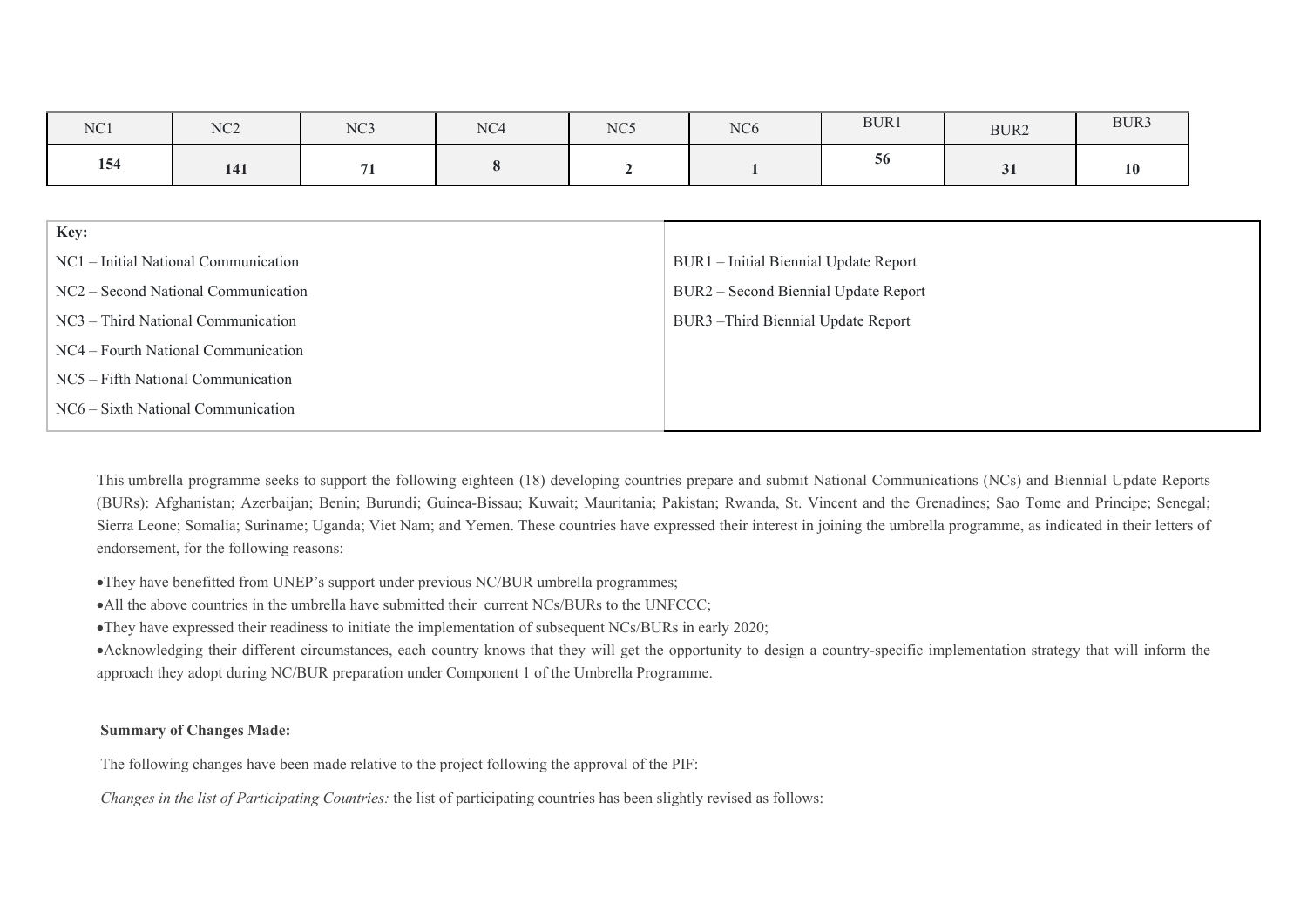•The following three countries—Dominica (NC4), Fiji (NC4), Gambia (NC4) were excluded from this proposal because they have not completed and submitted their current reports to the UNFCCC. UNEP will continue offering the necessary support to these countries, to expedite the submission of these reports; and will provide the needed support for these countries to assess GEF funding as and when they will be ready to initiate their subsequent reports.

South Sudan project has been excluded due to the ongoing discussions to close UNEP's offices in Juba, South Sudan. Discussions have been initiated between UNEP and South Sudan Government representatives to agree on the way forward for this project.

Four (4) new requests received from Kuwait (NC3/BUR2), Rwanda (NC4), Guinea Bissau (NC4) & St Vincent and the Grenadines (BUR1) have been included in this proposal.

| List of 18 participating Countries at PIF Stage                               | Afghanistan; Azerbaijan; Benin; Burundi, Dominica; Fiji; Gambia; Mauritania; Pakistan; Sao Tome and Principe; Senegal; Sierra<br>Leone; Somalia; South Sudan; Suriname, Uganda, Viet Nam and Yemen                            |
|-------------------------------------------------------------------------------|-------------------------------------------------------------------------------------------------------------------------------------------------------------------------------------------------------------------------------|
|                                                                               | Reports to the UNFCCC: 15 NCs; 6 BURs                                                                                                                                                                                         |
| Revised list of 18 participating countries at CEO<br><b>Endorsement Phase</b> | Afghanistan; Azerbaijan; Benin; Burundi; Guinea-Bissau; Kuwait; Mauritania; Pakistan; Rwanda, St. Vincent and the Grenadines;<br>Sao Tome and Principe; Senegal; Sierra Leone; Somalia; Suriname; Uganda; Viet Nam; and Yemen |
|                                                                               | Reports to the UNFCCC: 14 NCs & 8 BURs                                                                                                                                                                                        |

*Project Budget:* The total project budget approved at PIF phase was US\$ 9,900,360; while the CEO Endorsement budget is US\$ 10,110,480. This represents an increase of US\$ 210,120 or 2.12% of the original proposed budget, which is considered a minor amendment

*Expected co-financing:* The in-kind co-financing contribution has been increased to US\$ 1,000,000 from the initial amount of US\$ 960,000 proposed at the PIF stage. The 18 participating countries will be expected to contribute US\$ 960,000 towards total projected co-financing, while UNEP contributes US\$ 40,000, as stated in the co-finance letter attached in Annex L.

*Table II.(ii):* Status of the Preparation of National Communications and Biennial Update Reports in the participating Countries:

| The following Table summarizes: -                            | Symbol |
|--------------------------------------------------------------|--------|
| Reports that have been submitted to the UNFCCC<br>$\sim$ $-$ |        |
| Reports for which GEF financing is requested<br>$\sim$ $-$   |        |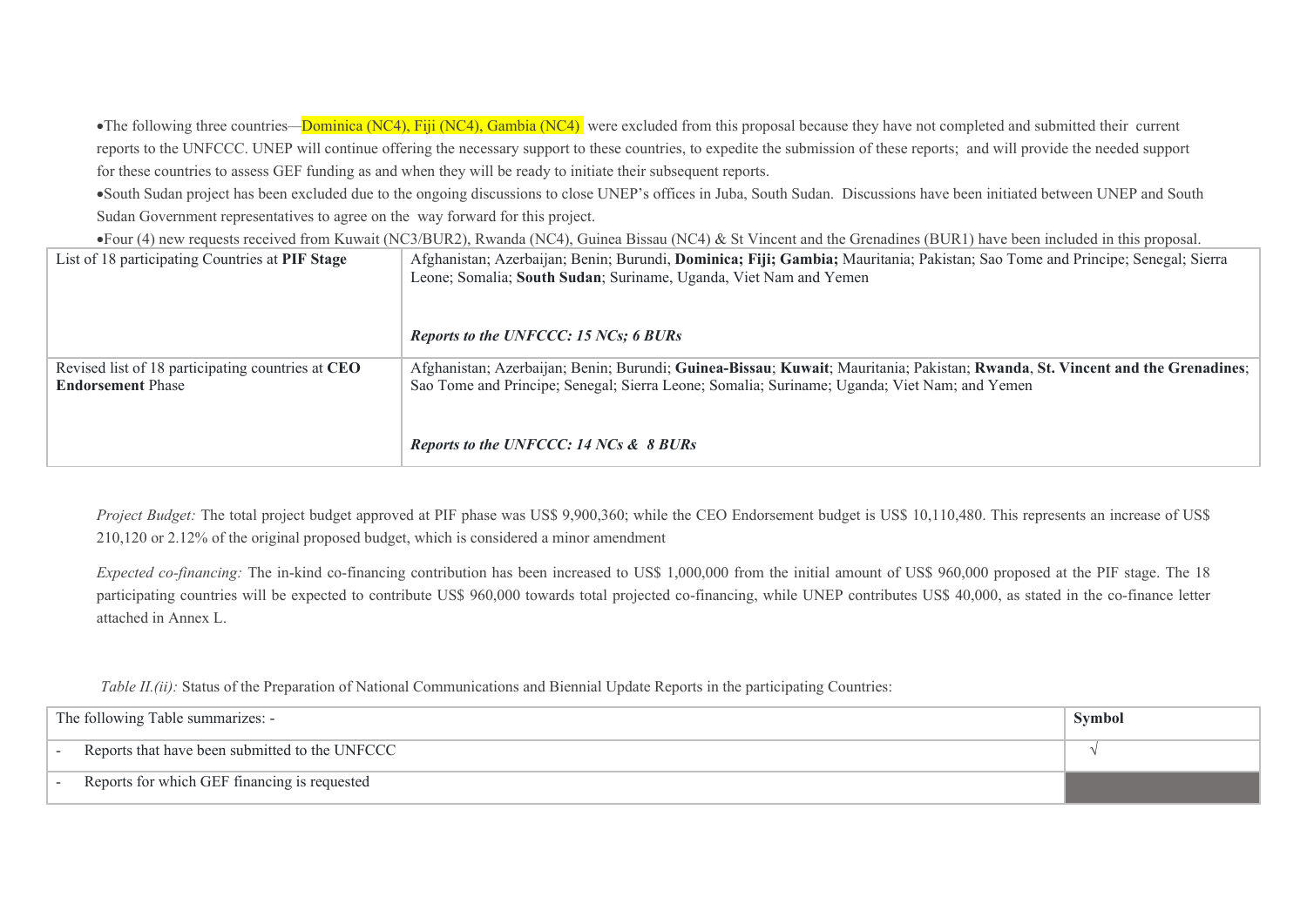| <b>PARTY</b>                                |            |            | National Communications (NCs) |            |                 |            | <b>Biennial Update Reports (BUR)</b> |      | GEF Grant<br>Request |                  |         |
|---------------------------------------------|------------|------------|-------------------------------|------------|-----------------|------------|--------------------------------------|------|----------------------|------------------|---------|
|                                             | NC1        | $\rm NC2$  | NC3                           | NC4        | NC <sub>5</sub> | BUR1       |                                      | BUR3 | Project              | Amount           |         |
| $\overline{1}$ .<br>Afghanistan             | $\sqrt{ }$ | $\sqrt{ }$ |                               |            |                 | $\sqrt{ }$ |                                      |      |                      | NC3/BUR2         | 852,000 |
| $\overline{2}$ .<br>Azerbaijan              |            |            |                               | $\sqrt{ }$ |                 | $\sqrt{ }$ | $\sqrt{ }$                           |      |                      | BUR3             | 352,000 |
| $\beta$ .<br>Benin                          | $\sqrt{ }$ | $\sqrt{ }$ |                               | $\sqrt{ }$ |                 | $\sqrt{ }$ |                                      |      |                      | NC4/BUR2         | 852,000 |
| 4.<br>Burundi                               | $\sqrt{ }$ | $\sqrt{ }$ |                               | $\sqrt{ }$ |                 |            |                                      |      |                      | NC4              | 500,000 |
| $\overline{5}$ .<br>Guinea-Bissau           | $\sqrt{ }$ | $\sqrt{ }$ |                               | $\sqrt{ }$ |                 | $\sqrt{ }$ |                                      |      |                      | NC4              | 500,000 |
| $\overline{6}$ .<br>Kuwait                  | $\sqrt{ }$ | $\sqrt{ }$ |                               |            |                 | $\sqrt{ }$ |                                      |      |                      | NC3/BUR2         | 852,000 |
| $\overline{7}$ .<br>Mauritania              | $\sqrt{ }$ | $\sqrt{ }$ |                               | $\sqrt{ }$ | $\sqrt{ }$      |            |                                      |      |                      | NC <sub>5</sub>  | 500,000 |
| 8.<br>Pakistan                              | $\sqrt{ }$ | $\sqrt{ }$ |                               |            |                 |            |                                      |      |                      | NC3              | 500,000 |
| $\overline{9}$ .<br>Rwanda                  | $\sqrt{}$  | $\sqrt{}$  |                               | $\sqrt{ }$ |                 |            |                                      |      |                      | NC4              | 500,000 |
| St. Vincent and<br>10.<br>the<br>Grenadines | $\sqrt{ }$ | $\sqrt{}$  |                               |            |                 |            |                                      |      |                      | BUR1             | 352,000 |
| 11. Sao Tome and Principe                   | $\sqrt{ }$ | $\sqrt{ }$ |                               | $\sqrt{ }$ |                 |            |                                      |      |                      | NC4              | 500,000 |
| 12. Senegal                                 | $\sqrt{ }$ | $\sqrt{ }$ |                               | $\sqrt{ }$ |                 |            |                                      |      |                      | $\overline{NC4}$ | 500,000 |
| 13. Sierra Leone                            | $\sqrt{ }$ | $\sqrt{ }$ |                               | $\sqrt{ }$ |                 |            |                                      |      |                      | NC4              | 500,000 |
| 14. Somalia                                 | $\sqrt{ }$ |            |                               |            |                 |            |                                      |      |                      | NC2              | 500,000 |
| 15. Suriname                                | $\sqrt{ }$ | $\sqrt{ }$ |                               |            |                 |            |                                      |      |                      | BUR1             | 352,000 |
| 16. Uganda                                  | $\sqrt{ }$ | $\sqrt{ }$ |                               |            |                 | $\sqrt{ }$ |                                      |      |                      | BUR2             | 352,000 |
| 17. Viet Nam                                | $\sqrt{ }$ | V          |                               | $\sqrt{ }$ |                 |            |                                      |      |                      | NC4              | 500,000 |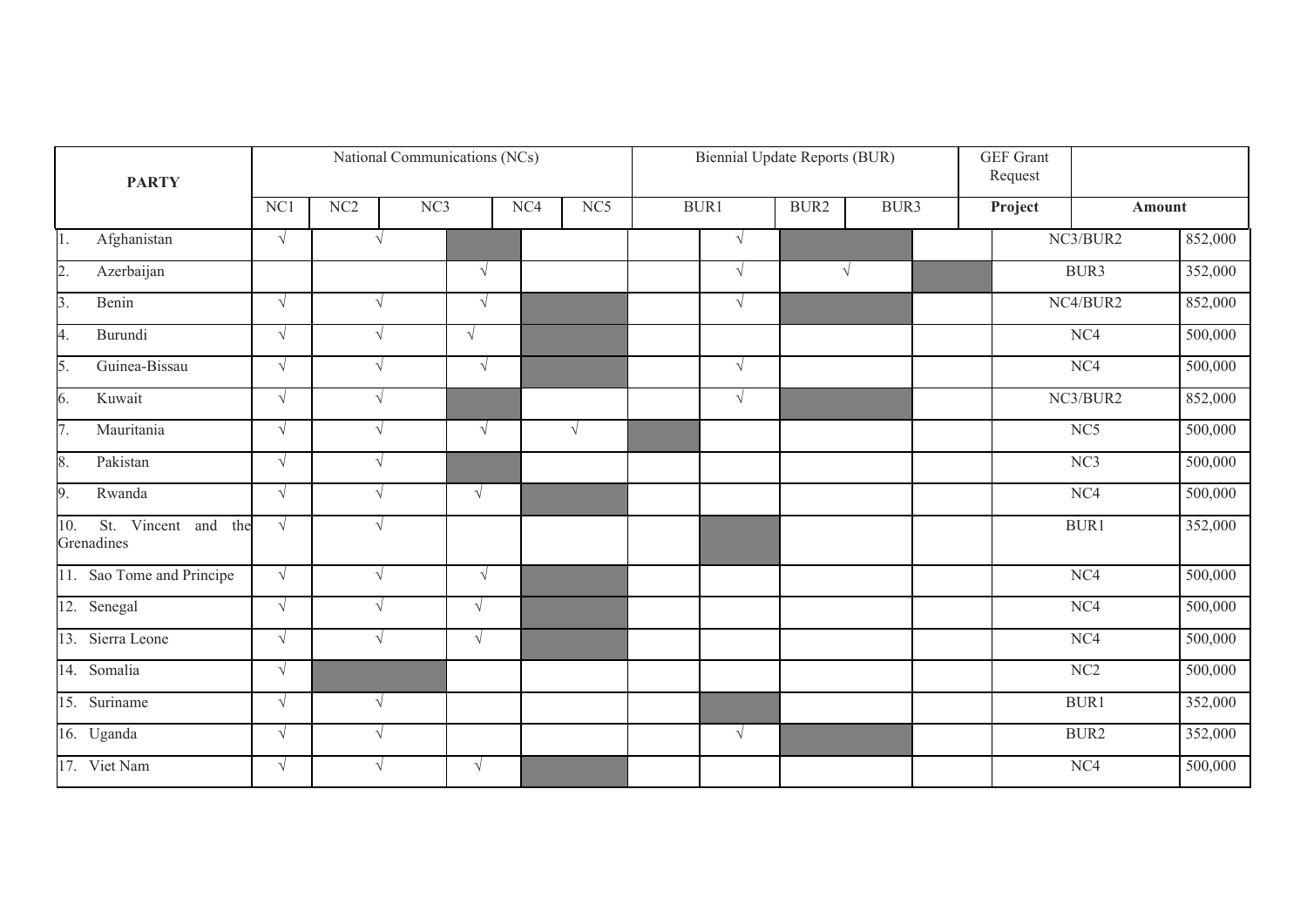| $\tau$<br>18.<br>Yemen |  |  |  |  |  | NC4/BUR2              | 852,000 |
|------------------------|--|--|--|--|--|-----------------------|---------|
| <b>NCs &amp; BURs</b>  |  |  |  |  |  | <b>14 NCs; 8 BURs</b> |         |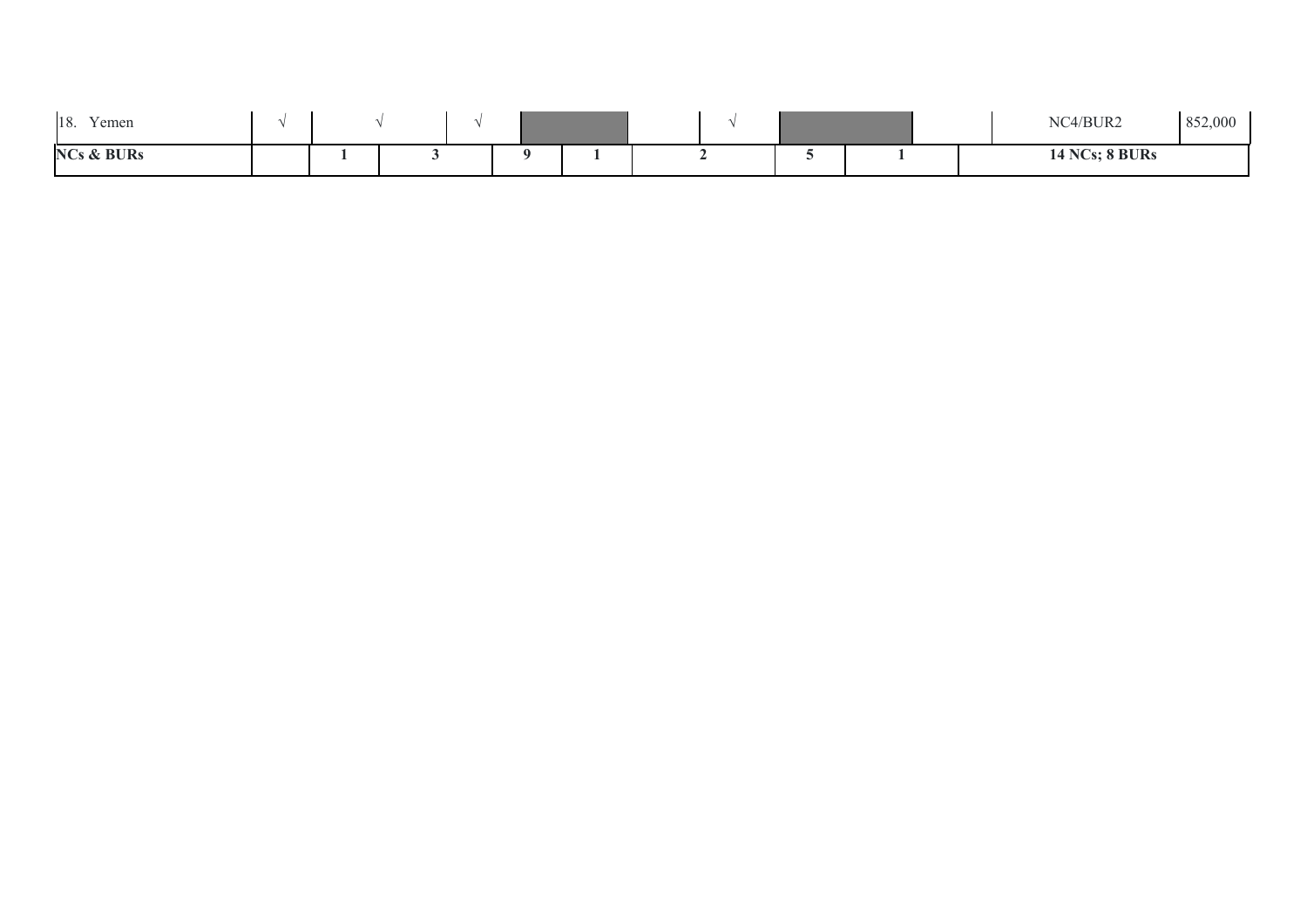*Enhanced Execution Support:* The following 14 LDCs and SIDS are included in this umbrella programme.

- Ten (10) are LDCs: Afghanistan; Benin; Burundi; Mauritania; Rwanda; Senegal; Sierra Leone; Somalia; Uganda; and Yemen
- Two (2) are LDC/SIDS: Guinea Bissau and Sao Tome and Principe; while
- Two (2) are SIDS: St. Vincent and the Grenadines and Suriname

These countries are given special consideration under the Convention because of their limited capacity to respond to climate change and adapt to its adverse effects. UNEP will, therefore, request for GEF funding (3% of project cost) to provide enhanced administrative and technical support to LDCs and SIDS to enable these countries to meet their reporting obligations.

 **Requested GEF funds**: This umbrella programme will result in preparation of fourteen NCs and eight BURs to be submitted to the UNFCCC as follows:

- One NC2 report from Somalia
- Three NC3 reports from Afghanistan, Kuwait and Pakistan
- Nine NC4 reports from Benin, Burundi, Guinea-Bissau, Rwanda, Sao Tome and Principe, Senegal, Sierra Leone; Viet Nam and Yemen
- One NC5 report from Mauritania
- Two BUR1 reports from St. Vincent and the Grenadines and Suriname
- Five BUR2 reports from Afghanistan, Kuwait, Benin, Uganda and Yemen
- One BUR3 from Azerbaijan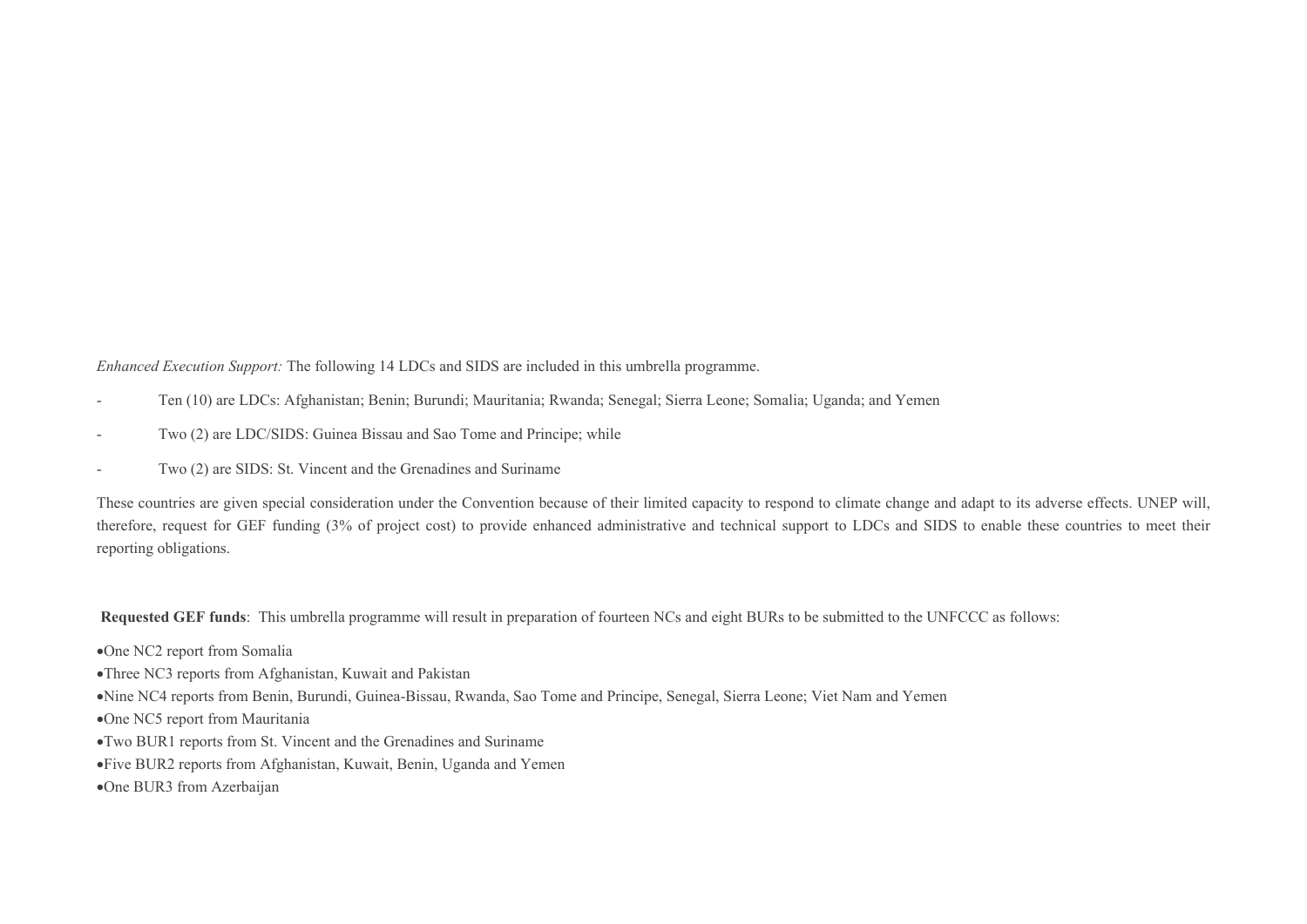These 18 country projects have been placed into three categories based on the type of reports to be submitted to the GEF:

Ten (10) countries each requesting US\$ 500,000 for National Communications report preparation; i.e., Burundi, Guinea-Bissau, Mauritania, Pakistan, Rwanda, Sao Tome and Principe, Senegal, Sierra Leone, Somalia and Vietnam

Four (4) countries each requesting GEF funds of US\$ 352,000 for biennial update report preparation; i.e., Azerbaijan, St. Vincent and the Grenadines, Suriname, and Uganda Four (4) countries (Afghanistan, Kuwait, Benin and Yemen) requesting funds for preparation of both the NC and BUR report – for a total cost per country of US\$ 852,000.

Detailed information for each country on the expected institutional arrangements, consistency with national priorities, stakeholders, and coordination with other initiatives is provided in **Annex K**. To address the diversity within this group, the preparation of the Project Implementation Plans under Component 1 will present country-specific needs and inform the approach that each country will adopt during NC/BUR preparation. For instance, the SIDs are more likely to focus on the adaptation as priority sectors, whereas countries such as Azerbaijan will focus on improving their domestic MRV systems for GHG/Mitigation. The PIP document will be reviewed and approved by UNEP before the start of Component 2.

Considering that most of these countries have prepared their Initial and Second National Communications, country teams will be encouraged use the teams/structures established in previous projects to continue strengthening the existing information/database and human/institutional capacities. This approach will provide an opportunity for EA teams to build on lessons learnt and good practices from previous NCs and BUR. Teams will also be encouraged to make use of the methodologies recommended by the UNFCCC, the Intergovernmental Panel on Climate Change (IPCC), the Conference of Parties (COP), and the Consultative Group of Experts (CGE) in preparation of these reports. Training materials developed by the CGE to facilitate the preparation of NCs (decision 17/CP.8) and BURs (decision 2/CP.17, annex III) in accordance with the guidelines of the Convention are available at the UNFCCC website.<sup>[1]1</sup>

In the absence of the project, once countries complete their current NC and BUR preparation, the teams and structures created on the basis of the project may be lost. The timely availability of funds through this project will contribute to enhancing and maintaining the capacity of national experts in the preparation of subsequent national reports. As national teams get better in applying the recommended NC and BUR guidelines, human and national institutional capacities become strengthened in due course. Continuous preparation of these reports using established institutions, pools of experts and stakeholders that are actively involved at all levels will increase country ownership and the uptake of project findings at all levels. Results obtained from various studies conducted under these projects will not only result in preparation of reports that inform national climate policy formulation but will also support the alignment with priority actions in nationally determined contributions (NDCs) under the Paris Agreement. Better reports and enhanced capacities of Non-Annex 1 countries lead to more robust implementation the UNFCCC and its associated agreements.

**Consistency with National Priorities:**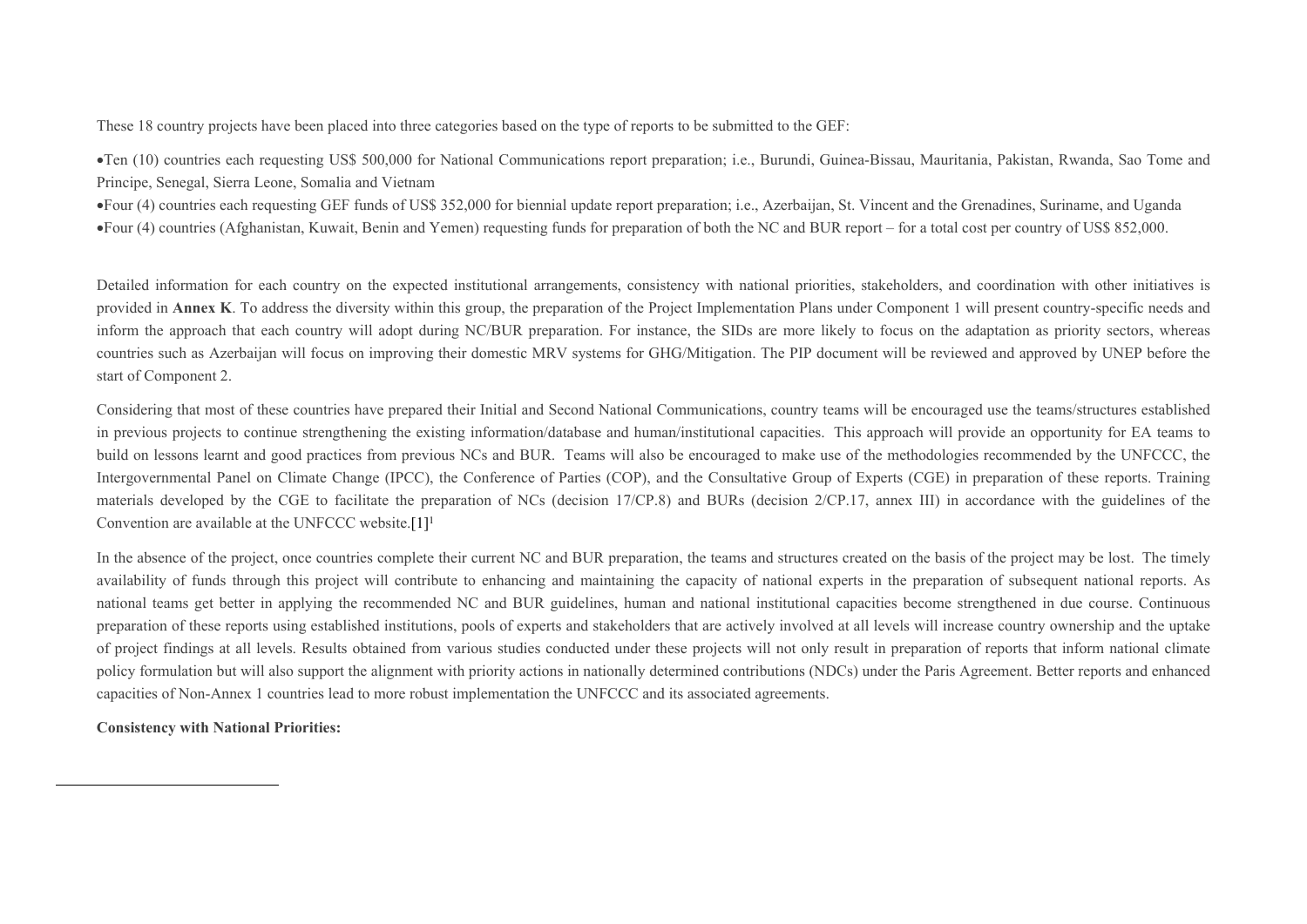The project is consistent with national strategies, plans, reports and assessments under the UNFCCC and other Conventions. To this end, national teams will be guided to link their reporting to these processes, and where appropriate, strengthen linkages with other equally relevant initiatives, such as:

The Capacity-building Initiative for Transparency (CBIT): Projects designed to strengthen the institutional and technical capacities of Non-Annex I countries to meet the enhanced transparency requirements defined in Article 13 of the Paris Agreement. For the eleven countries in the project that are developing CBIT concepts (Afghanistan, Azerbaijan, Benin, Burundi, Mauritania, Rwanda, Senegal, Sierra Leone Somalia, Uganda and Vietnam), this project will ensure that the Project Implementation Plans (PIPs) produced under Component 1 works closely with the planned CBIT projects, once approved by the GEF.

Intended Nationally Determined Contributions (I)NDCs): These reports outline the post-2020 voluntary national climate targets, including mitigation and adaptation, which countries committed to and which become a binding Nationally Determined Contributions (NDC) when a country ratifies the Paris Agreement. NDCs are at the heart of the Paris Agreement and the achievement of these long-term goals. The Agreement sets a 'formal' starting date of the NDC Cycle (2020); and requests. Parties to submit their NDC for each cycle at least 9 to 12 months in advance; which would be around the time that most of the participating countries in this project will be initiating their NC/BUR processes; as shown in the project workplan (see **Annex H**). Most of the participating countries are updating or have completed updating their 1st NDCs. Information generated from the studies and assessments carried out under the NC/BUR processes will be used by the participating countries to track the implementation of their 1st INDC targets, as well as refine targets to be included in their subsequent NDC, as guided by the Global Stocktake process.

Nationally Appropriate Mitigation Actions (NAMAs), which outline a set of policies and actions to be undertaken by a country as part of a commitment to reduce greenhouse gas emissions. The following countries have submitted NAMAs and are seeking further support for NAMA preparation i.e. Azerbaijan, Sierra Leone, Pakistan & Uganda. The proposed NAMAs, which are at the conceptual phase describe the activities, estimates cost, identifies support needs, assesses potential GHG emission reductions, and provides a time frame for the actions. Parties will be requested to make use of information obtained through the NAMA process, if funded, to complement and enrich data  $\&$  information presented in the NC and BUR and vice versa.

 The international consultation and analysis (ICA) process of the BUR: Country teams who have been through the ICA process will be guided on how to incorporate the recommendations of the ICA process into the BUR/NC reporting processes, during the preparation of the 1st component of this project.

The Technology Needs Assessment (TNA) project assists developing country Parties to the UNFCCC determine their technology priorities for the mitigation of greenhouse gas emissions and adaptation to climate change.

National Capacity Self-Assessment (NCSA): Teams will be encouraged to address the identified capacity gaps in the NCSA to strengthen the capacity of stakeholders at all levels

Poverty Reduction Strategy Papers (PRSPs)

National Implementation Plans under the Stockholm Convention (NIPs)

National Adaptation Programmes of Action (NAPAs)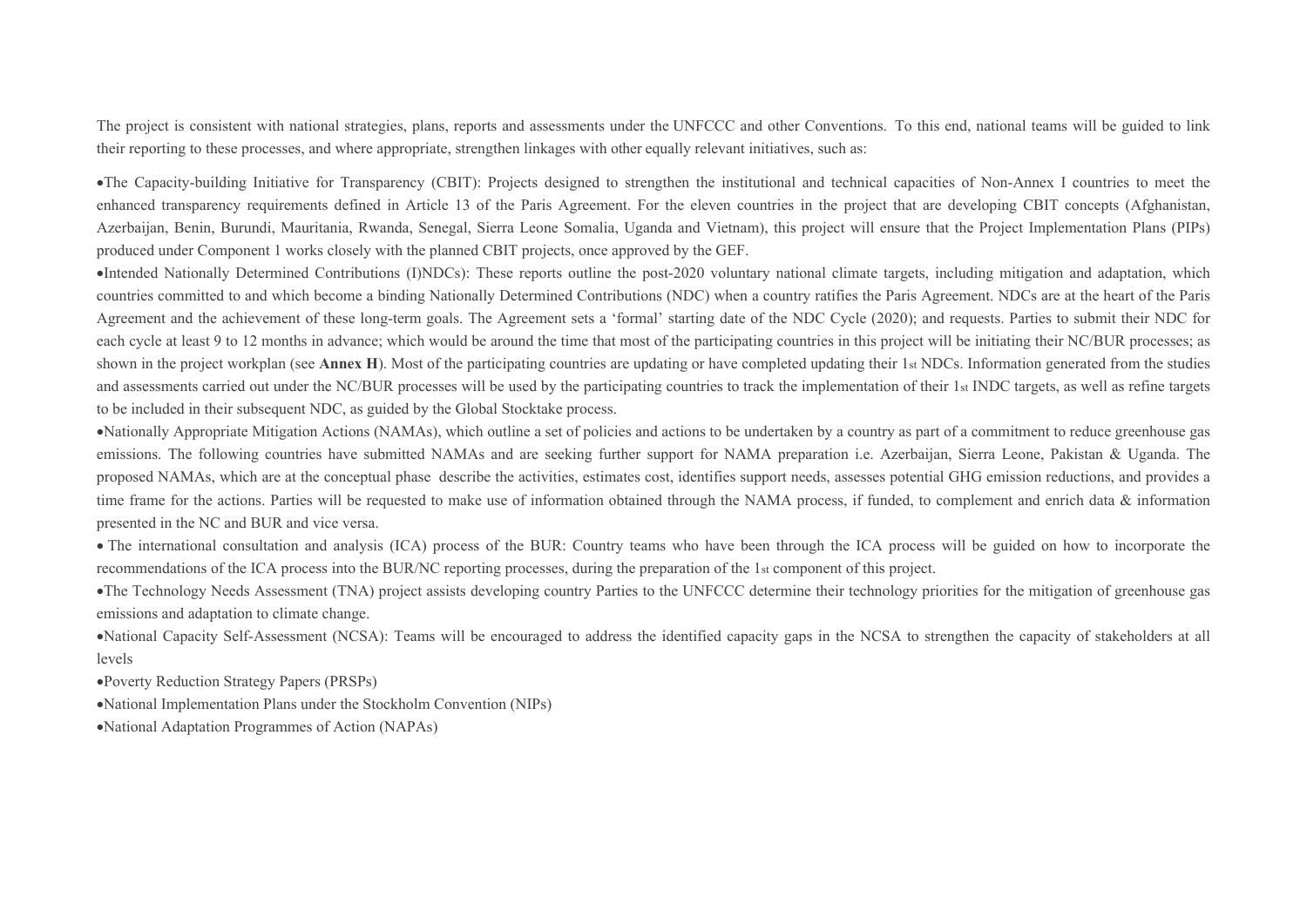The table below presents is a summary of reports prepared  $(\sqrt{)}$  by the countries that will be relevant to the NC and BUR process. Country-specific information will be presented in the Project Implementation Plans prepared under Component 1.

*Table II.(iii) Reports and Assessments Prepared by Countries under Relevant Conventions*

| <b>Countries</b>                      | <b>CBIT</b> concepts | <b>INDCs</b> | <b>NCSAs</b>  | <b>PRSPs</b>  | <b>NIPs</b> | <b>NAPAs</b>             | <b>NAMA</b>              | $TNAS[2]^2$              |
|---------------------------------------|----------------------|--------------|---------------|---------------|-------------|--------------------------|--------------------------|--------------------------|
| Afghanistan<br>$\vert 1 \vert$        | $\mathcal{A}$        |              | $\sim$        |               | $\sqrt{ }$  | V                        | $\sim$                   | $\sim$                   |
| $\overline{2}$ .<br>Azerbaijan        | $\gamma$             |              | $\sqrt{ }$    | $\sqrt{ }$    | $\sqrt{ }$  | $\overline{\phantom{a}}$ | $\mathcal{L}$            | Round 2                  |
| $\overline{3}$ .<br>Benin             | $\sqrt{ }$           |              | $\sqrt{ }$    |               | $\sqrt{ }$  | $\sqrt{ }$               | $\sim$                   | Round 1                  |
| 4.<br>Burundi                         | $\sqrt{ }$           |              | $\sqrt{ }$    |               | $\sqrt{ }$  | $\mathcal{N}$            | $\overline{\phantom{a}}$ | Round 2                  |
| 5.<br>Guinea-Bissau                   |                      |              | $\sqrt{ }$    |               | $\sqrt{ }$  | $\sqrt{ }$               |                          |                          |
| 6.<br>Kuwait                          |                      |              |               |               |             |                          |                          | $\sqrt{ }$               |
| $\overline{7}$ .<br>Mauritania        | $\sqrt{ }$           |              | $\mathcal{N}$ |               | $\sqrt{ }$  | $\sqrt{ }$               | $\sim$                   | Round 2                  |
| 8.<br>Pakistan                        |                      |              | $\sim$        | $\mathcal{L}$ | $\sqrt{ }$  | $\overline{\phantom{a}}$ |                          | Round 2                  |
| 9.<br>Rwanda                          | $\sqrt{ }$           |              |               |               | $\sqrt{ }$  | $\sqrt{ }$               |                          |                          |
| 10. St. Vincent and the<br>Grenadines |                      |              | $\sqrt{ }$    |               | $\sqrt{ }$  | $\sqrt{ }$               |                          |                          |
| 11. Sao Tome and Principe             |                      |              | $\Delta$      | $\mathcal{N}$ | $\sqrt{ }$  | $\sqrt{ }$               | $\overline{\phantom{0}}$ | $\overline{\phantom{a}}$ |
| $\overline{12}$ . Senegal             | $\sqrt{ }$           |              | $\mathcal{A}$ |               | $\sqrt{ }$  | $\sqrt{ }$               | $\overline{\phantom{a}}$ | Round 2                  |
| 13. Sierra Leone                      |                      |              |               |               |             |                          |                          |                          |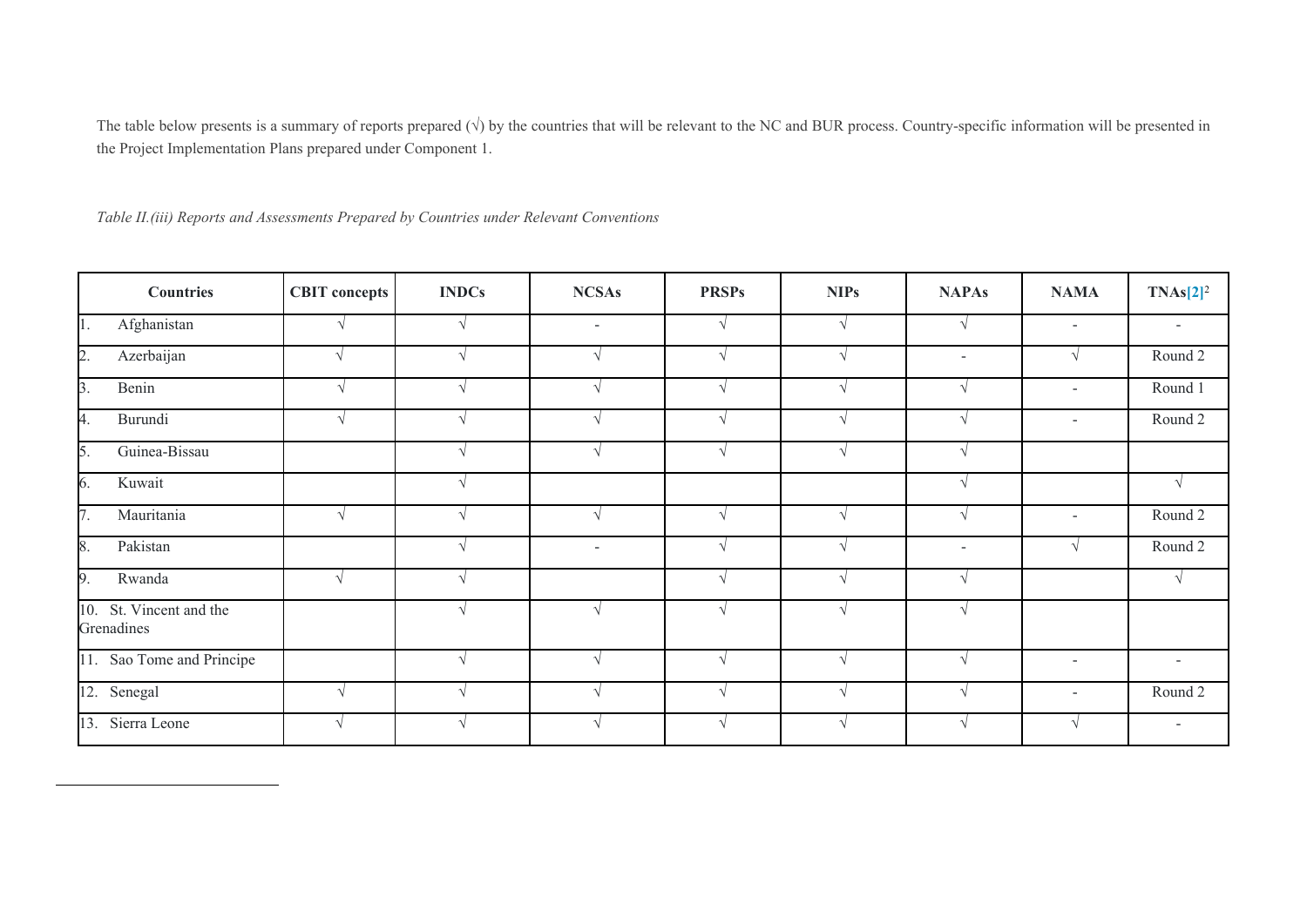| <b>Countries</b> | CBIT concepts | <b>INDCs</b> | <b>NCSAs</b> | <b>PRSPs</b>             | <b>NIPs</b> | <b>NAPAs</b>             | <b>NAMA</b>              | $TNAs[2]^2$ |
|------------------|---------------|--------------|--------------|--------------------------|-------------|--------------------------|--------------------------|-------------|
| 14. Somalia      |               |              |              | $\overline{\phantom{a}}$ |             |                          | $\overline{\phantom{a}}$ |             |
| 15. Suriname     |               |              |              |                          |             | $\overline{\phantom{a}}$ | -                        |             |
| 16. Uganda       |               |              |              |                          |             |                          |                          | Round 1     |
| 17. Viet Nam     |               |              |              |                          |             | $\overline{\phantom{a}}$ |                          | Round 2     |
| 18. Yemen        |               |              |              |                          |             |                          |                          |             |
|                  |               |              |              |                          |             |                          |                          |             |

#### **Coordination with other initiatives:**

At the national level, project teams will ensure coordination with Technology Needs Assessments, Nationally Appropriate Mitigation Actions (NAMAs), the Poverty-Environment Initiative (PEI), and the UN Collaborative Programme on Reducing Emissions from Deforestation and Forest Degradation in Developing Countries (UN-REDD), as shown above. This coordination will avoid the duplication of work and help countries to make necessary adjustments and integrate the findings from these other initiatives where needed. Participating countries will be encouraged to establish linkages and coordinate with other institutional arrangements established under the Convention. These institutions range from the National Designated Authority (NDA) or focal point designated under the Green Climate Fund (GCF), National Designated Entities (NDEs), under the Climate Technology Centre & Network (CTCN), and the institutions that will be charged to coordinate NDC implementation.

In view of the discussions on the Paris Agreement rulebook, participating countries will be encouraged to build their capacity to meet the enhanced reporting requirement by participating in the CBIT activities at global and national levels. Countries with national GEF CBIT projects will be encouraged to specify the CBIT area of intervention and how these facilitate improved reporting over time, including the eventual preparation of biennial transparency reports (BTRs). Specific activities/indicators that target enhanced synergies between NC/BUR-CBIT alignment will be included during the PIP preparation process (Component 1).

At the global/regional level, countries with and without national CBIT projects will be encouraged to utilize the resources that will be provided under the proposed GEF-funded project CBIT Phase IIA (GEF ID 10128), which will support a streamlined website combine the resources of the CBIT Global Coordination Platform and the website of the Global Support Programme, [3]<sup>3</sup> which is described below. Countries will be able to access information resources on transparency frameworks, including good practices and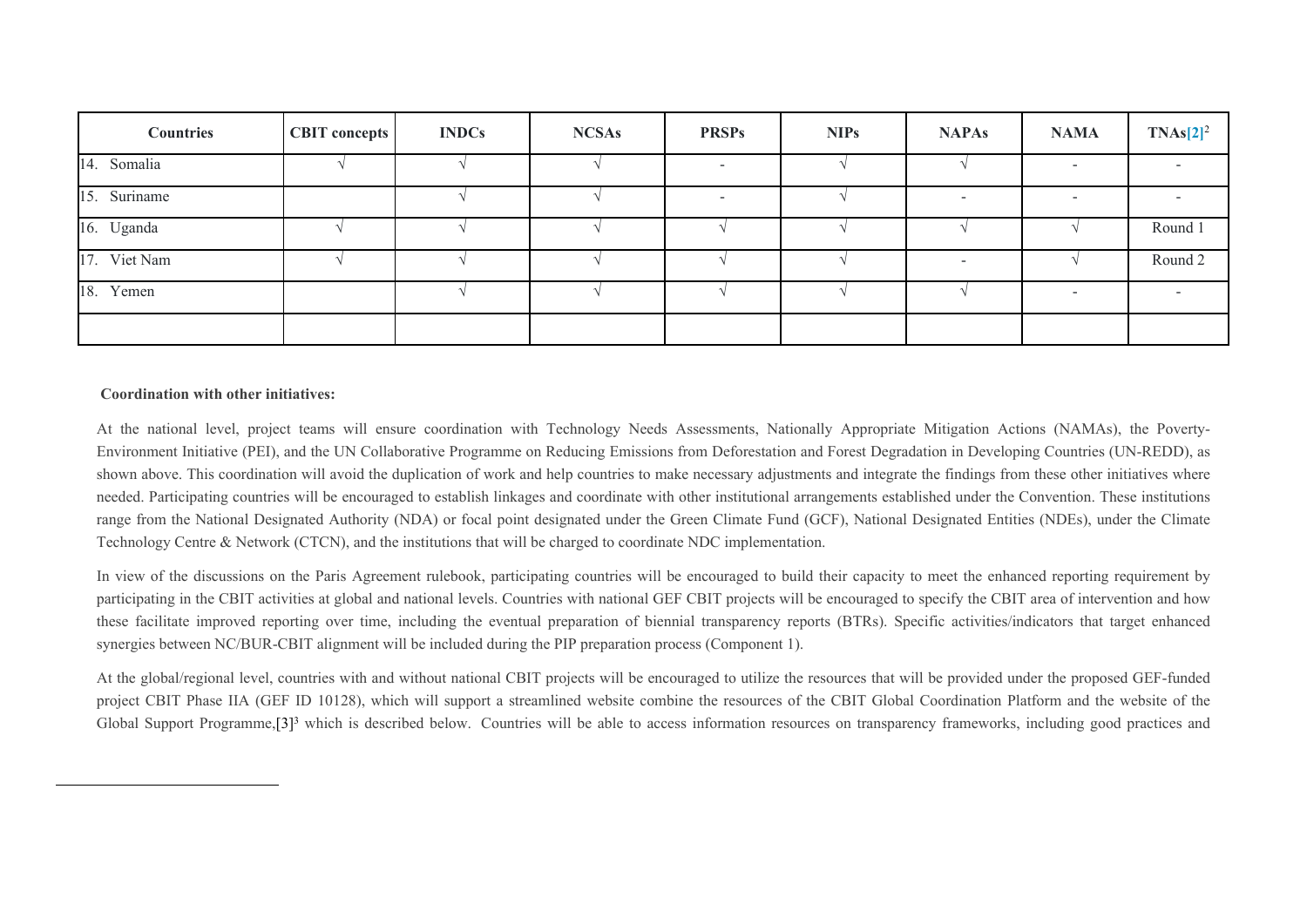lessons learnt. Finally, all countries will be encouraged to access the updated guidance on integrating gender into national reporting on climate change that will be produced under the CBIT Phase IIA project.

The *Global Support Programme (GSP)* (2015 - 2020) jointly managed by UNEP and UNDP. This programme aims to improve the quality of National Communications (NCs) and Biennial Update Reports (BURs) submitted by Non-Annex I Parties. Although, the program will come to an end before the implementation start date of this project, UNEP and UNDP submitted a full-sized proposal for a *CBIT Phase IIB* project (GEF ID 10088), which is designed in part to continue logistical and technical support services to countries during the preparation of national reports following the close of the GSP project. Countries in the umbrella programme will be kept informed of the status of the Phase IIB project.

The project will also seek closer collaboration at the global/regional level with the GEF-funded *National Adaptation Plan Global Support Programme* (NAP-GSP), a UNDP-UNEP program financed by the LDCF to assist LDCs to bring greater focus and attention to medium and long-term climate change planning as well as budgeting. Other initiatives such as Low Emissions Development Strategies (LEDS) and Nationally Appropriate Mitigation Actions (NAMAs) would help countries build on relevant initiatives and strengthen the transformational potential of NCs and BURs

In addition to GEF-funded initiatives, other initiatives provide support to developing countries for national reporting:

The *Initiative for Climate Action Transparency* (ICAT) is working with developing countries to strengthen capacity to assess climate actions and report their progress in line with the Paris Agreement, based on individual country needs. The Initiative is supporting in-country capacity development programmes through training modules on measurement, reporting and verification (MRV) of policies and actions, and through knowledge sharing of good practice and lessons learned. Countries that have joined or will join the initiative will be encouraged to coordinate MRV related activities in the NC/BUR projects with the capacity building activities in ICAT.

*NDC Partnership:* Launched at COP22 in Marrakesh, the NDC Partnership aims to enhance cooperation so that countries have access to the technical knowledge and financial support they need to achieve large-scale climate and sustainable development targets as quickly and effectively as possible. Countries in the NDC Partnership will be encouraged to map out areas of NDP partnership support and identify complementary areas with the NC/BUR project during the PIP preparation (Component 1). The participating countries that are actively involved in the NDC Partnership are Benin, Burundi, Guinea-Bissau, Pakistan, Rwanda, Sao Tome and Principe, Somalia, Uganda, and Viet Nam.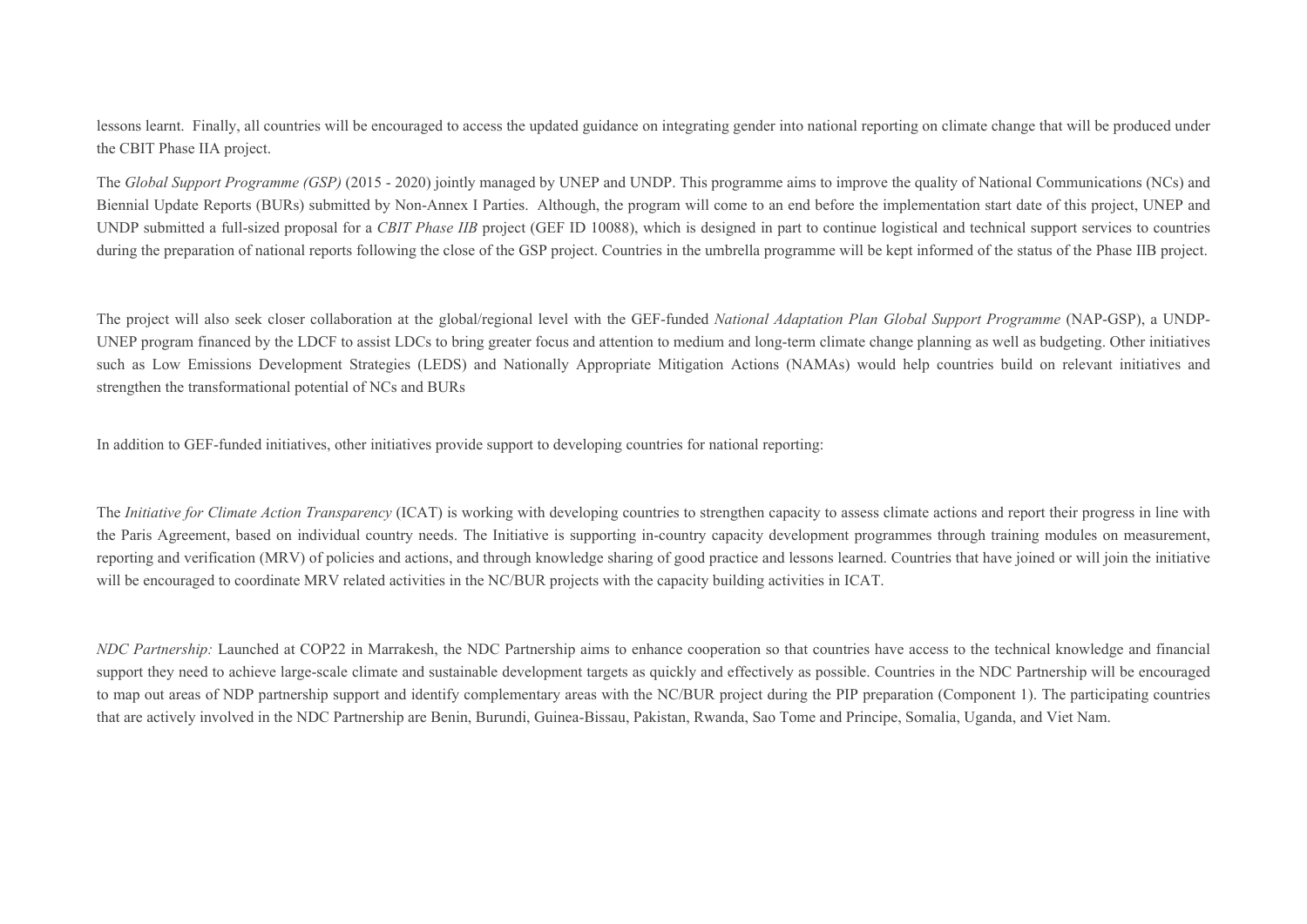The *LEDs Global Partnership* (LEDS GP) aims to support the development of GHG inventories as an essential first step toward managing emissions. The partnership has developed two complementary tools to help design, plan, assess, and operationalize more sustainable national greenhouse gas inventory systems: 1) Developing a National Greenhouse Gas Inventory System Template Workbook; and 2) The Greenhouse Gas Inventory Toolkit. This series of templates provides a comprehensive base for preparing a National Inventory System Report used for national greenhouse gas inventory development processes. A major component of the LEDS GP approach to building sustainable national greenhouse gas inventory management systems is pre-defined National Greenhouse Gas Inventory System Templates, which were developed by the United States Environmental Protection Agency and the United States Agency for International Development (USAID). These tools are consistent with IPCC and UNFCCC guidelines for national greenhouse gas inventory development.

The *Information Matters* project, which is administered by the *Deutsche Gesellschaft für Internationale Zusammenarbeit* (GIZ) GmbH, provides capacity-building and technical support to partner countries on behalf of the German Federal Ministry for the Environment, Nature Conservation and Nuclear Safety (BMU) under its International Climate Initiative (IKI)/ *Zukunft – Umwelt – Gesellschaft* (ZUG) GmbH. The Information Matters project aims at strengthening partner countries' in-country capacities for enhanced reporting under the United Nations Framework Convention on Climate Change (UNFCCC). The Information Matters project has a special focus on the preparation of Biennial Update Reports (BURs) and the development and implementation of sustainable systems for measurement, reporting and verification (MRV). Countries will be encouraged to make use of the templates and guidance documents that have been developed under Information Matters project.

[\[3\]](file:///C:/9th%20Umbrella/Submission%20to%20the%20GEF_2020/SLegro_%20Reviewed/10167%20GEF%207%20Enabling%20Activity_02-17-2020%20CLEAN.doc#_ftnref3) <https://www.cbitplatform.org/> and [http://www.un-gsp.org/,](http://www.un-gsp.org/) respectively. Accessed October 30, 2019.

## **B. ENABLING ACTIVITY GOALS, OBJECTIVES, AND ACTIVITIES**

The proposal should briefly justify and describe the project framework. Identify also key stakeholders involved in the project including the private sector, civil society organizations, local and indigenous communities, and their respective roles, as applicable. Describe also how the gender equality and women's empowerment are considered in project design and implementation

This proposal has been prepared in response to the COP decisions for the preparation of biennial update reports and National Communications by Non-Annex I countries. The project aims to support nineteen countries to prepare NCs and BURs as per the UNFCCC COP guidelines.

[<sup>\[1\]</sup>](file:///C:/9th%20Umbrella/Submission%20to%20the%20GEF_2020/SLegro_%20Reviewed/10167%20GEF%207%20Enabling%20Activity_02-17-2020%20CLEAN.doc#_ftnref1) [https://unfccc.int/process/transparency-and-reporting/reporting-and-review-under-the-convention/support-for-developing-countries/training-opportunities/training-materials](https://unfccc.int/process/transparency-and-reporting/reporting-and-review-under-the-convention/support-for-developing-countries/training-opportunities/training-materials-for-the-preparation-of-national-communications-from-non-annex-i-parties)[for-the-preparation-of-national-communications-from-non-annex-i-parties](https://unfccc.int/process/transparency-and-reporting/reporting-and-review-under-the-convention/support-for-developing-countries/training-opportunities/training-materials-for-the-preparation-of-national-communications-from-non-annex-i-parties) Accessed October 30, 2019.

[<sup>\[2\]</sup>](file:///C:/9th%20Umbrella/Submission%20to%20the%20GEF_2020/SLegro_%20Reviewed/10167%20GEF%207%20Enabling%20Activity_02-17-2020%20CLEAN.doc#_ftnref2) Guinea-Bissau and Yemen will participate in the proposed UNEP-GEF TNA Phase IV project (concept approved, project under development).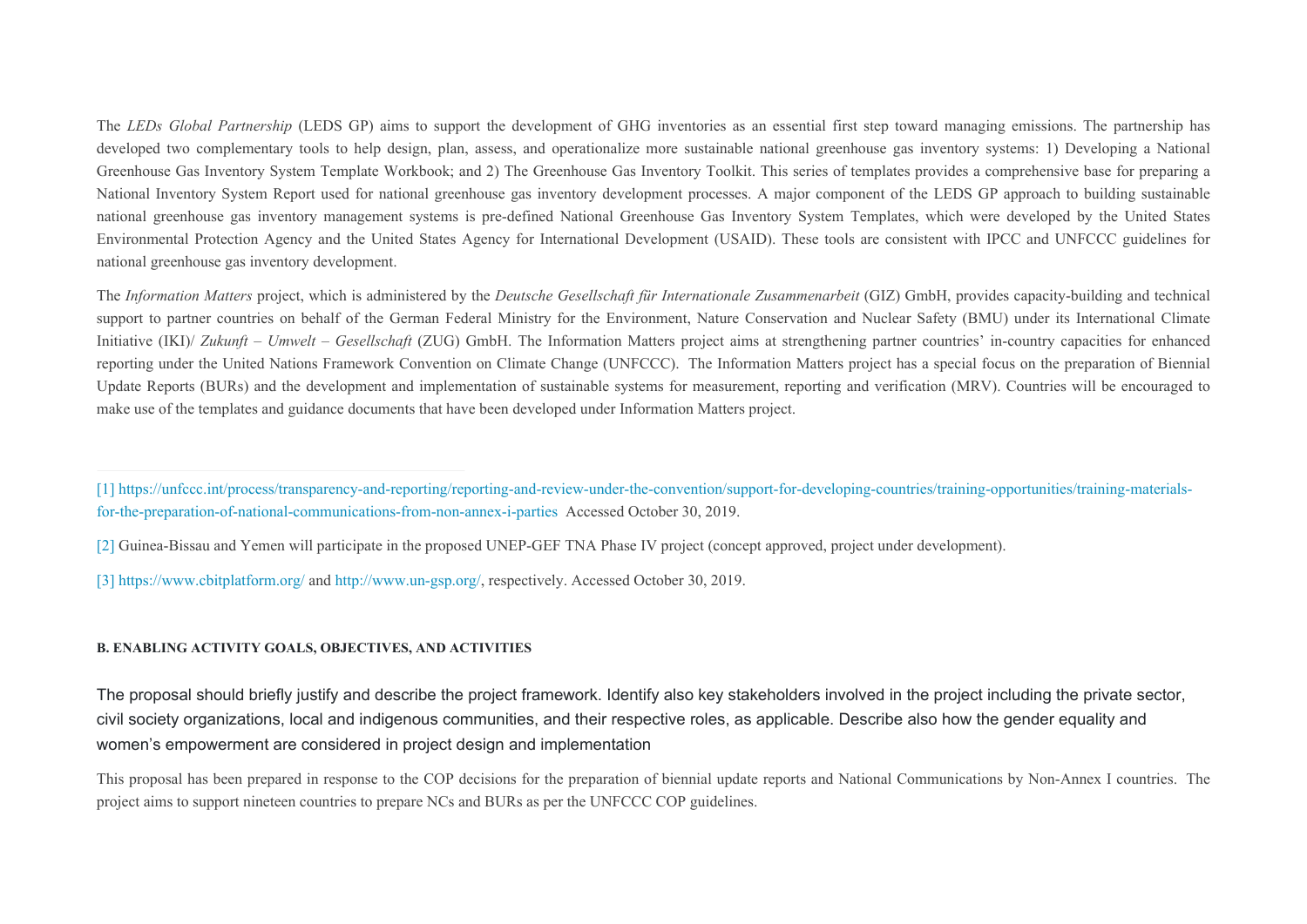There are prevailing capacity challenges associated with the preparation of these reports in many developing countries, especially in the least developed countries (LDCs) and small island developing states (SIDS). Many countries report persisting capacity gaps of government staff and insufficient institutional capacities, including gaps related to interagency and cross-sectorial coordination. Furthermore, countries report capacity needs related to mainstreaming climate considerations into their national planning and budgeting. With respect to the implementation of mitigation and adaptation measures, technical and institutional capacity gaps and needs are reported in areas such as greenhouse gas emission accounting, research and systematic observation, data collection, risk modelling, and vulnerability assessments. Developing countries also emphasize the need to build the capacities of local governments and communities, particularly for adaptation. These challenges have also been reported in the UNFCCC synthesis reports on 'Implementation of the framework for capacity-building in developing countries,' FCCC/SBI/2016/4 and FCCC/SBI/2018/5, which were compiled by the UNFCCC secretariat. The 2016 report stated that Non-Annex I Parties stated that "capacity-building is less effective when it is undertaken on an ad hoc basis…" and "A structured and country-driven approach is needed to create and maintain stable institutions, secure and foster in-house knowledge across stakeholders, and to retain trained personnel and experts with a view to ensuring continuity in addressing the challenge of climate change.["\[1\]](file:///C:/9th%20Umbrella/Submission%20to%20the%20GEF_2020/SLegro_%20Reviewed/10167%20GEF%207%20Enabling%20Activity_02-17-2020%20CLEAN.doc#_ftn1)

In an attempt to address some of these challenges reported by countries; and make use of the lessons learnt over the period that UNEP has been supporting countries to prepare NCs and BURs, the project has proposed a variety of strategies/measures that will expedite implementation of the project in each of its three components. The following section presents the components of the proposal and outlines proposed measures to expedite project implementation under each phase of the reporting process.

The proposed project has the following three components:

- 1. Preparation of Project Implementation Plans (PIPs) for NCs and BURs;
- 2. Preparation of NCs and BURs; and
- 3. National stakeholders' involvement and institutional arrangements for preparation of subsequent NC and BUR

#### **Component 1: Preparation of Project Implementation Plans (PIPs) for National Communications and Biennial Update Reports**

During the first phase of the project (4 months maximum), participating countries will receive up to US\$20,000 to prepare a detailed NC and/or combined NC & BUR PIPs and US\$10,000 to prepare BUR PIPs, as applicable. This phase is initiated by the signature of a Project Cooperation Agreement (PCA) between UNEP and each Executing Agency (EA). The PCA outlines roles and responsibilities of the Executing Agency (EAs) and Implementing Agency (IAs) in the project. In addition to signing the PCA, the EAs are expected to provide banking details, or indicate their preferred mode of funds transfer to allow UNEP to disburse funds from its Headquarters in Nairobi to each of the 18 EAs.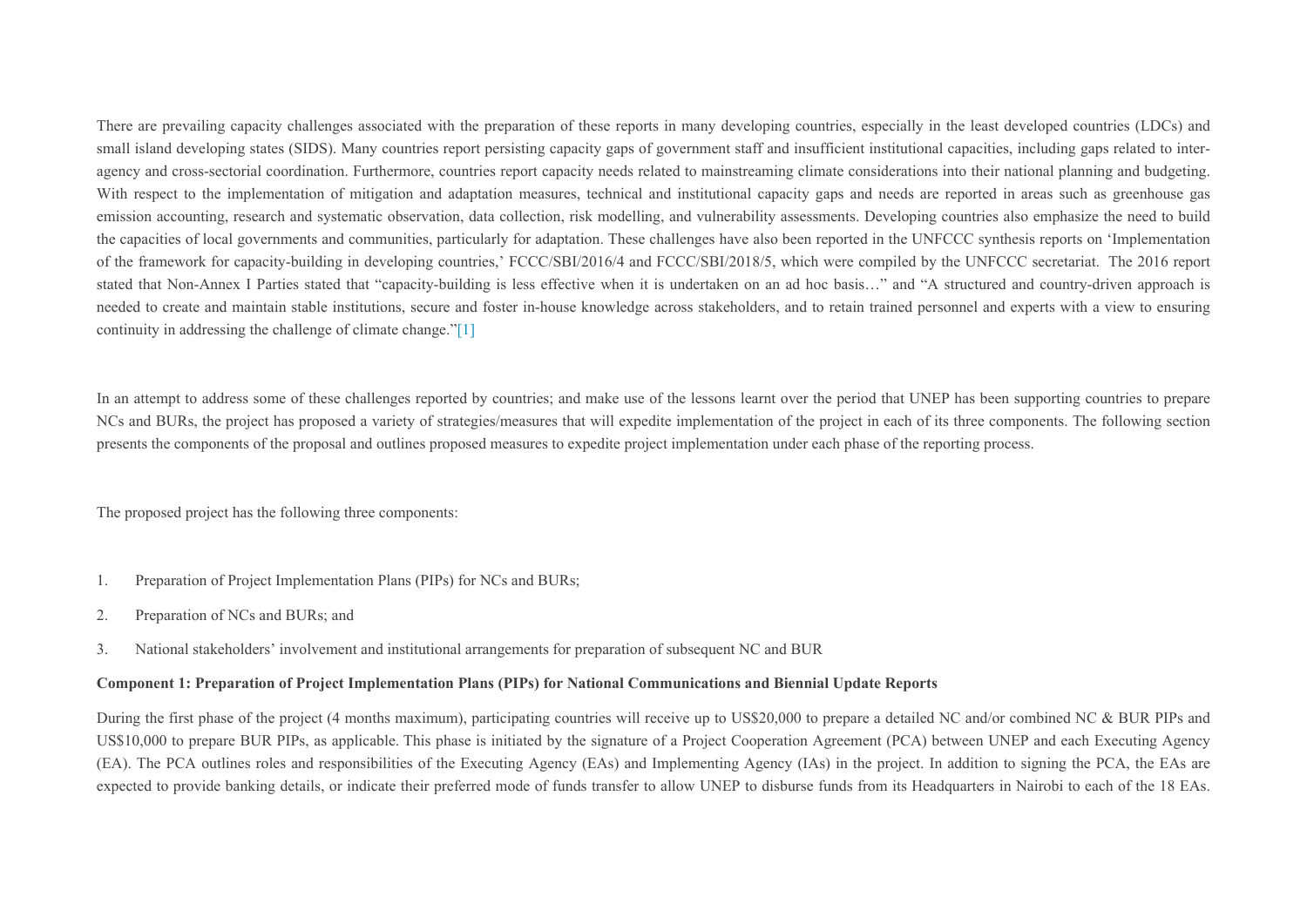There are three options for disbursing funds from UNEP to the EAs: 1) direct cash transfers to project account belonging to the EA; 2) sub-allotments to UNEP Regional Offices; or 3) UNDP Country Offices.

Once the PCA has been signed, participating countries will receive up to US\$20,000 to prepare a detailed NC and/or combined NC & BUR PIPs and US\$10,000 to prepare BUR PIPs, as applicable. UNEP will provide guiding notes on PIP preparation in the form of a simplified template that details how to complete the PIP and specifies the information required in different sections. The template will guide countries to consider the socio-political environment in all aspects of the project implementation process and the resulting reports. It will also encourage the alignment of the project activities and approach with UN country programming and ongoing projects to support participation in multilateral environmental agreements, such as the initiatives listed in Table II.(vi).

By preparing the PIPs, Executing Agencies teams will outline appropriate institutional arrangements and stakeholder engagement mechanisms over the four and two-year periods that national teams will be preparing NCs and BURs, respectively. In addition, a budget line for supporting activities under Component 3 will be reserved in the PIP. Countries are eligible to receive up to US\$10,000 for an NC self-assessment report and up to US\$ 5,000 for a stand-alone BUR self-assessment report. The completed PIP will outline proposed project activities; activity costs/component and workplan; roles, responsibilities and draft Terms of References (ToRs). **Annex D** presents generic ToRs of institutions/representatives to be updated by each EA. PIPs will also contain a description of ongoing or planned transparency activities related to Article 13 of the Paris Agreement, such as areas covered by the CBIT projects.

Benchmarks and indicators that conform to UNFCCC reporting guidelines and GEF guidelines for financing NCs and BURs will be included in PIPs to serve as a baseline for monitoring the performance of the projects in terms of its scope, budget and schedule. In addition to acting as a tool for monitoring the performance of the projects in terms of its scope, budget and schedule, countries will be requested to monitor women's equitable participation in project activities. Countries will also be requested to qualitatively assess the state of their institutional capacity for the preparation of National Communications (NCs) and Biennial Update Reports (BURs) based on a rating scale of 1-4 as described below and to include this information in the PIP.

The rating of 1-4 is detailed as follows:

- 1. No designated institution to support and coordinate, planning and implementation of the UN Framework Convention on climate change reporting processes
- 2. Designated institution exists, but with limited staff and capacity to support and coordinate implementation of the Convention reporting requirements. Institution lacks authority or mandate to coordinate Convention reporting.
- 3. Designated institution has an organizational unit with standing staff with some capacity to coordinate and implement Convention reporting requirements. Institution has authority or mandate to coordinate Convention reporting. Activities are not integrated into national planning or budgeting activities.
- 4. Designated institution(s) has an organizational unit with standing staff with some capacity to coordinate and implement Convention reporting requirements. Institution(s) has clear mandate or authority to coordinate activities under Convention reporting, and activities are integrated into national planning and budgeting activities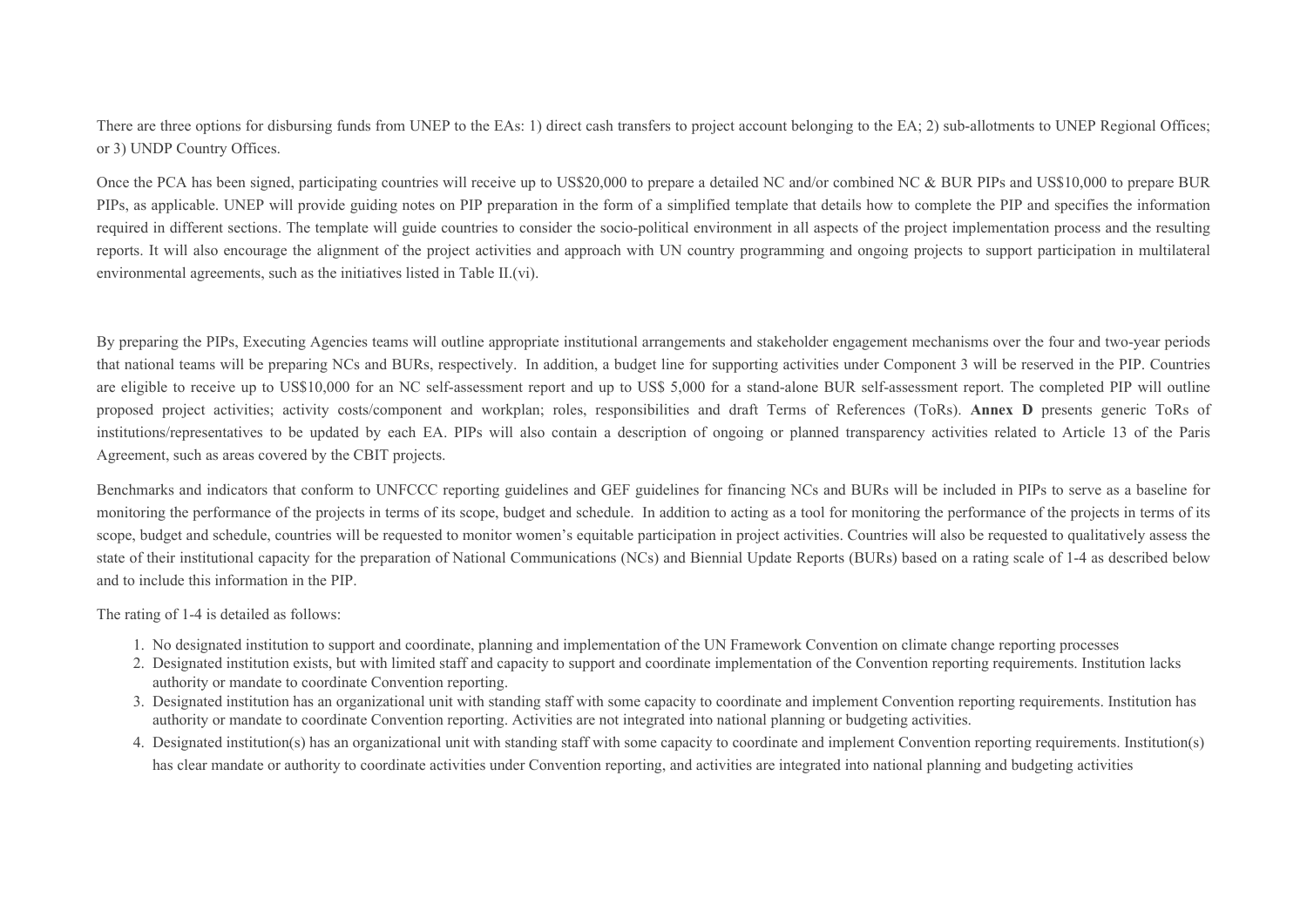The allocated ranking will be included in the PIP document for benchmarking purposes, and the rating exercise will be repeated under Component 3 to assess progress in institutional capacity in each country and will also be shared with the GEF-supported project that targets to merge the Global Support Programme/CBIT Global Coordination Programme GSP-CBIT Project), currently under development; Availing this information in this platform, will ensure that donors and other relevant institutions & initiatives who are supporting reporting under the Convention and the Paris Agreement have access to this information.

**Project outputs** under this component will be three types of PIPs:

§ Ten NC PIPs prepared by Burundi; Guinea Bissau; Mauritania, Pakistan, Rwanda; Sao Tome and Principe, Senegal, Sierra Leone, Somalia and Viet Nam

§ Four BUR PIPs prepared by Azerbaijan, St. Vincent and the Grenadines, Suriname and Uganda

§ Four combined NC & BUR PIPs prepared by Afghanistan, Kuwait, Benin and Yemen

*Strategies for Avoiding Delays under Component 1:* Based on lessons learnt from previous EAs, UNEP has identified three key areas where projects may experience delays in completing PIPs.

§ **Delays in clearance and signing of project agreements**: Some countries experience challenges at this phase due to prolonged review and approval processes necessary of new agreements by the Cabinet and/or Attorney General. While recognizing the importance of this approval processes, and the need to expedite the national project approval processes, UNEP has ensured that the clauses/paragraphs of the project agreements have remained unchanged, so that country legal teams are familiar with all of the clauses in the Agreements, which can reduce time for approval significantly.

§ **Delays in opening a bank account for the project**: Where government entities have lengthy procedures for opening a new project account, UNEP will approve the use of previous NC/BUR bank accounts for the follow-up projects upon the EA's request

§ **Limited expertise at national level to prepare PIPs**: Preparation of a PIP entails the following steps:

- hiring national expert(s) to draft the project implementation plan;
- organizing workshops to obtain input from relevant stakeholders;
- reviewing the project plans to ensure that it meets UNEP, GEF and UNFCCC standards, before its approval.

UNEP will provide the following execution support services to expedite PIP preparation: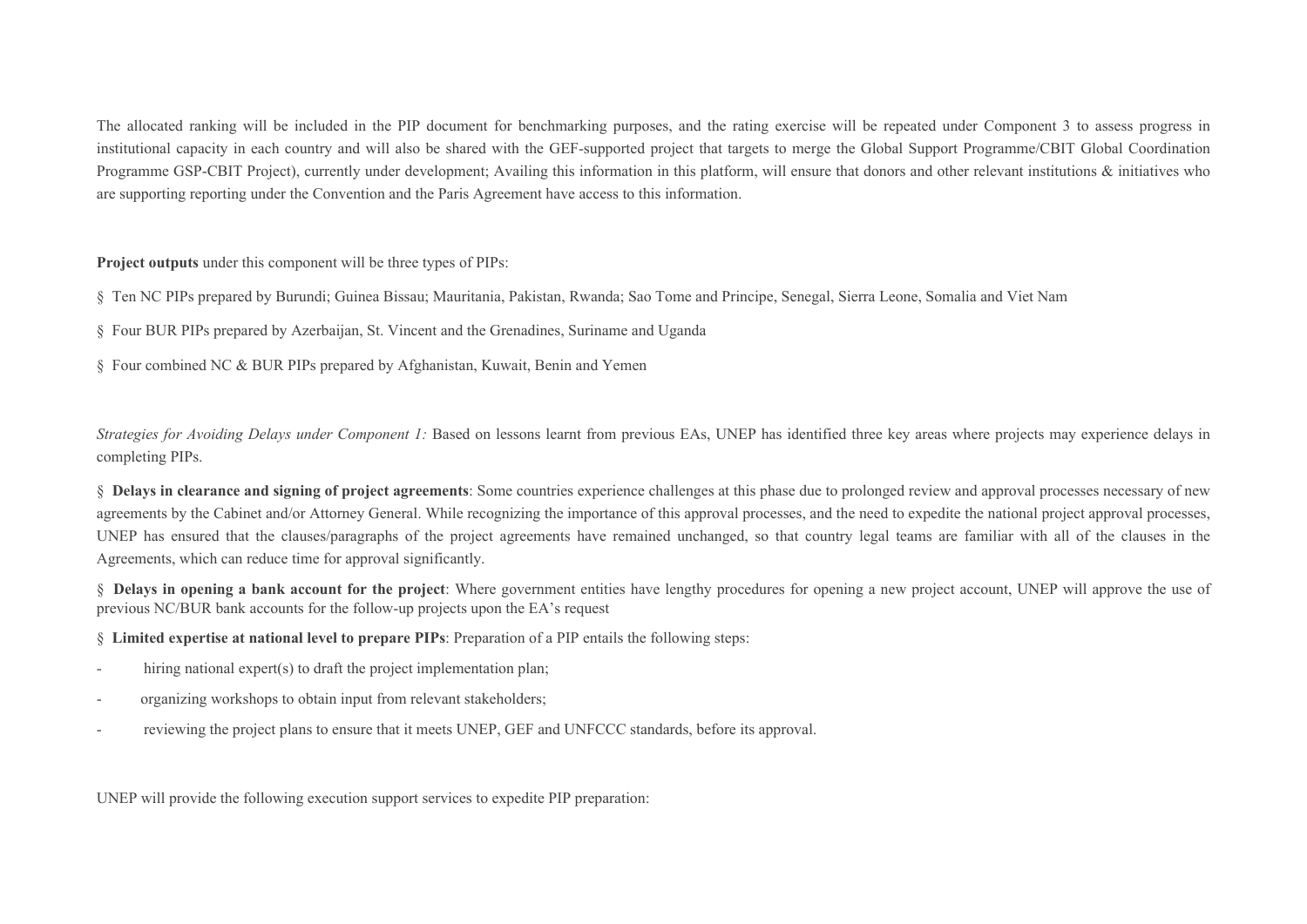§ Support EA teams to draft terms of references for consultants to be engaged in preparing the project implementation plans;

§ Assist national governments to identify qualified experts to undertake stocktaking exercise, stakeholder consultations and PIP preparation;

§ Review the document prepared by the consultant to ensure compliance with GEF and UNEP financial guidelines and alignment with UN country programming and other ongoing initiatives;

§ "Fast-track" the preparation of the Project Implementation Plans. In addition to the strategies outlined above, UNEP will encourage countries who are willing to start preparing the project implementation plans immediately after GEF Council approval to avoid the additional time required for PIP preparation. For those countries that would have completed their NC/BUR PIPs by the time of signing of the project agreements, the initial cash advance will not only include funds for the project inception phase but will also include a reimbursement of the funds used for NC and/or BUR PIPs.

## **Component 2: Preparation of National Communications and Biennial Update Reports**

Once the Project Implementation Plan has been agreed and signed between the country and UNEP, funding for the second phase (for 14-18 months for BUR projects; and 24-28 months for NCs and combined NC/BUR projects) will be made available for countries to implement the project activities as per the approved project document. Progress of project implementation will be monitored by UNEP according to the project indicators and the agreed work programme and UNEP will be responsible for reporting this information annually to the GEF Secretariat.

The national project team, with guidance from UNEP, will organize a project inception workshop (PIW) not later than two months after the PIPs have been approved and the project management teams assembled. Different stakeholders will be invited to participate in the workshop, such as representatives of the civil society organizations, academia, private sector, and NGOs, as well as indigenous people. UN country teams will also be invited in order to ensure coordination with country programming.

The objective of the inception workshop will be to launch the project and finalize the institutional arrangements for its implementation. The inception workshop will address several key issues, including:

Presentation of the project's objectives and linkages/synergies to other ongoing or planned projects, activities and initiatives, and national/sectoral development strategies

Identification of stakeholders to be involved in the preparation of the NC and/or BUR, e.g. government, private sector, donors, NGOs, academia, and support to these stakeholders to fully understand and take ownership of the project.

Discussion and clarification of the implementation modalities of the project. This will entail outlining in detail the roles, support services and complementary responsibilities of UNEP staff vis-à-vis the project team; and discussing the roles, functions, and responsibilities within the project's decision-making structures, including reporting and communication lines and conflict resolution mechanisms.

National teams may wish to consider elaborating on the Theory of Change in **Annex N** to fit national circumstances during inception. This might help to identify the drivers and assumptions needed for the changes to happen.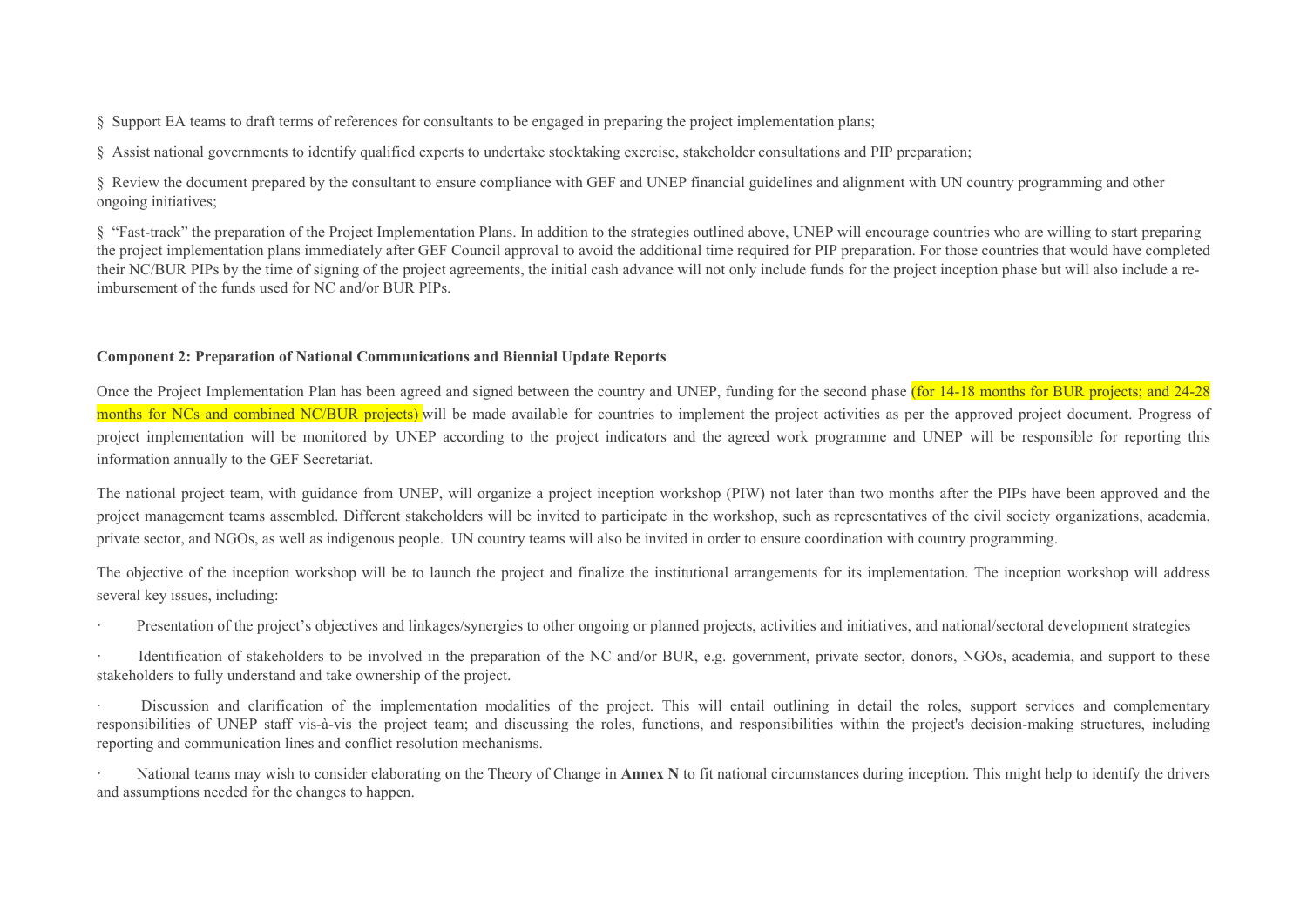Finalization of the first annual work plan based on the project results framework. Review and agree on the indicators, targets and their means of verification, and recheck assumptions and risks.

The Executing Agency, in consultation with stakeholders, will identify thematic study/research areas to be covered by national experts and those that will require assistance from regional and/or international experts. EAs will also develop training plans to refine the skills of national experts in data collection, analysis and reporting.

The Project Management Unit will update the draft Terms of Reference (ToRs) developed in Component 1 to reflect any additional inputs from the inception workshop and then submit them to UNEP for final review before advertising in national media, newspapers and online platforms. Qualified national experts from relevant line ministries, academia, and the private sector will be targeted for these tasks as individual consultants. In addition to engaging individual experts/consultants, the project presents an opportunity for institutions to be sub-contracted to prepare NC/BUR chapters/sections of reports aligned to their mandate. This arrangement requires signing a Memorandum of Understanding (MoU) or other legal agreement between the Executing Agency and the selected lead institutions/ or relevant sectors. For example, the EA could sign an MoU with the Ministry of Energy for energy data compilation in the national GHG inventory. The engagement of national/regional/international experts/consultants and supporting institutions in NC/BUR work will be guided by the procurement rules and regulations of participating countries.

The experts selected will work according to UNFCCC guidelines for National Communications for Parties not included in Annex I to the Convention (Decision 17/CP.8) and the adopted guidelines on the preparation of biennial update reports (BURs) by Non-Annex I Parties as outlined in Annex III CoP.17.

In addition, all participating countries will be encouraged to use the 2006 IPCC Guidelines and its 2019 refinements. To this end, UNEP will notify and encourage executing agencies to appoint additional national experts, to be funded through NC/BUR project funds, to attend any IPCC hands-on training workshops (at the regional/international level) organized by either the UNFCCC/IPCC, CGE, GSP or/and other donors. This approach will increase the number of national experts who benefit from these training opportunities, without resulting in additional costs to the organizers.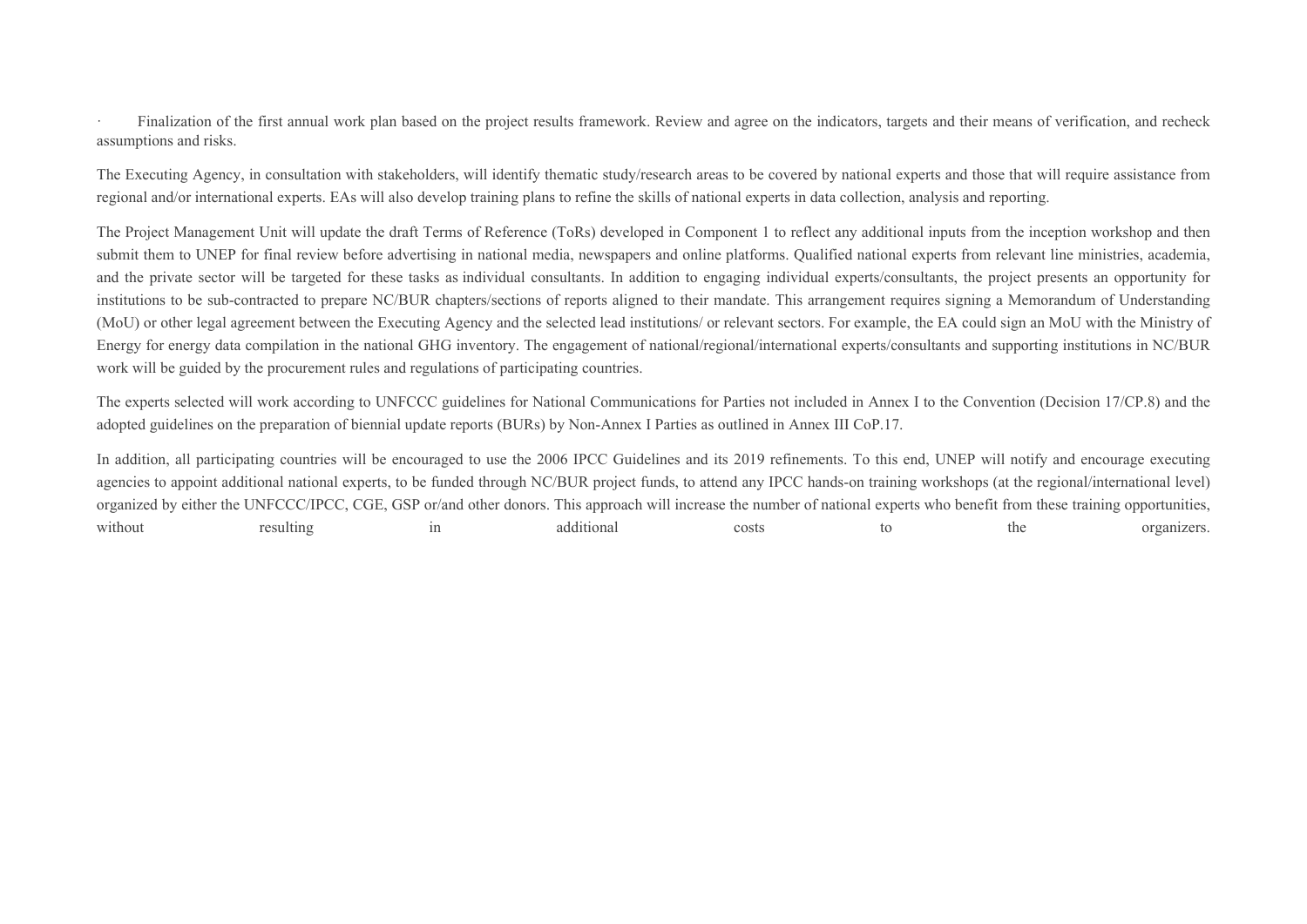The following information will be presented in the NC and BUR reports, respectively:

*Table II.(iv) Overview of NC and BUR Contents*

| <b>General Information</b>                                                                                       | <b>NC</b> Indicators                                                                                                                                                                                                                                                                                                                                 | <b>BUR</b> Indicators                                                                                                                                                                                                                                                                                                                                                         |  |
|------------------------------------------------------------------------------------------------------------------|------------------------------------------------------------------------------------------------------------------------------------------------------------------------------------------------------------------------------------------------------------------------------------------------------------------------------------------------------|-------------------------------------------------------------------------------------------------------------------------------------------------------------------------------------------------------------------------------------------------------------------------------------------------------------------------------------------------------------------------------|--|
| <b>National circumstances and</b><br>institutional arrangements relevant to<br>the preparation of the NC and BUR | information will be $-$<br>Relevant<br>environmental conditions that provide an economy including energy, transport,<br>overall understanding of climate change _<br>concerns in the context of national<br>development priorities.<br>Development<br>institutional<br>-of<br>the<br>national<br>to<br>sustain<br>structure<br>communication process | Information on geographical distinctiveness; climate, land<br>provided on the socio-economic and resources, biological diversity, water and forest resources, demography,<br>Description of institutional arrangements and strategies for<br>continuous improvements for the preparation of BURs described and<br>documented                                                  |  |
|                                                                                                                  | reports http://unfccc.int/files/national reports/non-                                                                                                                                                                                                                                                                                                | EAs will be guided to make use of the following toolkit when preparing this Chapter of the NCs & BURs:- Toolkit for Non-Annex I Parties<br>on establishing and maintaining institutional arrangements for preparing national communications and biennial update<br>annex i_natcom/training_material/methodological_documents/application/pdf/unfccc_mda-toolkit_131108_ly.pdf |  |
| <b>National greenhouse gas (GHG)</b><br>inventory*                                                               | Formulation of arrangements<br>$\qquad \qquad -$<br>to collect and                                                                                                                                                                                                                                                                                   | Preparation of the national GHG inventory (inventory year no more<br>$\overline{\phantom{m}}$<br>manage than 4 years prior to<br>data for continuous inventory preparation submission) and National Inventory Report                                                                                                                                                          |  |
|                                                                                                                  | Formulation of procedures for -<br>managing uncertainties in inventory data preparation<br>and GHG emission calculations                                                                                                                                                                                                                             | Strengthening of national institutional capacities for GHG<br>Improving quality of GHG data generated using guidance on good<br>practice and uncertainty management<br>Compilation of national GHG emissions, removals and projections<br>for BUR                                                                                                                             |  |

\*All participating countries will be encouraged to use the 2006 IPCC Guidelines and the 2019 refinements.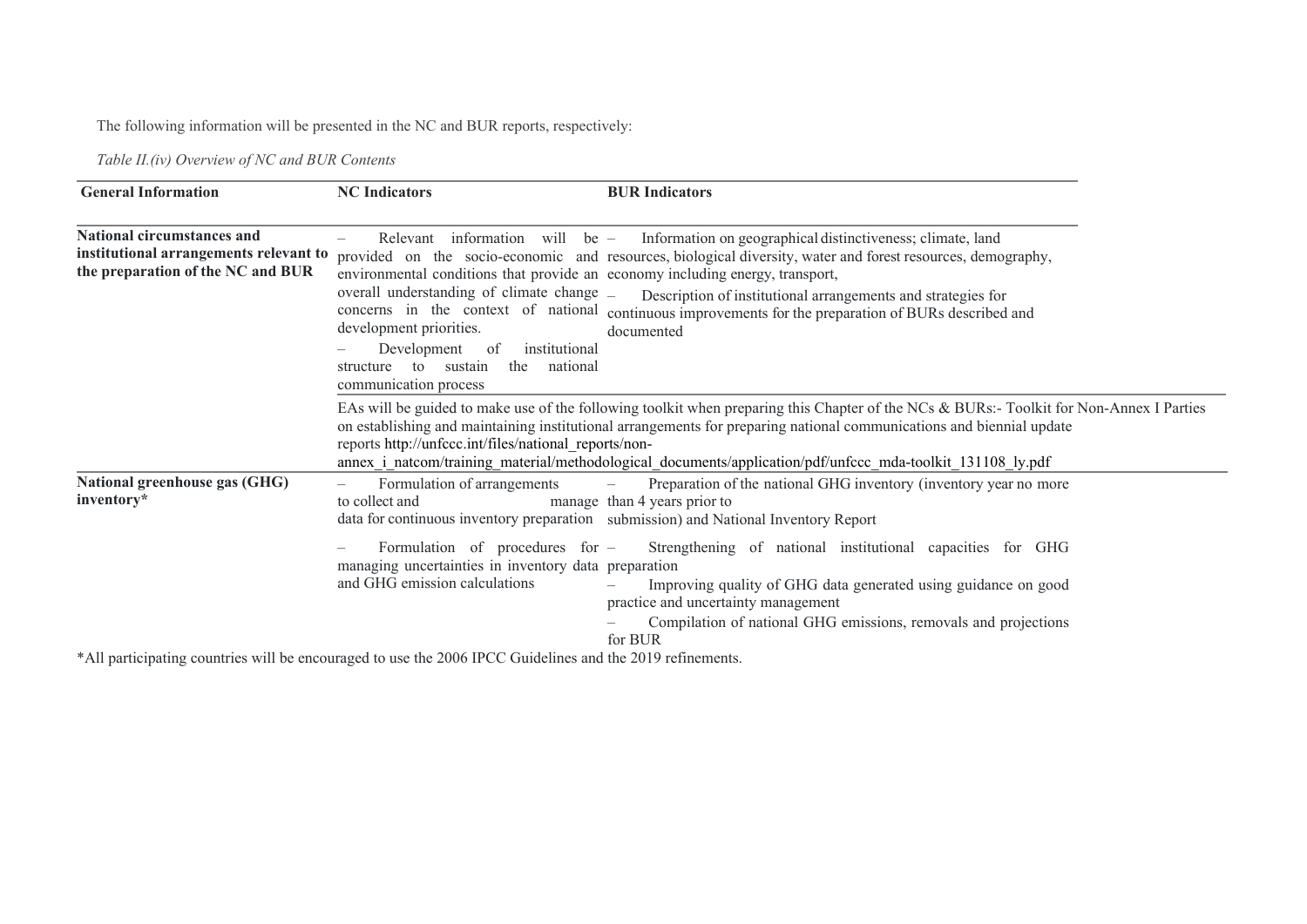| <b>General Information</b>                                                               | <b>NC</b> Indicators                                                                                                            | <b>BUR</b> Indicators                                                                                                                                                                                                                                                               |
|------------------------------------------------------------------------------------------|---------------------------------------------------------------------------------------------------------------------------------|-------------------------------------------------------------------------------------------------------------------------------------------------------------------------------------------------------------------------------------------------------------------------------------|
| Programmes containing measures to<br>facilitate adequate adaptation to<br>climate change | Completion of vulnerability<br>assessments for priority systems, sectors or<br>regions                                          | Not applicable                                                                                                                                                                                                                                                                      |
|                                                                                          | Identification of adaptation<br>strategies and measures                                                                         |                                                                                                                                                                                                                                                                                     |
|                                                                                          | Formulation of policy frameworks<br>for developing and implementing<br>adaptation strategies                                    |                                                                                                                                                                                                                                                                                     |
| Programmes containing measures to<br>mitigate climate change                             | Completion of climate change<br>mitigation analysis<br>Formulation of policy frameworks<br>for implementing mitigation measures | Mitigation actions and their effects will be described as follows: -<br>Name and description of the mitigation action, including<br>information on the nature of the action, coverage (i.e. sectors and gases),<br>quantitative goals and progress indicators;                      |
|                                                                                          |                                                                                                                                 | Information on methodologies and assumptions;                                                                                                                                                                                                                                       |
|                                                                                          |                                                                                                                                 | Objectives of the action and steps taken or envisaged to achieve that<br>action;                                                                                                                                                                                                    |
|                                                                                          |                                                                                                                                 | Information on the progress of implementation of the mitigation<br>actions and the underlying steps taken or envisaged, and the results<br>achieved, such as estimated outcomes (metrics depending on type of<br>action) and estimated emission reductions, to the extent possible; |
|                                                                                          |                                                                                                                                 | Information on international market mechanisms.                                                                                                                                                                                                                                     |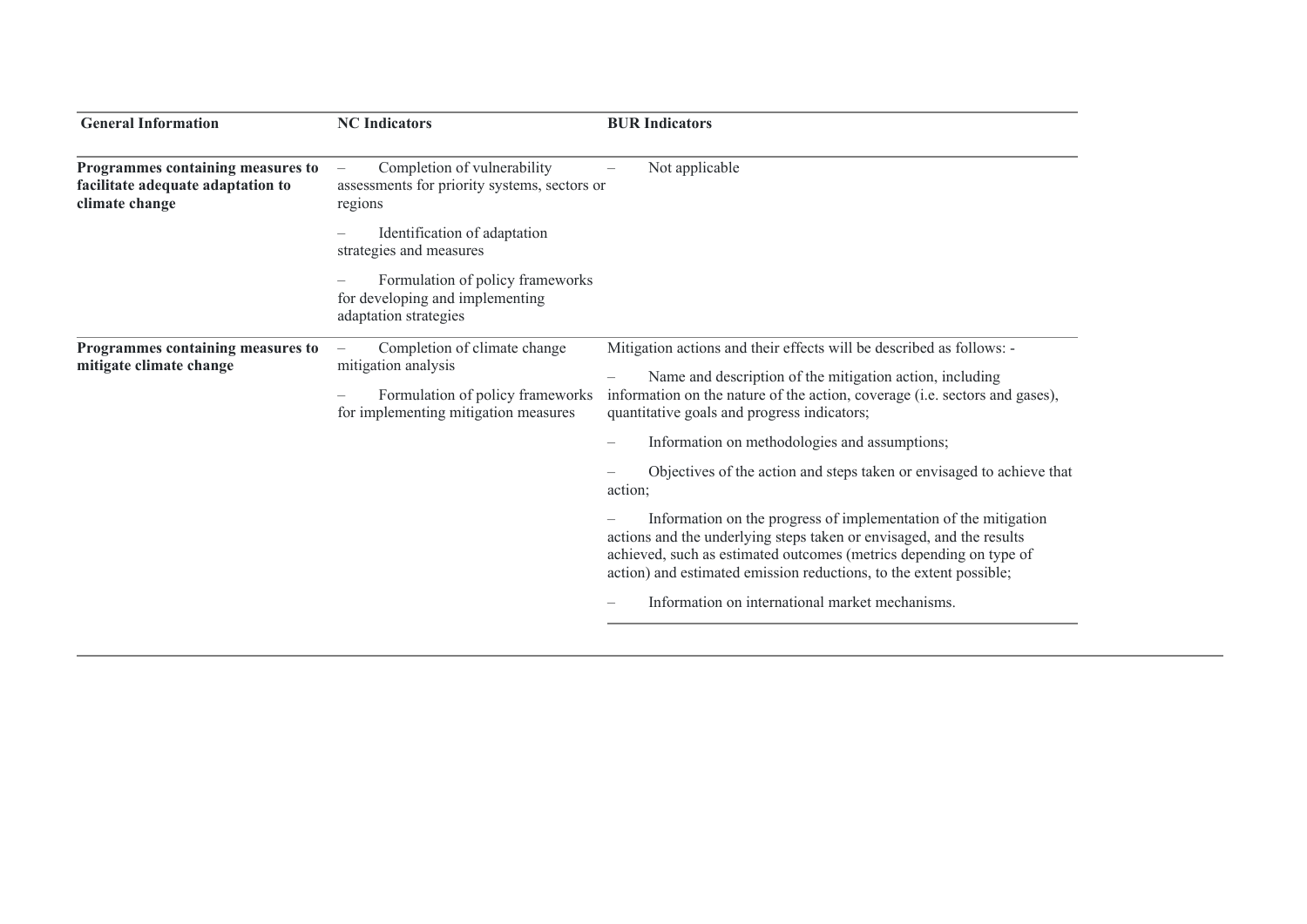| <b>General Information</b>                                                                         | <b>NC</b> Indicators<br><b>BUR Indicators</b>                                                                                                                                                                                                                                                                                                                                                                                                                                                                                                                                    |                                                                                                                                                                                                                                                                                                                                                                                                                                                                                                                          |
|----------------------------------------------------------------------------------------------------|----------------------------------------------------------------------------------------------------------------------------------------------------------------------------------------------------------------------------------------------------------------------------------------------------------------------------------------------------------------------------------------------------------------------------------------------------------------------------------------------------------------------------------------------------------------------------------|--------------------------------------------------------------------------------------------------------------------------------------------------------------------------------------------------------------------------------------------------------------------------------------------------------------------------------------------------------------------------------------------------------------------------------------------------------------------------------------------------------------------------|
| Other information considered<br>relevant to the achievement of the<br>objectives of the Convention | Steps taken to integrate climate change considerations into national development and -<br>$\overline{\phantom{m}}$<br>policy<br>activities related to transfer of environmentally sustainable technologies<br>$\overline{\phantom{m}}$<br>information on climate change research and systematic observation<br>$\overline{\phantom{m}}$<br>information on climate change education, training, and public awareness<br>information on capacity building activities, options and priorities<br>$\overline{\phantom{m}}$<br>Measures to promote information exchange and networking | Report on non-climate related impacts,<br>opportunities and benefits on sustainable<br>development objectives prepared                                                                                                                                                                                                                                                                                                                                                                                                   |
| Constraints and gaps, and related<br>financial, technical and capacity<br>needs                    | Further elaboration on the specific constraints, gaps and needs that have been<br>identified in the preparation of the national communication                                                                                                                                                                                                                                                                                                                                                                                                                                    | Financial, technology and capacity building<br>needs for mitigation actions assessed.<br>Information on financial resources,<br>technology transfer, capacity building and<br>technical assistance received from the GEF,<br>Annex II Parties and other developed country<br>Parties, the GCF and multilateral institutions for<br>GHG mitigation activities collected, analyzed and<br>updated.<br>Report bringing the two elements above<br>together and helping to match funding<br>opportunities with needs prepared |

**Publication and submission**

Fourteen NCs and eight BURs will be published and posted on the UNFCCC website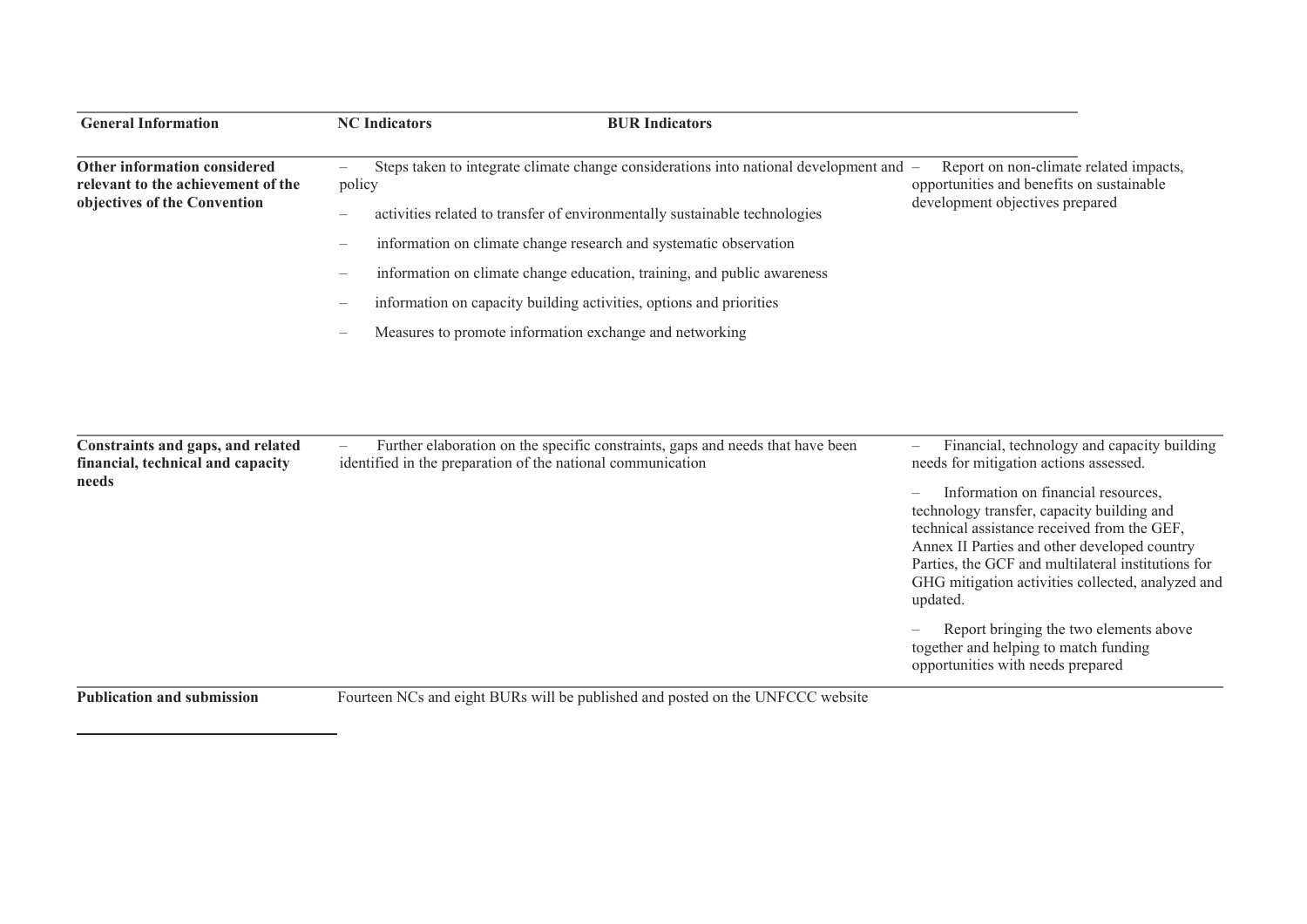In line with the UNFCCC guidance on NC/BUR preparation, and in recognition of the diversity of country's needs; the participating countries have listed the following specific needs that they will seek to address during the implementation of the second component:

|  |  |  |  | Table II.(v): - Country-specific Capacity Needs to Be Addressed Under the Project |
|--|--|--|--|-----------------------------------------------------------------------------------|
|--|--|--|--|-----------------------------------------------------------------------------------|

| Country              | Key Capacity Needs to Be Addressed Under the Project                                                                                                                                                                                                |
|----------------------|-----------------------------------------------------------------------------------------------------------------------------------------------------------------------------------------------------------------------------------------------------|
| Afghanistan          | • Training and use of the 2006/2019 IPCC Guidelines for National Greenhouse Gas Inventories and the 2006 IPCC Software for GHG Inventories,                                                                                                         |
|                      | •Support the development of a Domestic Measurement, Reporting and Verification system to enhance transparency                                                                                                                                       |
|                      | • Undertake vulnerability assessment and future climate change projections for Afghanistan                                                                                                                                                          |
| Azerbaijan           | • Address gaps identified in Azerbaijan's Measuring, Reporting and Verification system, such as, the need for continuous capacity development to facilitate setting<br>up an innovative MRV system                                                  |
|                      | • Training and capacity building for improved data provision from major emitters                                                                                                                                                                    |
|                      | •Improvements on GHG Inventory reporting                                                                                                                                                                                                            |
| <b>Benin</b>         | •Design and implement a multi-stakeholder climate change training plan for policy makers, teachers, ministry officials, NGOs, trainers, researchers and<br>journalists;                                                                             |
|                      | • Awareness creation on the UNFCC Convention reporting processes                                                                                                                                                                                    |
|                      | •Undertake training on the recommended climate change assessment tools and methodologies (on Vulnerability/Adaptation; Inventories and Mitigation)                                                                                                  |
|                      | • Training on climate change assessment tools and capabilities                                                                                                                                                                                      |
| <b>Burundi</b>       | •Strengthening capacities of national experts in estimating and reporting GHG emissions and removals from the AFOLU sector                                                                                                                          |
|                      | • Support the establishment of a data management system aimed at improving the reporting quality over time                                                                                                                                          |
|                      | • Training on establishing global greenhouse gas emission scenarios, based on available climate models                                                                                                                                              |
| <b>Guinea-Bissau</b> | •Help to consolidate the institutional mechanism set up by the Third National Communication and the BUR-1 project. Particularly, it will support the functional<br>thematic teams on GHG Inventories, Vulnerability and Adaptation, and Mitigation) |
|                      | • Enhanced capacity for collection, storage and management of updated data and sectoral information.                                                                                                                                                |
|                      | •Increased use of the National Communications as a platform for increasing awareness about the UNFCCC and its implementation in Guinea-Bissau.                                                                                                      |
| Kuwait               | •Gender mainstreaming and analysis                                                                                                                                                                                                                  |
|                      | •Data collection and QA/QC for climate change reporting; how to prepare, maintain and improve data collection systems across sectoral lines and integrate into a<br>national MRV system                                                             |
|                      | • Adaptation planning: how sectors can take more of a lead in planning and implementing adaptation actions and inform and update risk assessment on a regular<br>basis.                                                                             |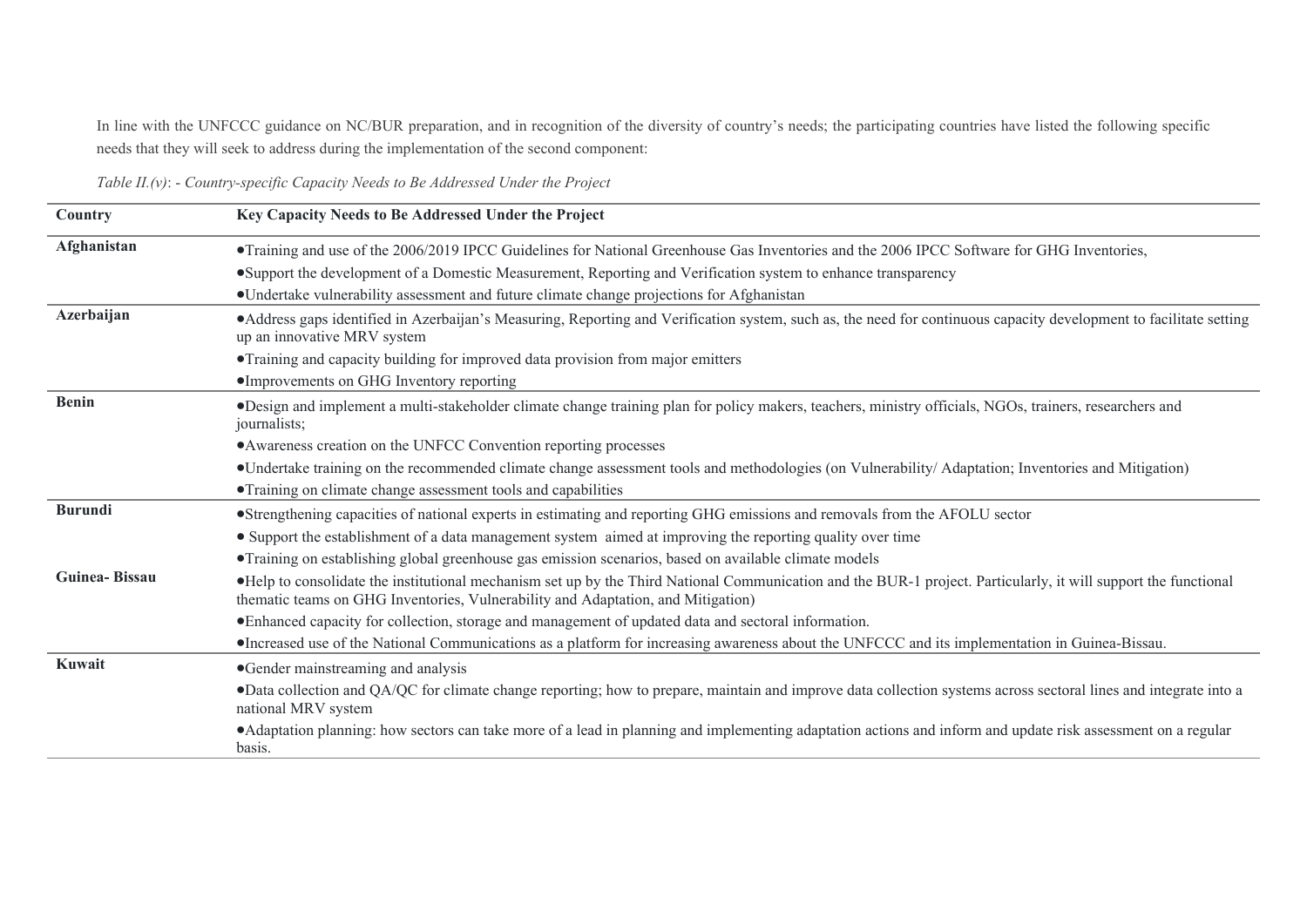| Country                      | Key Capacity Needs to Be Addressed Under the Project                                                                                                                                                          |
|------------------------------|---------------------------------------------------------------------------------------------------------------------------------------------------------------------------------------------------------------|
| Mauritania                   | •Reinforcing experts' learning on GHGI latest models and tools                                                                                                                                                |
|                              | • Training on upgrading data quality for GHGI from tier 1 to upper levels for 3 key sectors, namely: livestock, energy and transportation                                                                     |
|                              | •Support the institutionalization of the MRV process                                                                                                                                                          |
| Pakistan                     | •Undertake training on the recommended climate change assessment tools and methodologies (on Vulnerability/Adaptation; Inventories and Mitigation)                                                            |
|                              | •Support the establishment of GHGI management system                                                                                                                                                          |
| Rwanda                       | • Support monitoring, reporting and verification                                                                                                                                                              |
|                              | •GHG data collection and processing protocols                                                                                                                                                                 |
|                              | ·Integration of data and sharing platform for use by stakeholders as a one-stop source of information for transparency reporting                                                                              |
| St. Vincent and the          | •Support the standardization of data collection and reporting processes                                                                                                                                       |
| <b>Grenadines</b>            | •Undertake training on basic GHG data calculations                                                                                                                                                            |
|                              | $\bullet$ V & A assessments                                                                                                                                                                                   |
| <b>Sao Tome and Principe</b> | •Capacity building of national experts on the IPCCC/UNFCCC recommended tools and methodologies, such as 2006/2019 IPCC                                                                                        |
|                              | • Capacity building of national experts on domestic MRV and mitigation actions.                                                                                                                               |
| Senegal                      | •Support for process of quality assurance /quality control for the GHGI                                                                                                                                       |
|                              | •Development of mitigations policies measures with appropriate assumptions                                                                                                                                    |
|                              | •Undertake cost analysis for mitigation policies                                                                                                                                                              |
| <b>Sierra Leone</b>          | •Build capacity on national inventory processes and data management at sectoral and national levels.                                                                                                          |
|                              | ·Improve coordination and building synergies in the implementation of climate initiatives.                                                                                                                    |
|                              | • Build capacity on vulnerability analysis to improve decision-making.                                                                                                                                        |
| Somalia                      | • Capacity building of national experts on GHGI, Mitigation Analysis and V&A Assessments                                                                                                                      |
|                              | •Support institutions to mainstream climate change issues into short- and longer-term strategies for disaster management                                                                                      |
|                              | •Strengthening national capacity on reporting on technological needs and technology transfer under the national communication                                                                                 |
| <b>Suriname</b>              | •Set up/maintain a Greenhouse Gas inventory database in order to have access to all the GHG inventories that were undertaken, and to make data collection for<br>GHG inventories easy for future NCs and BURs |
|                              | •Build/Strengthen the capacity of the national team responsible for the preparation and evaluation of GHG inventories of NCs and BURs                                                                         |
|                              | •Mainstream climate change data/information into the National Development Plan of Suriname, specifically the long-term strategy and action plan on climate<br>change                                          |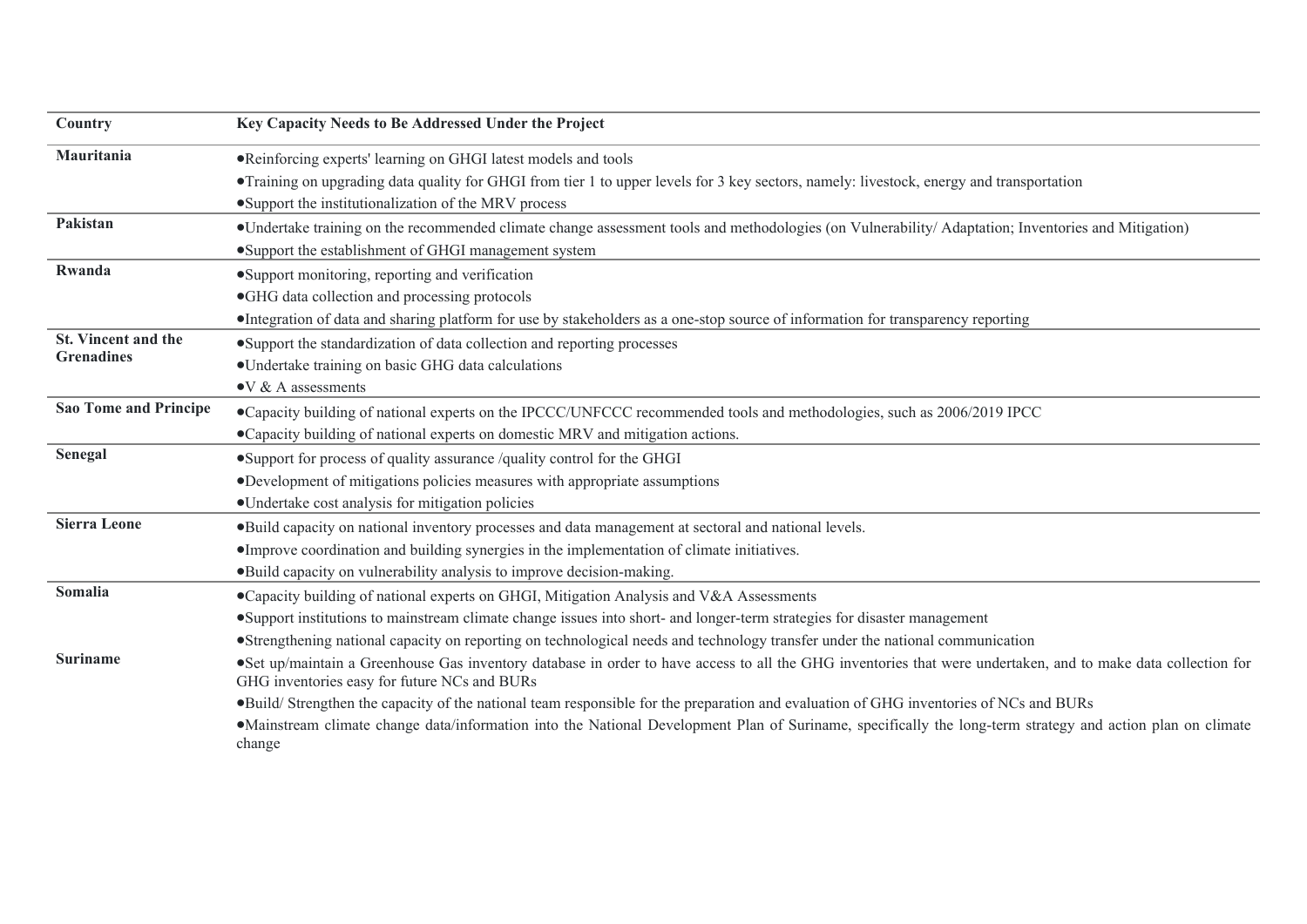| Country         | Key Capacity Needs to Be Addressed Under the Project                                                                                                                        |  |  |  |
|-----------------|-----------------------------------------------------------------------------------------------------------------------------------------------------------------------------|--|--|--|
| Uganda          | • Build technical and institutional capacity to compile and maintain the national greenhouse gas inventory                                                                  |  |  |  |
|                 | • Facilitate integration of climate change into development priorities, which form a basis for formulation of national actions to tackle climate change and its<br>impacts. |  |  |  |
|                 | •Generate knowledge and information on climate change and disseminate such knowledge widely within the country.                                                             |  |  |  |
| <b>Viet Nam</b> | • Application of the IPCC 2006 good practice guidelines for the national GHG inventory                                                                                      |  |  |  |
|                 | •Development of a set of criteria for monitoring and evaluation of climate change adaptation actions at all levels, sectors.                                                |  |  |  |
|                 | • Application of suitable models for developing mitigation options.                                                                                                         |  |  |  |
| Yemen           | •Strengthen national technical and institutional capacities to address the needs for preparing and implementing NCs and BURs on a continuous basis.                         |  |  |  |
|                 | •Build capacities for data collection, processing, archiving, interpretation, and dissemination for the GHG inventory and mitigation actions in a sustainable<br>manner     |  |  |  |
|                 | • Assist the government with integrating climate change issues into sectoral and national development priorities.                                                           |  |  |  |

In recognition of the continuing intergovernmental climate change negotiations and the Paris Agreement, UNEP will communicate any new NC or BUR reporting requirement that may be agreed upon by the COP to countries. It will also advise participating countries on potential adjustments to the project design and implementation as appropriate.

**Project outputs** under this component will be composed of workshops and national reports to the UNFCCC:

Inception workshops for each national report, for a total of 18 workshops in 18 countries

14 NCs prepared by Afghanistan, Benin, Burundi; Guinea Bissau; Kuwait; Mauritania, Pakistan, Rwanda; Sao Tome and Principe, Senegal, Sierra Leone, Somalia, South Sudan and Viet Nam and Yemen

8 BURs prepared by Afghanistan, Azerbaijan, Benin, Kuwait, St. Vincent and Grenadines; Suriname, Uganda, and Yemen

*Strategies for Avoiding Delays under Component 2:* Over time, UNEP has observed that some countries experience challenges during the preparation of reports, which include, but are not limited to, limited technical expertise at national level to prepare these reports and unreliable or missing sectoral data for the compilation of the report. UNEP has therefore put in place the following measures to address these concerns:

Measures to address limited expertise at the national level to prepare reports: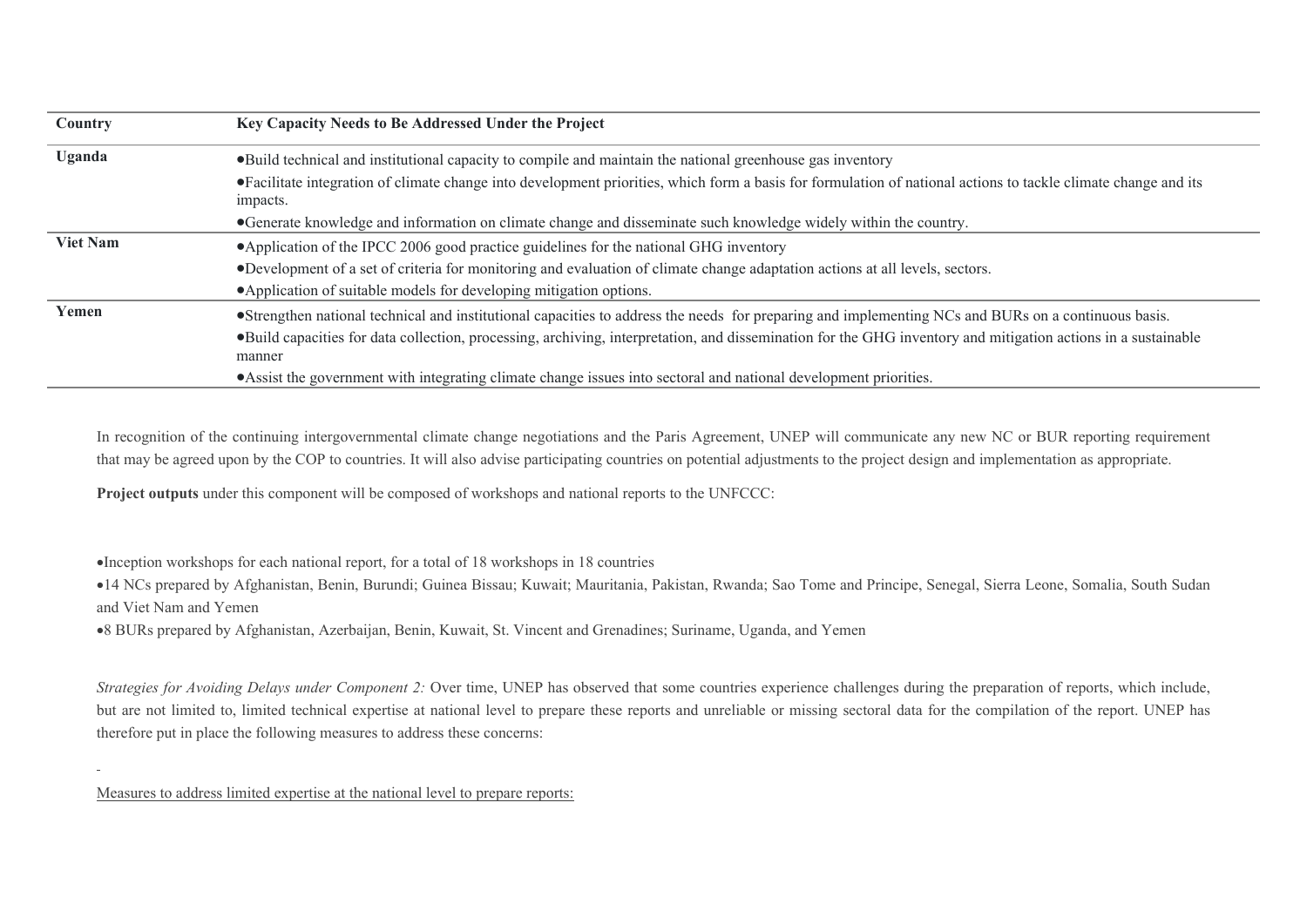Country participation in hands-on training workshops on NC/BUR preparation. Participating countries will be informed of and encouraged to participate in hands-on training workshops related to NC/BUR preparation processes and the latest IPCC guidelines that are organized by the UNFCCC or other donors. UNEP will review and consider requests from EAs for additional participants to be funded through GEF project funds to participate in these workshops in order to increase the number of national experts who benefit from these training. Experts will not only be trained at the national level but will also be supported through project funds to participate in relevant regional training workshops and peer review meetings to improve the quality of their reports.

Matchmaking for countries with existing technical support for higher-quality reporting. Regional MRV networks for continuous capacity building and technical backstopping will enhance the quality, efficiency and transparency of national climate change reports to the UNFCCC. The sub-regional networks established will be supported in collaboration with UNFCCC's Regional Collaboration Centers (RCCs) as part of a Memorandum of Understanding (MOU) between UNEP and the UNFCCC.

Provide closer support to projects that experience delays and have limited capacity. The umbrella programme will engage the services of three consultants to be based in Asia, the Caribbean and Africa. The presence of these consultants at the regional level will enhance integration with UNEP regional offices and ensure that country teams have access to UNEP support services nearby and within their operational time zones.

Provision of enhanced execution support to Least Developed Countries (LDCs) and Small Island Developing States (SIDS) provided in **Annex G**.

#### Measures to address data availability and reliability:

Awareness creation and involvement of experts from different sectors, including the private sector, for improved ownership of the process, through Memorandum of Understanding (MoUs,) annual performance targets for different sectors, etc.

Support in establishing collaboration with regional research centers and institutes for data provision in cases where data are unavailable at the country level

A long-term strategy to support countries in establishing a centralized data management system and institutional coordination through accessing funds through GEF's CBIT initiative.

Use of an internal database to track project implementation: based on lessons learnt, an interactive database will track project milestones in real time and flag delays automatically.

## **Component 3: National stakeholders' involvement and institutional arrangements for preparation of subsequent NC and BUR**

This component was included in the proposal design phase of the umbrella programme to address the needs expressed by countries in the 2016 UNFCCC report regarding the need to consider reporting as an ongoing activity and not a one-time project. This approach is also highly consistent with the requirements of Article 13 of the Paris Agreement. Several Non-Annex I Parties identified funding as the key to strengthening institutional arrangements and organizing appropriate staff training. To address the challenges highlighted by countries, UNEP introduced a stocktaking and self-assessment exercise for the preparation of subsequent BURs and NCs into the project design. Activities under this component seek to ensure the continuous engagement of climate change structures/units in EAs and support the EAs to initiate GEF funding proposal development for subsequent NCs and BURs preparation, in parallel to the stocktaking exercise.

To sustain institutional capacities built during the NC and BUR processes as well as encourage continuous reporting at national level, the project will allow EAs to undertake a national stocking exercise for subsequent NCs and BURs following the completion of their NCs and BURs under Component II. The self-assessment and stocktaking exercise will be undertaken within four months of the completion of the NC/BUR reports, and it will include the following: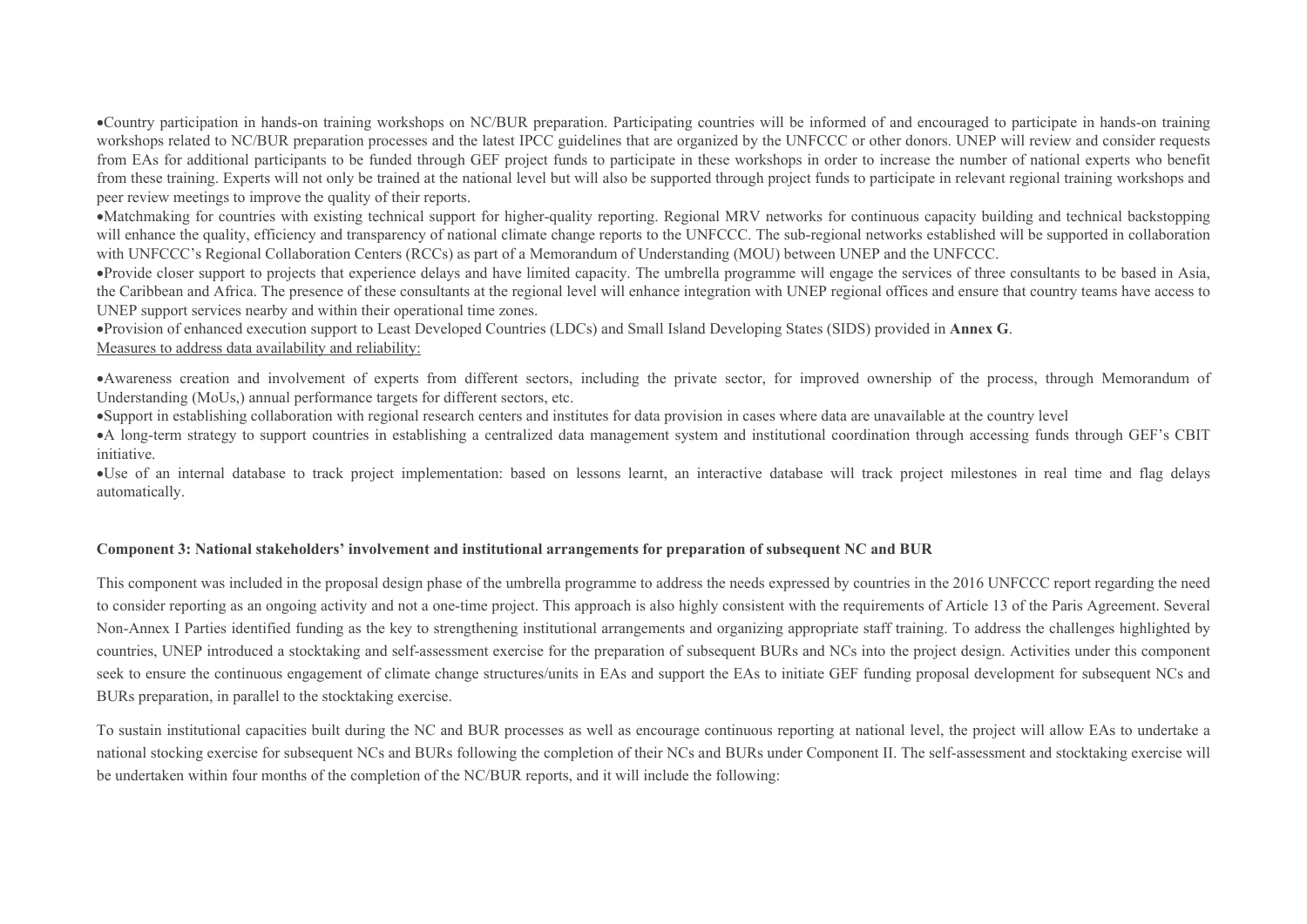Work carried out under previous climate change enabling activities: Parties may provide a summary of activities and results achieved under the previous NC. Undertaking this activity is key as it will ensure that Parties build upon their achievements as they prepare the PIPs for the subsequent NCs and BURs as well as avoid duplication of effort.

Synergies with related programs and institutions: The stocktaking should also identify, when applicable, how the NC/BUR will build on other on-going enabling activities (e.g. NCSAs and NAPAs if applicable), relevant regional projects, and national activities under other relevant international conventions (e.g. biodiversity, land degradation).

•Lessons learned during the previous NC/ BUR: These may include technical issues but also experiences with process management /institutional arrangements adopted under the previous NC that could provide lessons or best practices for the preparation of subsequent reports. Countries will identify major challenges, such as cross-sectoral assessments or mainstreaming climate change into national development planning frameworks and processes.

A preliminary list of stakeholders and their potential roles in the NC and BUR process and a proposed strategy to involve all relevant stakeholders.

This exercise will result in self-assessment reports that outline:

The proposed NC/BUR project institutional arrangement, inter-ministerial coordination for the preparation of the subsequent reports;

Scope of work to be covered during the preparation of subsequent reports

Work plans and activity budget for the preparation of the subsequent reports;

Final rating of the qualitative assessment of institutional capacity for preparation of National Communications (NCs) and Biennial Update Reports (BURs) **Project outputs** under this component will be:

Ten NC self-assessment reports prepared by Burundi; Guinea Bissau; Mauritania, Pakistan, Rwanda; Sao Tome and Principe, Senegal, Sierra Leone, Somalia and Viet Nam Four BUR self-assessment report prepared by Azerbaijan, St. Vincent and Grenadines; Suriname and Uganda

Four self-assessment reports combining the experiences and lessons learnt in NC & BUR preparation prepared by Afghanistan, Benin, Kuwait and Yemen

Because this component will support Executing Agencies to initiate their request for GEF funding for subsequent NCs and BURs alongside the stocktaking exercise, it will

support a smooth transition to future reports without extended funding gaps. The continuity of reporting will allow countries to maintain their institutional memory and capacities that have developed over the course of compiling previous NC/BUR reports.

## *Stakeholder Involvement*

Stakeholders' involvement in the NC/BUR processes is critical to ensuring successful project outcome and enhances countries' ownership of the NCs and the BURs. In similar projects, this process has seen the involvement of a diverse group of stakeholders, ranging from government ministries, research institutions, academia, civil society organizations and indigenous people.

During the project design phase, participating countries were surveyed on their proposed institutional arrangements, stakeholder involvement, coordination with existing initiatives, and key issues to address in the upcoming reports[.\[2\]](file:///C:/9th%20Umbrella/Submission%20to%20the%20GEF_2020/SLegro_%20Reviewed/10167%20GEF%207%20Enabling%20Activity_02-17-2020%20CLEAN.doc#_ftn2) In the area of civil society engagement, all countries reported that civil society would be involved in project implementation. Twelve countries reported one role in their national projects for civil society, while seven reported that civil society would play more than one role. The most common proposed role for civil society in the NC/BUR projects was as a member of the Project Steering Committee or other management body (12 countries), followed by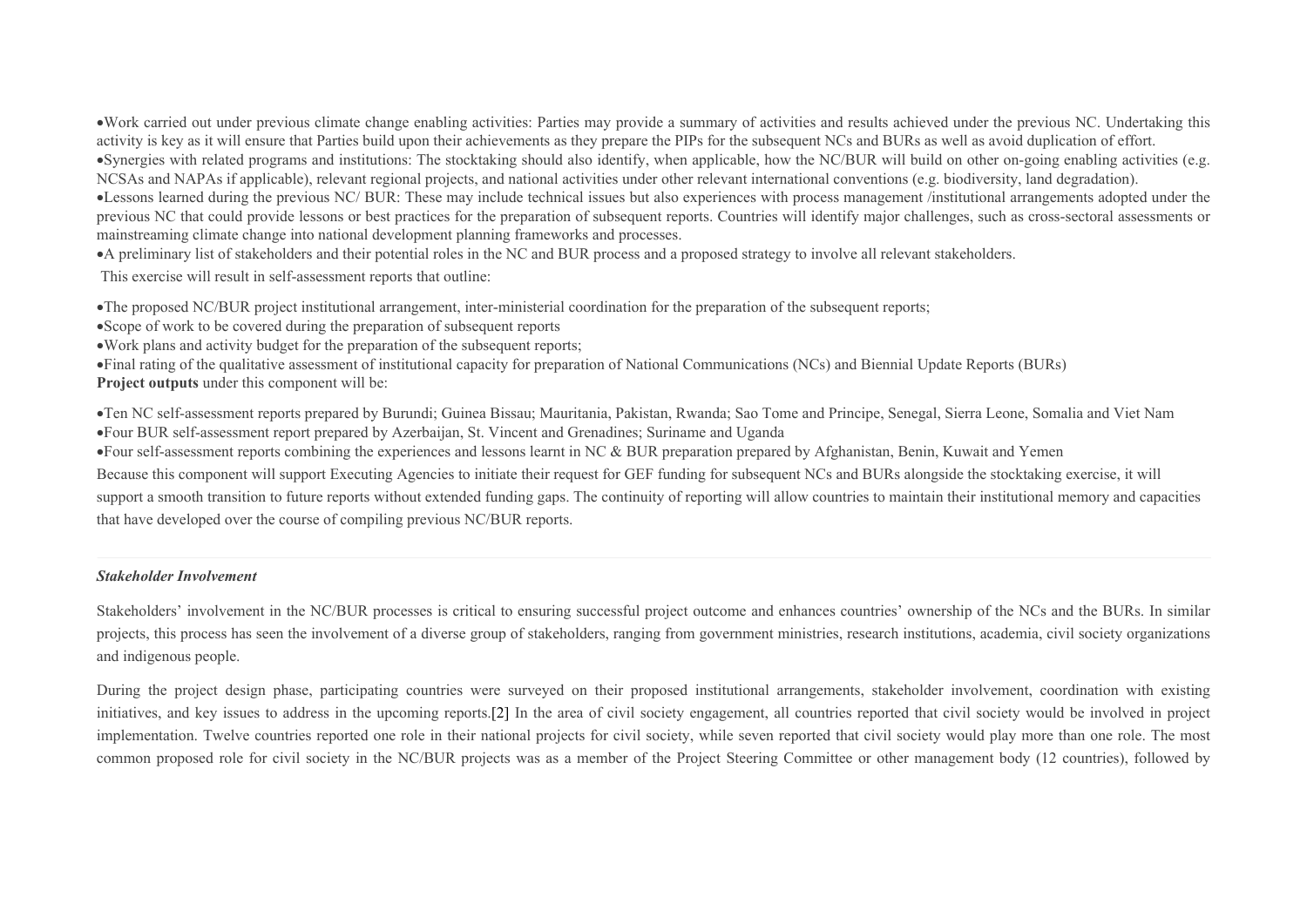engagement in project-related consultations (seven countries). Other anticipated roles included members of advisory bodies / contractors (three countries) and project execution or co-execution (two countries). Individual country responses are provided in a separate attachment to **Annex G**.

Alignment with ongoing country-level activities will be supported through the inception workshops, and through the development and review of the PIPs for all participating countries. In addition to alignment with projects that support participation in multilateral environmental agreements, PIPs will be developed with a view to alignment with ongoing country-level development priorities as reflected in United Nations country programming documents. The table below lists the relevant programming documents for each participating country.

| Country                        | <b>Programming Document</b>                                                                                       |
|--------------------------------|-------------------------------------------------------------------------------------------------------------------|
| Afghanistan                    | One UN for Afghanistan 2018-2021                                                                                  |
| Azerbaijan                     | United Nations -Azerbaijan Partnership Framework 2016-2020                                                        |
| Benin                          | <b>UNDAF 2019-2023</b>                                                                                            |
| Burundi                        | <b>UNDAF 2019-2023</b>                                                                                            |
| Guinea-Bissau                  | Partnership Framework between Guinea-Bissau and the United Nations 2016-2020                                      |
| Kuwait                         | UNEP-Kuwait Memorandum of Environment Cooperation                                                                 |
| Mauritania                     | <b>UNDAF 2018-2022</b>                                                                                            |
| Pakistan                       | One United Nations Programme III 2018-2022                                                                        |
| Rwanda                         | United Nations Development Assistance Plan (UNDAP) July 2018 to June 2023 for Rwanda                              |
| St. Vincent and the Grenadines | Sub-Regional Country Programme Document for Barbados and the Organization of Eastern Caribbean States (2017-2021) |
| Sao Tome and Principe          | <b>UNDAF 2017-2021</b>                                                                                            |
| Senegal                        | <b>UNDAF 2019-2023</b>                                                                                            |
| Sierra Leone                   | <b>UNDAF 2020-2023</b>                                                                                            |
| Somalia                        | UN Strategic Framework Somalia 2017-2020                                                                          |

*Table II.(vi) Programming Strategies by Participating Country*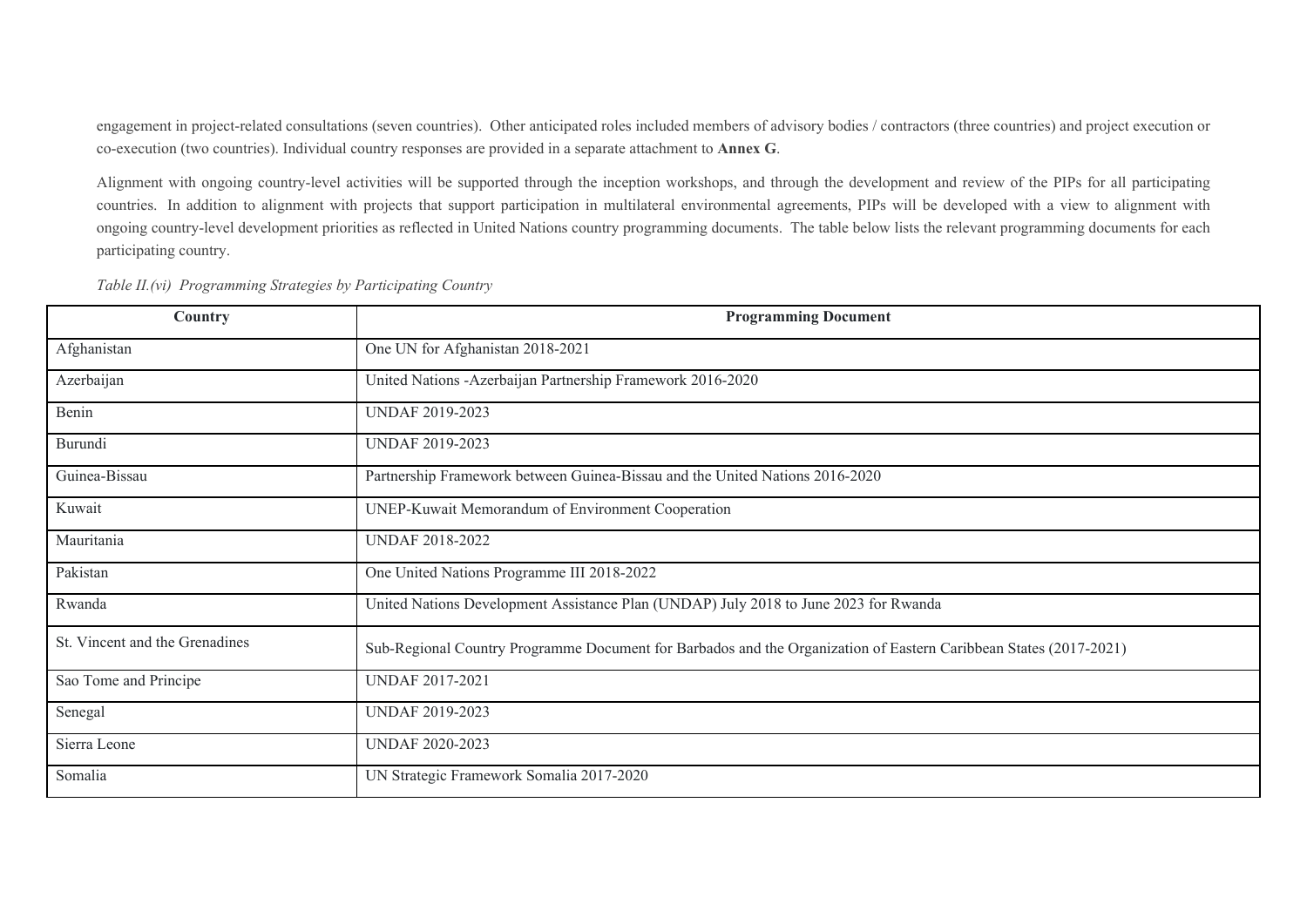| Suriname | Multi-Country Sustainable Development Framework (UN MSDF) |
|----------|-----------------------------------------------------------|
| Uganda   | UNDAF 2016-2020                                           |
| Viet Nam | One Strategic Plan 2017-2021                              |
| Yemen    | UNDAF $2012-2015$ (extended up to $2020$ )                |

During project implementation, participating countries will be guided to undertake a comprehensive stakeholder analysis and mapping and include this information in their Project Implementation Plans (Output 1). Each executing agency will hold a project inception workshop where the roles and responsibilities of different stakeholders in the project will be mapped out. The EAs will prepare and submit a report on stakeholder roles and responsibilities in the national reporting process based on their expertise and representation. Indigenous people, private sector representatives, and civil society organizations will also be among those invited to participate in the NC and BUR project inception workshop. They will be actively involved in contributing to the project outputs as well as in providing comments on the preparation of the Project Implementation Plans. In addition, they will provide their feedback during the assessment of the NC and BUR processes as they move forward (Component 3).

## *Gender*

This project has been designed to conform to 2018 guidance from the GEF on gender equality[\[3\]](file:///C:/9th%20Umbrella/Submission%20to%20the%20GEF_2020/SLegro_%20Reviewed/10167%20GEF%207%20Enabling%20Activity_02-17-2020%20CLEAN.doc#_ftn3) and UNEP's Policy and Strategy for Gender Equality and the Environment. It will also aim to support the Gender Action Plan of the UNFCCC $[4]^4$  in the following ways:

*Capacity-building, knowledge-sharing, and communication:* During the Project Implementation Plan preparation, countries will be guided to include a section on gender analysis that outlines different roles, needs, and priorities of women and men in the reporting process. The PIP templates provided to the EAs (Component 1) will include a budget line to support capacity-building for all working groups on linkages between gender and climate change priorities. A one-day training for the Project Management Team, Thematic Working Groups, sector ministries, and selected environment and gender-based NGOs will be organized to support gender-equity measures in NC and BUR processes. National teams will be encouraged to refer to the *Gender Responsive National Communications Toolkit*, which was developed through the GEF-funded Global Support Programme (GSP). This toolkit is easily accessible at the GSP website.[5]<sup>5</sup> Countries will also receive information on updated guidance on the integration of gender into national reporting as this guidance becomes available. One country, Kuwait, has identified gender mainstreaming and analysis as a specific capacity area that this project will seek to address.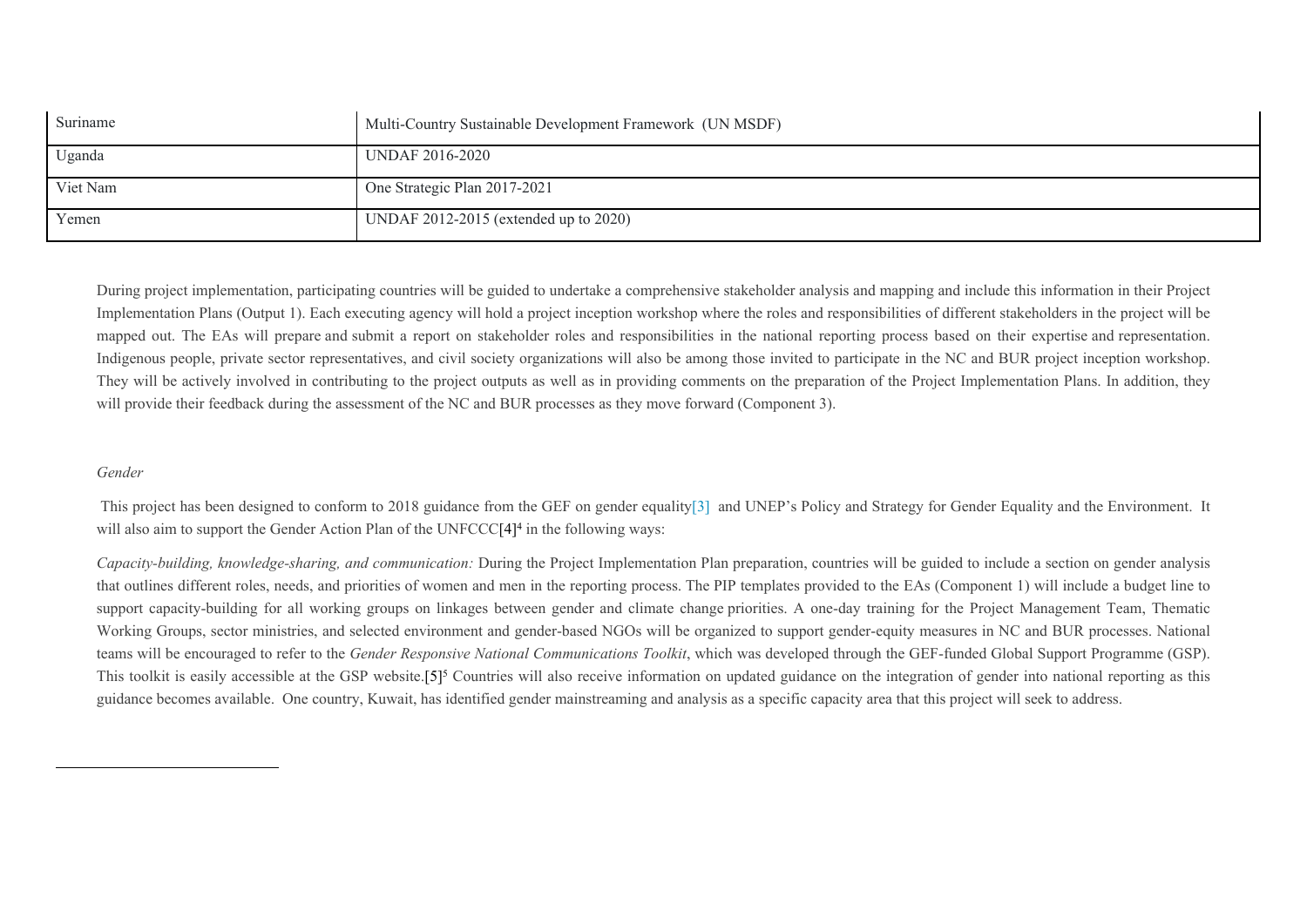*Gender balance, participation, and women's leadership:* Efforts will be made to have acceptable gender representation in project management structures as well as in capacity building activities, and women's participation in the project will be documented. Two specific gender indicators have been included in the project results framework.

*Monitoring and Reporting:* The executing agencies, in consultation with relevant entities, will identify a gender focal point in their working groups to track and itemize issues linked to their respective reporting sections - adaptation, mitigation and greenhouse gases, gender financing, capacity, technology needs, public awareness, education, constraints and gaps. A short summary or section under the itemized issues will be prepared and linked to the NCs and BURs reports. Institutions to be consulted on gender issues at national level will include, but not limited to: Ministries in charge of gender, the gender focal point for the convention on climate change, civil society organizations working in the fields of gender and climate change as well as research institutions and development partners working on gender issues. Participating countries will also be encouraged to actively participate in the development of a synthesis report on the implementation of the gender action plan as adopted by COP 23.

#### *Private Sector Engagement*

Engaging the private sector in mobilizing resources, knowledge and innovation for addressing climate change and promoting green growth is crucial in tackling climate change. There have been several significant donor-supported climate funds, as well as a steady increase in policy and financial support for climate-friendly technologies over the recent years. Furthermore, the private sector may be an important source of activity data in the IPPU sector. This project is expected to create awareness on climate reporting among critical stakeholders, including the private sector. Representatives of the private sector will be invited to project inception workshops to provide their comments on the design of the project and their potential role in the relevant priority sectors of the project.

#### *Knowledge Management*

At national level, NC/BUR preparation process is designed to enhance public participation and create awareness on climate change issues. The reporting process presents an opportunity to promote information sharing and networking amongst all relevant institutions and stakeholders at national and local levels. Parties will indicate, where applicable, national climate change communication strategies that have been put in place, or that are proposed, to enhance the general understanding of climate change issues and integration of the same in national development planning processes. Preferred channels for information sharing and dissemination will be identified and set up during the project implementation phase; this may include websites, e-libraries and climate change offices. Participating countries shall be required to identify and have elaborate plan of activities for raising awareness and education for different groups of people. This may include the use of publications, training workshops, and public meetings to disseminate project findings at different stages. Funds to support these activities will be specified in the Project Implementation Plan (Component 1).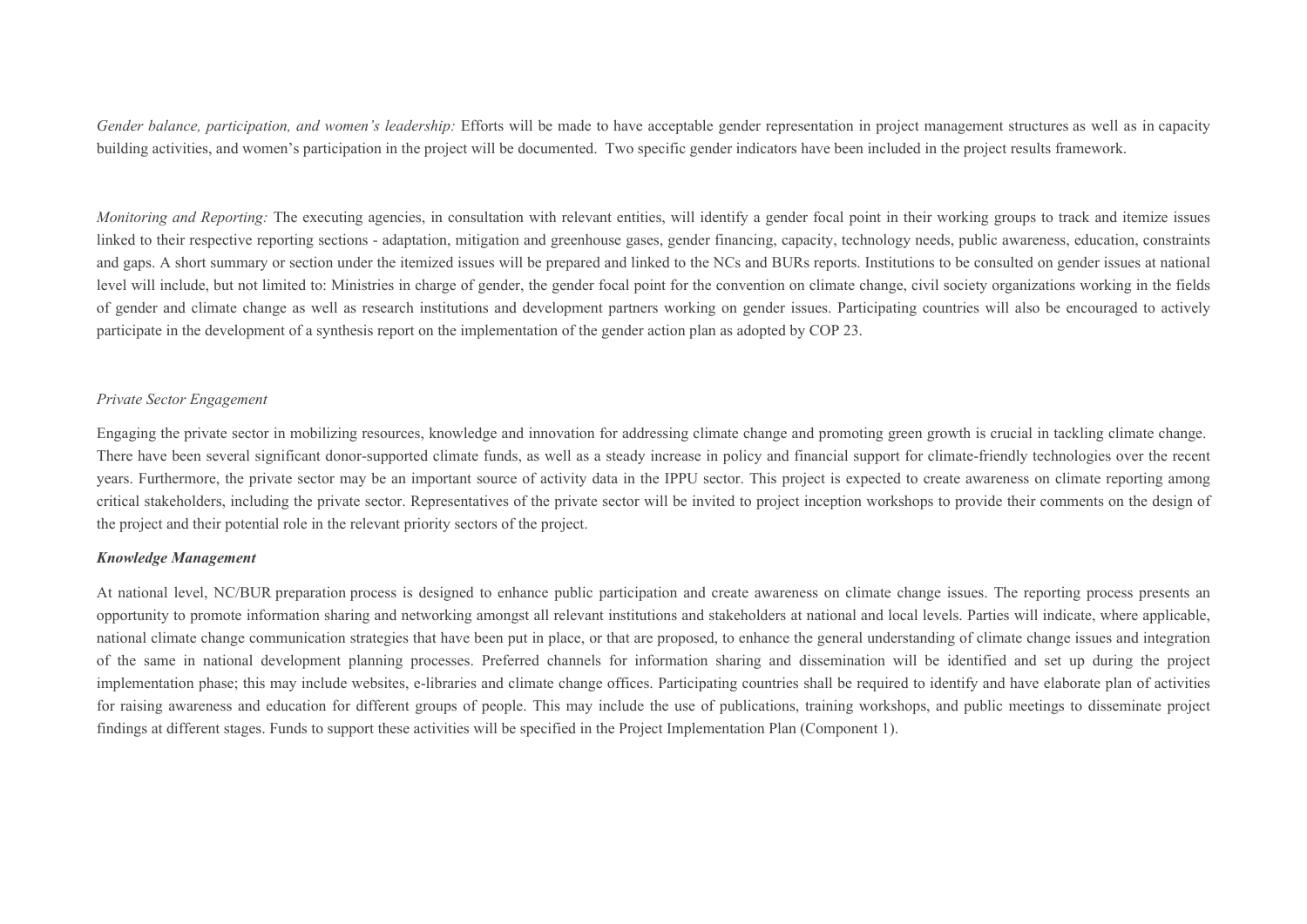Once drafting and compiling of NC and/or BUR information is complete (Component 2), participating countries will be encouraged to produce a single document that includes an executive summary. The document may be presented as a hard copy and in electronic format. The executive summary, which should be no more than 10 pages long, will be used for the purpose of making the national communication and its key findings accessible to policymakers, the media, and the public.

At the regional level, participating countries will be encouraged to join regional MRV networks currently being created under the GSP to share their experiences and lessons learnt in national reporting. This support will be linked to regional network coordinators and international experts, who will provide guidance to countries as needs arise while enhancing south-south networking. Participating countries will also be requested to exchange data and information, tools and methodologies, lessons learnt, and good practices to enhance the quality and utility of their reports through the streamlined website that will replace the GSP website. Project partners will also be informed of any events organized by the UNFCCC, the CGE, GEF and UNEP (including the GSP and its successor program) to disseminate information on project results and lessons learnt.

#### *Risks:*

Considering that the majority of countries participating in the project have already completed three NCs, with only two countries initiating SNCs, the risk of countries not delivering the project outputs can be considered minimal. Most countries have already established a reasonable technical and institutional basis for the preparation of subsequent NCs and BURs. The main project risks are related to the following: 1) the possibility that countries may produce reports that lack adequate depth and quality; 2) the existence of weak institutional arrangements in participating countries; and 3) poor existing stakeholder consultation processes in participating countries for the preparation of the NCs. UNEP will assist country teams to work towards mitigating the anticipated risks as follows:

 *Table II.(vii) Project Risks and Proposed Measures to Address Risks during Implementation*

| Risk | 0.73<br>el of Risk | Actions<br>and<br><b>Commentary</b><br>and '<br><b>Mitigating Strategies</b><br>$\overline{ }$ |
|------|--------------------|------------------------------------------------------------------------------------------------|
|------|--------------------|------------------------------------------------------------------------------------------------|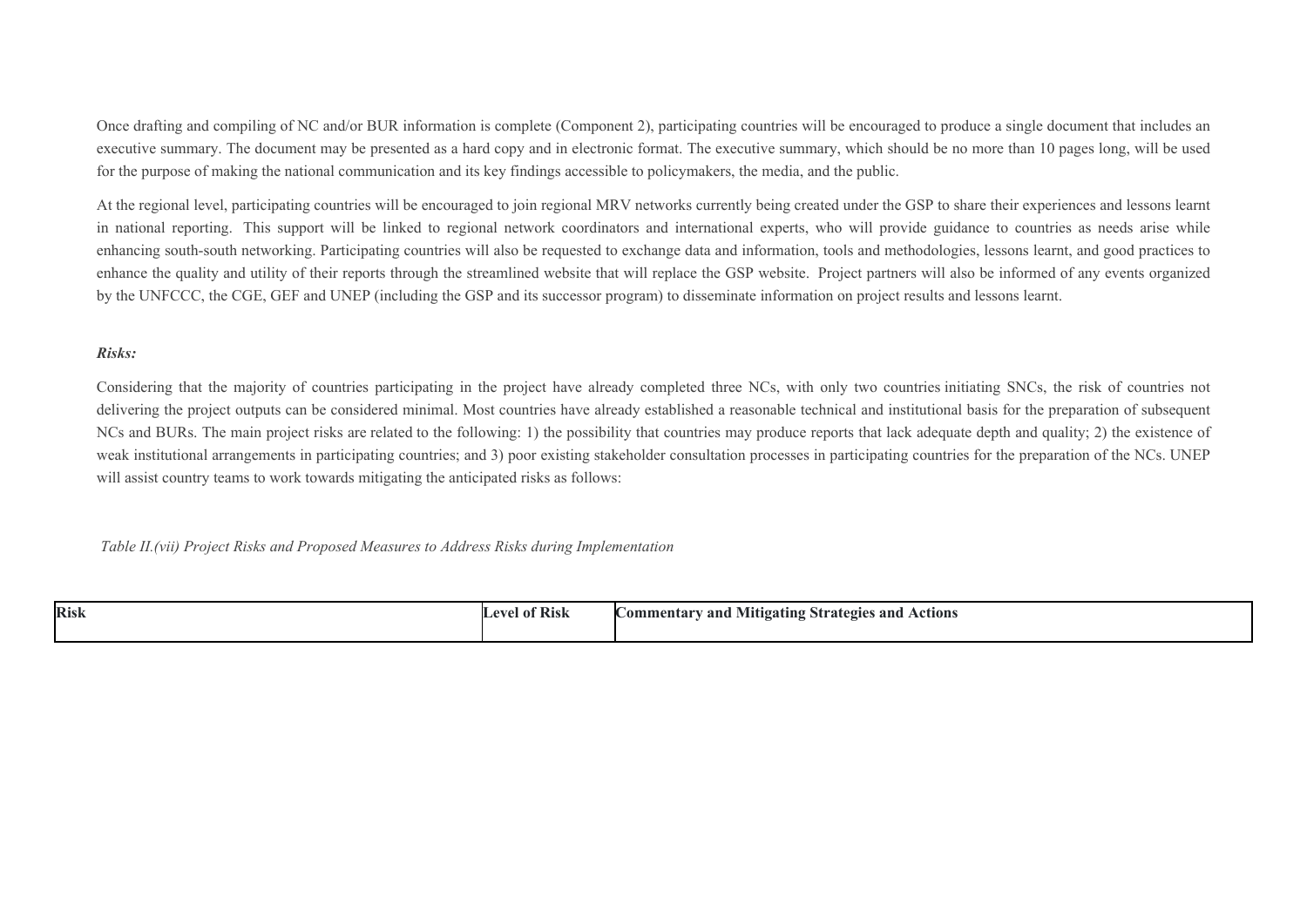| <b>Risk</b>                                                                                                                                                                                                                                                                                                                                                                                                                                                | <b>Level of Risk</b> | <b>Commentary and Mitigating Strategies and Actions</b>                                                                                                                                                                                                                                                                                                                                                                                                                                                                                                                                                                                                                                                                                                                                                                                                                                                                                                                                                                                                                                                                                                                                                                                                                             |
|------------------------------------------------------------------------------------------------------------------------------------------------------------------------------------------------------------------------------------------------------------------------------------------------------------------------------------------------------------------------------------------------------------------------------------------------------------|----------------------|-------------------------------------------------------------------------------------------------------------------------------------------------------------------------------------------------------------------------------------------------------------------------------------------------------------------------------------------------------------------------------------------------------------------------------------------------------------------------------------------------------------------------------------------------------------------------------------------------------------------------------------------------------------------------------------------------------------------------------------------------------------------------------------------------------------------------------------------------------------------------------------------------------------------------------------------------------------------------------------------------------------------------------------------------------------------------------------------------------------------------------------------------------------------------------------------------------------------------------------------------------------------------------------|
| Organizational risk (participating countries): Limited<br>consultations and weak participation process amongst<br>stakeholders due to institutional rivalries or rigidities which<br>hamper responsiveness of project outputs to national development<br>needs.                                                                                                                                                                                            | Moderate             | The project implementation plans (PIPs) will outline roles and responsibilities of different<br>institutions and stakeholders during NC & BURs implementation<br>Teams will also refer to the various toolkits for assisting Non-Annex I Parties in establishing<br>and maintaining the most suitable national institutional arrangements to meet the enhanced<br>reporting requirements for NCs and BURs; e.g., a toolkit developed by the UNFCCC Secretariat.<br>PIPs will be reviewed in order to ensure alignment with national development strategies,<br>environmental reporting needs, and participation in other initiatives to collect and use climate-<br>related data and information to take urgent action to combat climate change and its impacts (SDG<br>13).                                                                                                                                                                                                                                                                                                                                                                                                                                                                                                        |
| Organizational risk (participating countries): Weak<br>12.<br>institutional arrangement structures and inexperienced staff:<br>Inadequate incentives and difficulties in retaining staff involved in<br>the preparation of previous or current national communications.<br>This has resulted in high staff turnover in many countries and tend<br>to affect not only the quality of the studies but also the timeliness<br>of delivery of project outputs. | Moderate             | Because of recent increased interest in climate change issues by national governments,<br>countries will be encouraged to set up permanent and adequately staffed climate change offices to<br>ensure sustainability of NCs and BUR processes including easy access to information, data and<br>tools used for climate change studies.<br>Executing Agencies will be encouraged to actively involve other institutions in national<br>reporting, through various channels – e.g. establishing robust institutional arrangements and<br>constituting technical working groups with agreed terms of reference, contracts and memorandum<br>of understanding.<br>Continuous training of climate change project staff on both administrative and technical<br>aspects of the project, to ensure that the unit retains a good institutional memory in case of staff<br>movement.<br>Through regular monitoring of project activities at the national level and identification of<br>technical bottlenecks, UNEP will advise countries on access to methodological tools, development<br>of terms of references for national and international experts to undertake technical studies, and<br>coordination with relevant stakeholders, etc. to ensure effective and timely work delivery. |
| Operational risk (Implementing Agency): Superficial and/or<br>delayed reporting/no cost extension                                                                                                                                                                                                                                                                                                                                                          | Moderate             | UNEP will provide enhanced execution support to countries experiencing difficulties in<br>drafting terms of references and identifying regional/international experts to facilitate training of<br>local experts to enable their understanding of UNFCCC reporting guidelines and ensure effective<br>and timely work delivery.<br>In cases where there are challenges in project implementation, the UNEP team will<br>undertake country missions to discuss financial and technical matters and any other factors that may<br>be hindering project delivery.                                                                                                                                                                                                                                                                                                                                                                                                                                                                                                                                                                                                                                                                                                                      |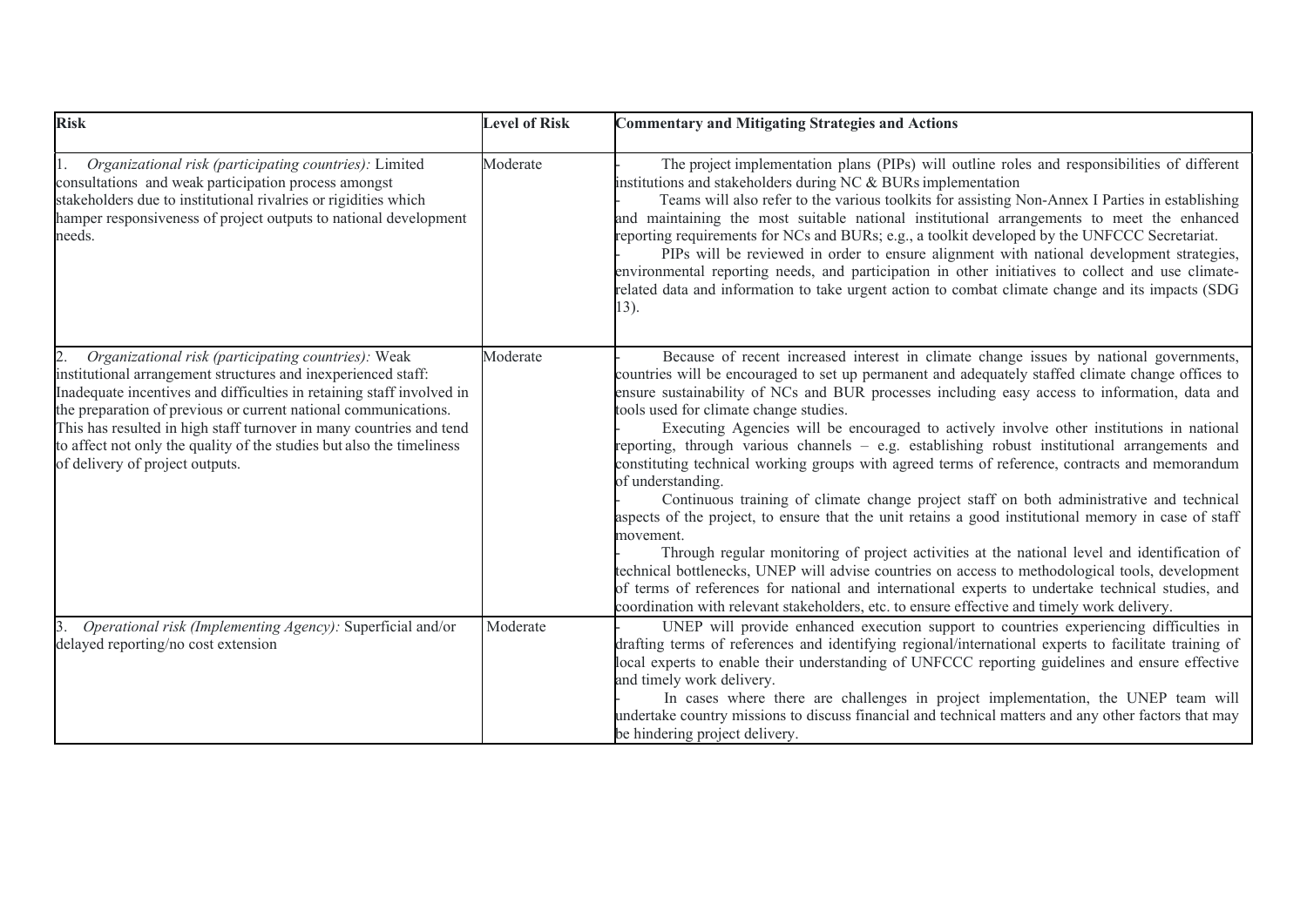| <b>Risk</b>                                                                                                                                                                                                                         | <b>Level of Risk</b> | <b>Commentary and Mitigating Strategies and Actions</b>                                                                                                                                                                                                                                                                                                                                                                                                                                                                                                                                                                                                                                                                                                                                                                                                                                                                                                                                                                                                                                                                |
|-------------------------------------------------------------------------------------------------------------------------------------------------------------------------------------------------------------------------------------|----------------------|------------------------------------------------------------------------------------------------------------------------------------------------------------------------------------------------------------------------------------------------------------------------------------------------------------------------------------------------------------------------------------------------------------------------------------------------------------------------------------------------------------------------------------------------------------------------------------------------------------------------------------------------------------------------------------------------------------------------------------------------------------------------------------------------------------------------------------------------------------------------------------------------------------------------------------------------------------------------------------------------------------------------------------------------------------------------------------------------------------------------|
| <i>Operational risk (participating countries):</i> The possibility of<br>4.<br>most countries producing reports that lack adequate depth and<br>quality                                                                             | Moderate             | Country teams will have access to methodologies and guidance notes for NC and BUR<br>preparation, and they will be encouraged to participate in capacity-building workshops and<br>webinars organized by the CBIT global platform, GSP, CGE, IPCC, UNFCCC and other<br>organizations.<br>Country teams will be encouraged to utilize regional centers of excellence in both Annex I<br>and Non-Annex I countries for climate-relevant data, information and appropriate analytical tools,<br>particularly in the areas of vulnerability and adaptation. These centers of excellence will provide<br>technical assistance to country teams to enhance the overall quality of the National Communication<br>reports.<br>Country teams will have access to peer support, and they will be able to exchange data and<br>information, tools and methodologies, lessons learnt and good practices to enhance the quality and<br>utility of national reports. Peer support will enhance the capacity of national experts, resulting in<br>project outputs that are based on sound science and well-established methodologies. |
| Political risk: It is expected that political unrest/instability in<br>a participating country or countries could impede implementation<br>of project activities and completion of the project within the<br>stipulated time frame. | Moderate             | UNEP will make use of its Post-Conflict & Disaster Management Offices; the Sub-<br>Regional Offices under the UNEP's Africa Office and/or other UN offices to liaise with the<br>national government to assess the situation and put measures in place to ensure that<br>the project incurs minimum losses and that project activities resume once the situation is<br>favorable<br>UNEP will also work closely with the GSP-established networks and the UNEP Regional<br>Offices to ensure that participating Countries benefit from the capacity-building, technical<br>assistance and strategic networking offered through these networks.                                                                                                                                                                                                                                                                                                                                                                                                                                                                         |
| Environmental risk: Occurrences of extreme weather events<br>6.<br>such as, floods, hurricanes, could slow/stop implementation of<br>project activities and prevent completion of the project within the<br>stipulated time frame.  | Low                  | Country teams will be encouraged to create more awareness on climate change related<br>hazards/disasters; enhance coordination of efforts between institutions for risk assessment,<br>improve early warning systems to mitigate impacts and increase resilience to extreme events<br>Country teams will be encouraged to prioritize data storage and archiving processes in<br>order to prevent the loss of data /information, which would threaten the timely completion of the<br>project.                                                                                                                                                                                                                                                                                                                                                                                                                                                                                                                                                                                                                          |

[\[1\]](file:///C:/9th%20Umbrella/Submission%20to%20the%20GEF_2020/SLegro_%20Reviewed/10167%20GEF%207%20Enabling%20Activity_02-17-2020%20CLEAN.doc#_ftnref1) FCCC/TP/2016/1, paragraph 115, p. 29.

[\[2\]](file:///C:/9th%20Umbrella/Submission%20to%20the%20GEF_2020/SLegro_%20Reviewed/10167%20GEF%207%20Enabling%20Activity_02-17-2020%20CLEAN.doc#_ftnref2) Country feedback is summarized in a separate attachment to Annex G.

[\[3\]](file:///C:/9th%20Umbrella/Submission%20to%20the%20GEF_2020/SLegro_%20Reviewed/10167%20GEF%207%20Enabling%20Activity_02-17-2020%20CLEAN.doc#_ftnref3) GEF (2018). *GEF Policy on Gender Equality.*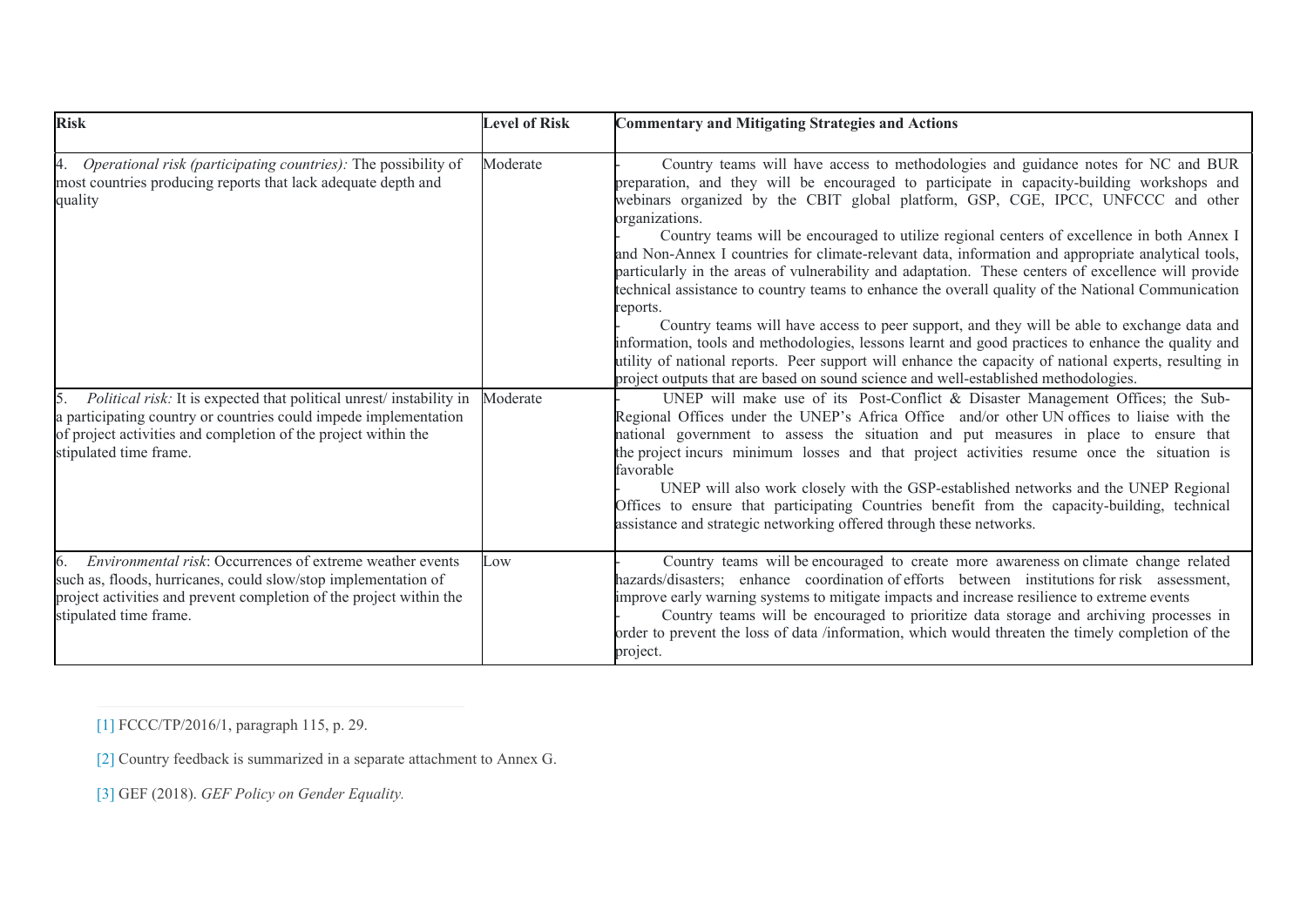[\[4\]](file:///C:/9th%20Umbrella/Submission%20to%20the%20GEF_2020/SLegro_%20Reviewed/10167%20GEF%207%20Enabling%20Activity_02-17-2020%20CLEAN.doc#_ftnref4) Decision 3/CP.23<https://unfccc.int/resource/docs/2017/cop23/eng/11a01.pdf#page=13> Accessed October 30, 2019.

[\[5\]](file:///C:/9th%20Umbrella/Submission%20to%20the%20GEF_2020/SLegro_%20Reviewed/10167%20GEF%207%20Enabling%20Activity_02-17-2020%20CLEAN.doc#_ftnref5) <http://www.un-gsp.org/news/gender-responsive-national-communications-toolkit> Accessed October 30, 2019.

## **C. DESCRIBE THE ENABLING ACTIVITY AND INSTITUTIONAL FRAMEWORK FOR PROJECT IMPLEMENTATION**

## Discuss the work intended to be undertaken and the output expected from each activity as outlined in Table A

#### *Institutional arrangements:*

The project will be implemented by the Economy Division of the United Nations Environment Programme (UNEP). UNEP has more than twenty years of experience supporting countries meet their reporting requirements under the UNFCCC, and it supports GEF enabling activities in over 70 countries. Over this time, UNEP has noted that these reports have not only assisted countries to meet their reporting requirements under the UNFCCC but more importantly have helped them to establish subcommittees and sectoral working groups responsible for specific chapters of national reports as well as link scientific assessments of climate change to national policies aimed at contributing to reducing GHG emissions and promoting adequate adaptation to the adverse effects of climate change whilst ensuring sustainable development of their national economies.

The project will be executed by the following 18 executing agencies (EAs):

- 1. The National Environmental Protection Agency (NEPA) in collaboration with UNEP Post Conflict and Disaster Management Branch (Afghanistan)
- 2. The Ministry of Ecology and Natural Resources of Azerbaijan
- 3. Ministry of Environment and Sustainable Development (Benin)
- 4. Ministry of Environment, Agriculture and Livestock through the Burundian Office for the Protection of the Environment (Burundi)
- 5. General Directorate of Environment (DGE)/ Secretariat of State of Environment and Biodiversity (SSEB) (Guinea-Bissau)
- 6. Kuwait Environment Public Authority in collaboration with UNEP West Asia Office (Kuwait)
- 7. National Coordination Office of Climate Change Program at the Ministry of Environment and Sustainable Development (Mauritania)
- 8. The Ministry of Climate Change (Pakistan)
- 9. Rwanda Environment Management Authority (Rwanda)
- 10. Ministry of Finance, Economic Planning, Sustainable Development, and Information Technology (Saint Vincent and the Grenadines)
- 11. National Institute of Meteorology (Sao Tome and Principe)
- 12. Directorate of Environment and Classified Establishments (DEEC)(Senegal)
- 13. Environment Protection Agency (Sierra Leone)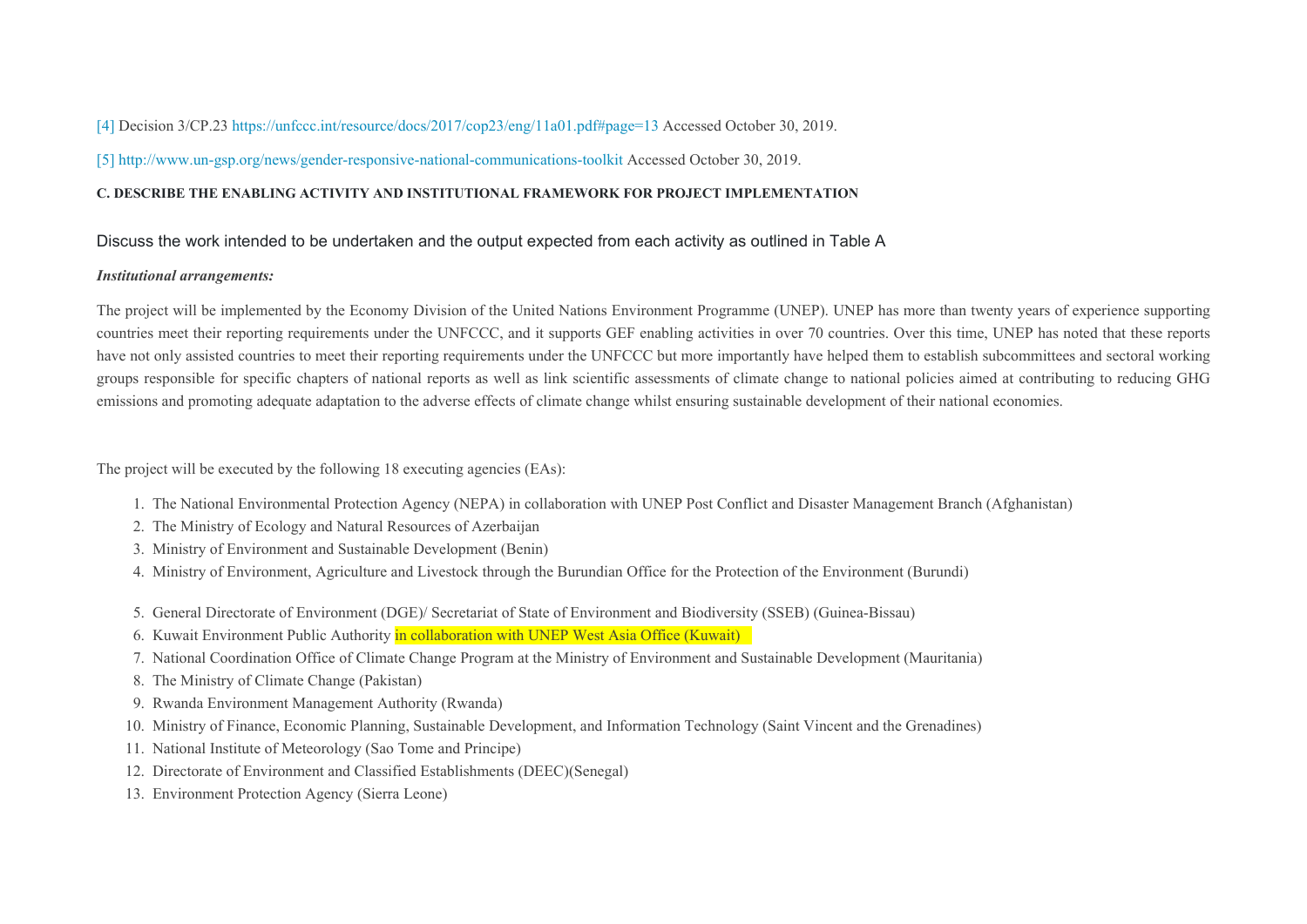14. Directorate of Environment (Somalia)

- 15. Coordination Environment at the Cabinet of the President (Suriname)
- 16. Climate Change Department under the Ministry of Water and Environment (Uganda)
- 17. Climate Change Department, Ministry of Natural Resources and Environment (Vietnam)
- 18. The Environmental Protection Authority (EPA) in collaboration with the UNEP Regional Office of West Asia (Yemen)

UNEP will delegate the following responsibilities to the EAs; unless otherwise stated in the letter of endorsements – e.g. letters from Afghanistan and Yemen: 1) establishing a Project Management Unit (PMU) within their respective Ministries; 2) engaging services of national experts and research institutions in line with their national procurement processes; 3) managing and reporting on use of GEF resources to UNEP, etc. Additional information on the roles of the EAs is provided in **Annex G**. This delegation of responsibilities for national reporting has supported government partners to move away from a one-person-led project modality to creating climate change units within ministries. EAs have expressed their satisfaction with this approach since it gives them the opportunity to conform the NC/BUR project implementation processes (hiring staff, organizing workshops, contracting services, etc.) to their established national procedures. UNEP will continue, through this programme, to support the establishment of climate change units and training project staff and experts on administrative and/or technical aspects of the project, to create sustainable institutional organizations that support the enhanced reporting requirement under the Convention and the Paris Agreement. Figure 1 outlines a general description of groups that might be formed and approved during the 1st component of this project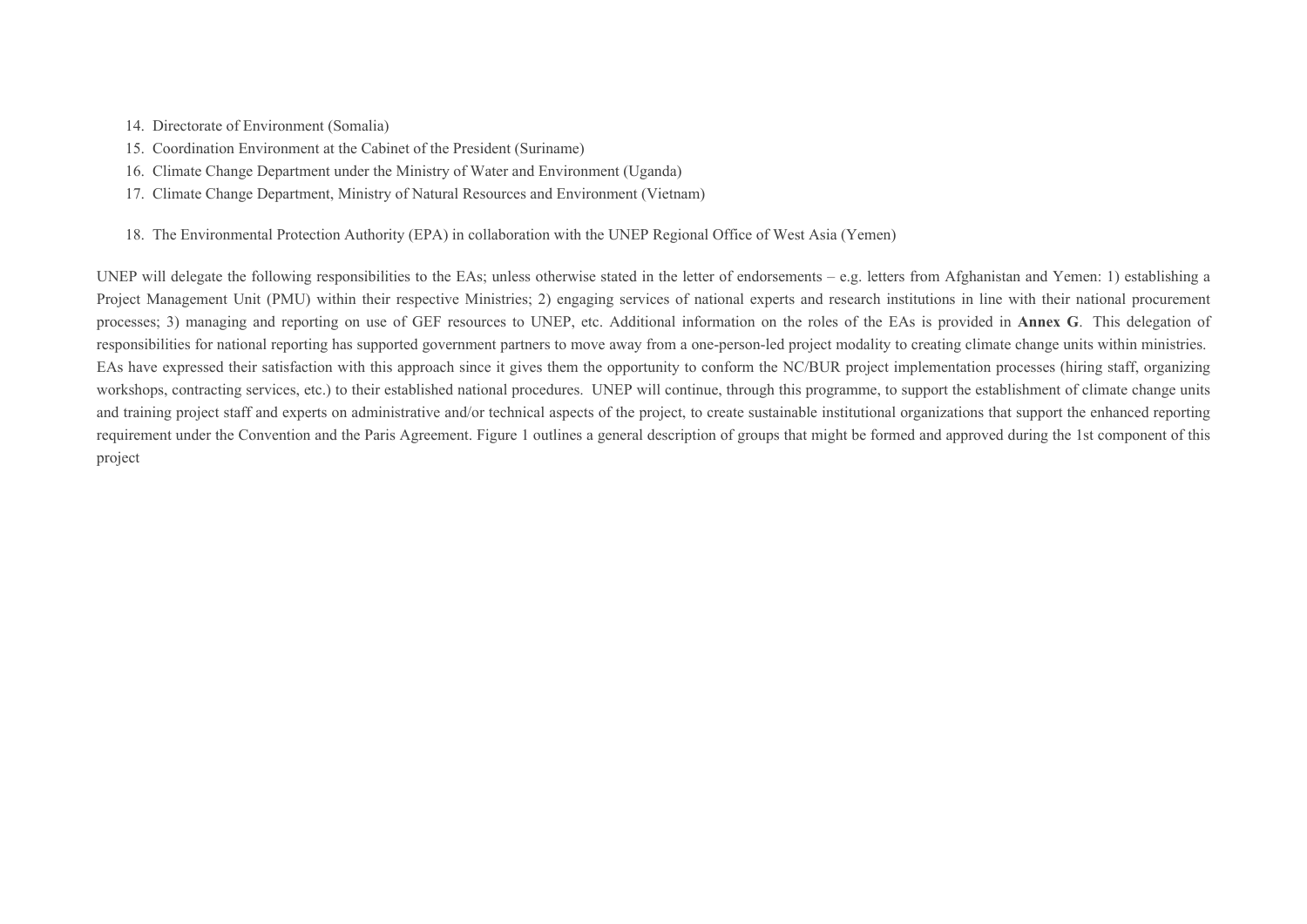

Country-Level Project execution arrangement

Additional information on national institutional arrangements; and coordination with other relevant climate change initiatives is provided in a separate attachment of **Annex G**.

#### *UNEP's role in the Umbrella Programme*

UNEP will support countries in two ways, in view of their national circumstances and capacity needs. UNEP will act as the GEF Implementing Agency as well as provide enhanced execution support to countries designated as LDCs and/or SIDS included in the Programme. UNEP, through its Economy Division will disburse funds to each of the 18 National Governments. To this end, the EAs are expected to provide banking details, or indicate their preferred mode of funds transfer to allow UNEP to disburse funds from its Headquarters in Nairobi to each of the 18 EAs. Participating countries will receive funds either through 1) direct cash transfers to project account belonging to the EA; 2) suballotments to UNEP Regional Offices; or 3) UNDP Country Offices, subject to country preference.

Based on lessons learnt, as well as the geographical location of the participating countries, UNEP will engage the services of three regional consultants based in Rwanda, Chile and Fiji to enhance support to all countries. The presence of these consultants at the regional level will not only enhance the integration of UNFCCC reporting requirements at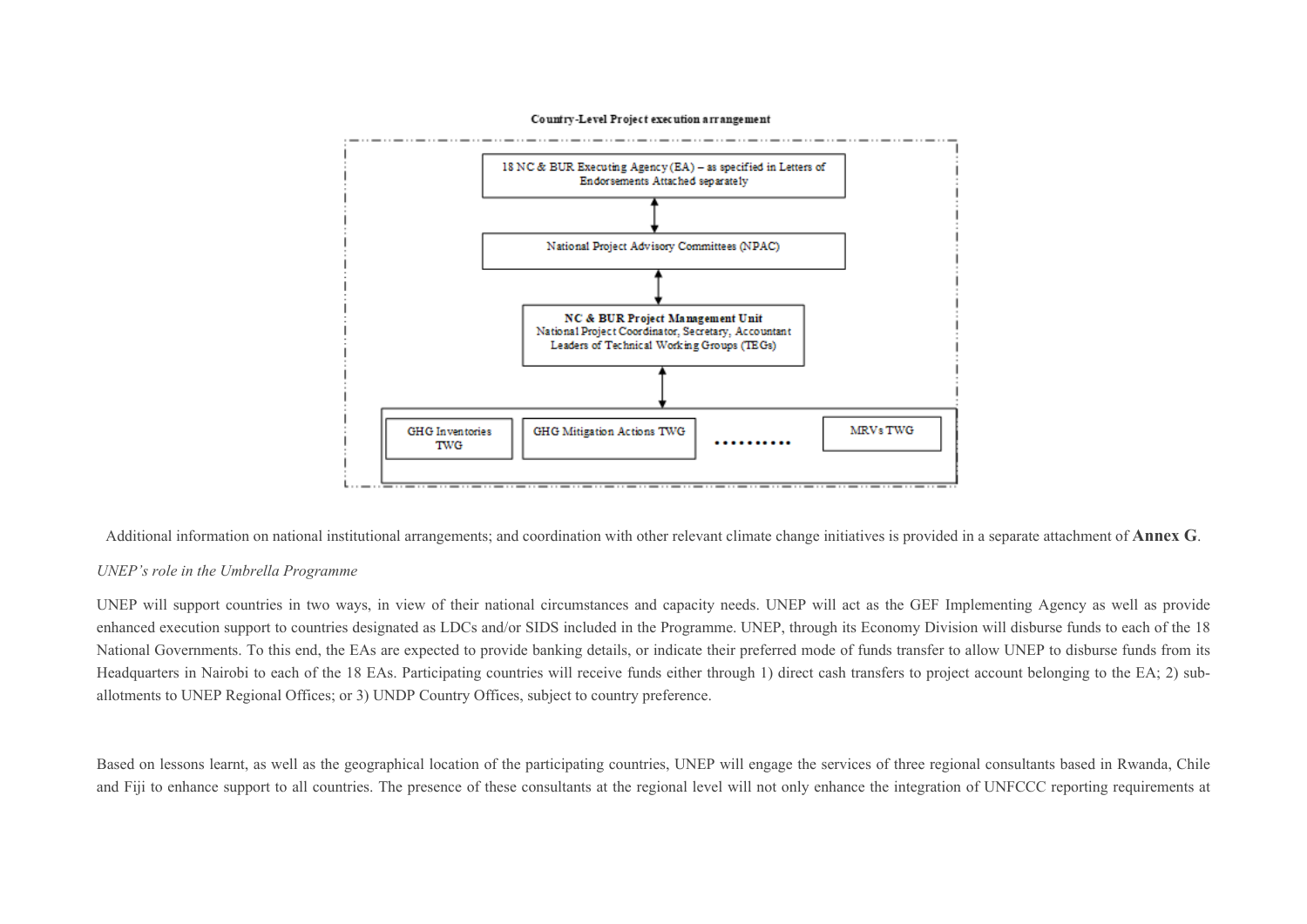UNEP regional offices but will also ensure that country teams have access to UNEP support services nearby and within their operational time zones. The consultants will also be well-positioned to provide support to projects that fall behind in their scheduled delivery of outputs. In addition, UNEP's regional Offices, for instance, the Regional Office of West Asia will be used to support project work in Kuwait and Yemen while UNEP's Post Conflict and Disaster Management Branch (PCDBM), will support Afghanistan. The main role of the regional offices will be the management and reporting of all activities, including financial management; and providing technical, administrative and execution support

UNEP's role as the Implementing Agency in the project is as follows:

- Lead in full internalization, UNEP Project Agreement signing and first disbursement/sub-allotment to executing agency
- Technically assess and oversee quality of project outputs, products and deliverables
- Review of reporting, checking for consistency between execution activities and expenditures, ensuring that it respects GEF incrementality rules.
- Clearance of cash requests, and authorization of disbursements once reporting is found to be complete and accurate
- Approve budget revision, certify fund availability and transfer funds
- Create consensus to resolve inter-institutional and multi-country issues
- Manage relations with the GEF
- Umbrella programme oversight and feedback on demand to GEF Operational Focal Points
- Manage relations with the GEF Evaluation Office and UNEP's Evaluation Office
- Provide consistent and regular oversight on project execution through an annual plan
- Follow-up with executing agencies for progress, equipment, financial and audit reports
- Provide no-objection to main ToRs and subcontracts of the project, including selection of project manager or equivalent
- Attend inception workshops, field visits where relevant,
- Assess project risks, and monitor and enforce a risk management plan
- Ensure that GEF quality standards are applied consistently to all projects
- Ensure that independent evaluations are carried out according to GEF and UNEP requirements (dedicated budget, TOR, mission planning), and review evaluation reports.

UNEP's role in providing enhanced execution support to Least Developed Countries (LDCs) and Small Island Developing States (SIDS) *- covered by 3% PMC –* is as follows:

The umbrella programme will provide enhanced execution support to project management teams of 12 LDCs (Afghanistan, Benin, Burundi, Guinea-Bissau, Mauritania, Rwanda, Sao Tome and Principe, Senegal, Sierra Leone, Somalia, Uganda and Yemen) and 2 SIDS that are not LDCs: St. Vincent and the Grenadines, and Suriname), owing to their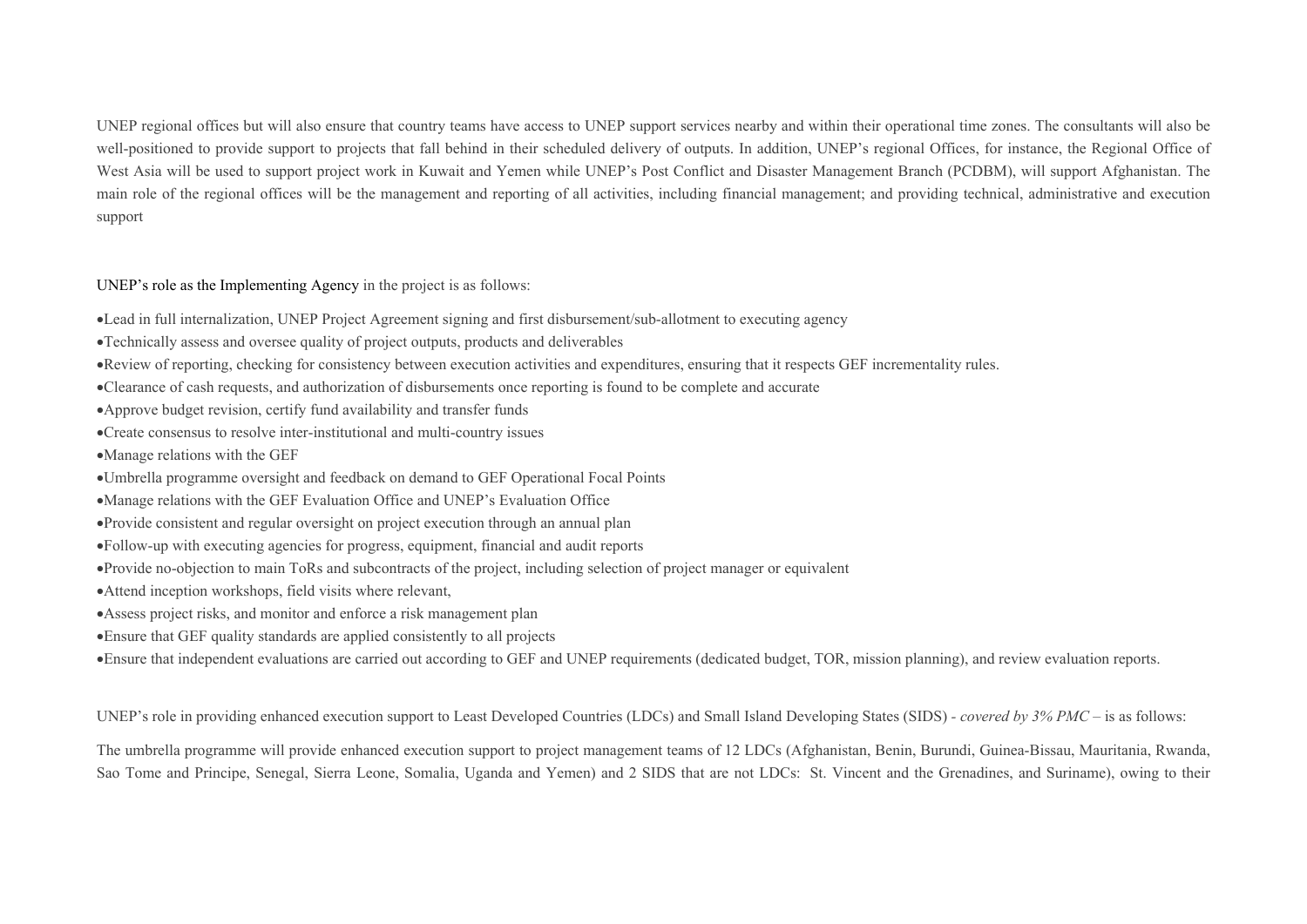limited capacity to respond to climate change and adapt to its adverse effects. In addition to the IA request for GEF funding, UNEP will provide the following range of administrative and technical support services (at 3% of project cost) to LDCs and SIDS to enable these countries to meet their reporting obligation:

Support EA teams to draft terms of references for consultants to be engaged in preparing the project implementation plans (Component 1) by:

- assisting national governments to identify qualified experts to undertake stocktaking exercise, stakeholder consultations and PIP preparation; and
- reviewing the document prepared by the consultant to ensure compliance with the GEF and UNEP financial guidelines.

Provide advisory services during recruitment of project personnel and/or consultants to support the NC and BUR reporting process to ensure that the qualified candidates are selected to support project work.

Closely monitor, in consultation with the EA, the technical quality of products, outputs and deliverables from local, regional and international consultants and national experts in line with the scope of their work.

Provide training to country level project management teams on compliance with technical and financial reporting guidelines through the development of and dissemination of guidance notes to enable countries meet their reporting obligations to GEF and UNFCCC.

Support national governments in identifying suitable national and sub-regional/ international climate change experts (by means of advertisements, website, and roster of experts) capable of carrying out the necessary thematic assessments in the areas of GHG Inventories, Mitigation Analysis and Vulnerability and Adaptation strategies

Assist country teams to organize national workshops for different NC/ BUR components, which will entail:

- the identification of trainers for different NC/ BUR components
- designing the course/workshop agenda
- reviewing course/workshop training materials.
- Appraising the technical skill and expertise of the trainers to ensure delivery of high quality and targeted training support.

Support project partners in the identification of regional centers of excellence to support countries access climate relevant data, information and appropriate analytical tools particularly in the areas of GHG Inventories, mitigation actions

In addition to the national institutional arrangements, enhanced execution support and coordination efforts, participating countries will be eligible to receive technical assistance in their NCs and BUR preparation process through the Global Support Programme (GSP), a project which is jointly managed by UNEP and UNDP. This Programme targets to improve the quality of NCs and BURs submitted by Non-Annex I Parties to the UNFCCC with the intention of making these reports more relevant for national development planning processes, climate negotiations, and for funding low emission, climate resilient development projects. To this end, the GSP will support participating countries in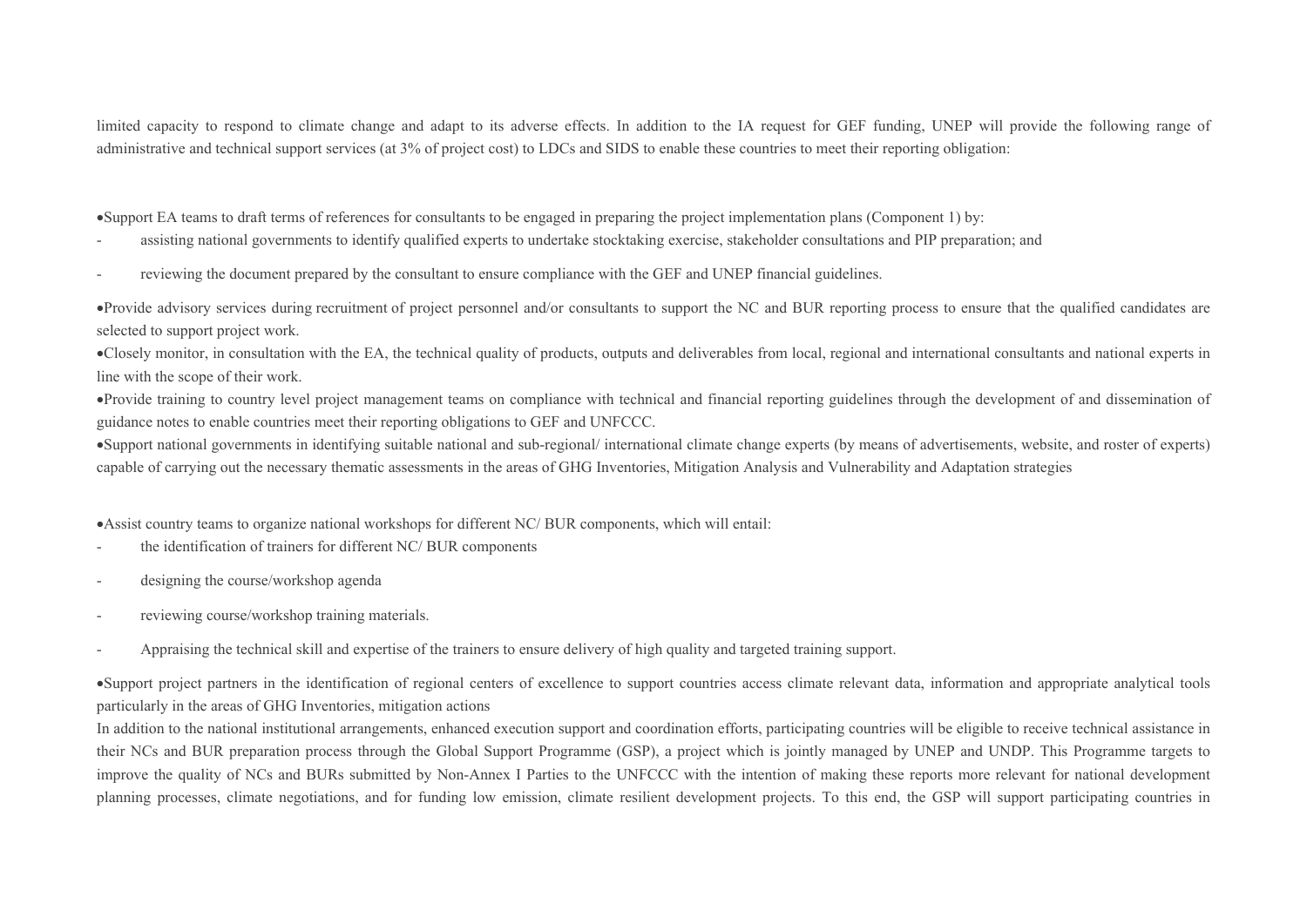development of appropriate and robust National Institutional Arrangements for climate change activities; review of ToRs, draft reports/components; NIR, NC, BUR, Mitigation analysis, V&A assessment; and identification of international experts to support counties. To enhance knowledge management, best practices, communication and outreach, the GSP website provides information and materials, tools, relevant links, and country pages; and online learning modules and webinars.

#### **D. DESCRIBE, IF POSSIBLE, THE EXPECTED COST-EFFECTIVENESS OF THE PROJECT**

This project has been prepared in line with UNFCCC COP guidance on provision of resources to Non-Annex I countries to prepare National Communications (NCs) and Biennial Update Reports (BURs) and is in conformity with Objective 3 of the GEF-7 Climate Mitigation Strategy, which focuses on fostering enabling conditions for mainstreaming mitigation concerns into sustainable development strategies. In accordance with convention guidance, this project is implemented on an agreed full cost basis requiring only inkind contribution by GEF-eligible countries. The eighteen national governments under this program will make in-kind contributions totaling up to US\$ 960,000 and UNEP will provide co-financing of US\$ 40,000 as an in-kind contribution for project management in form of travel, staff and personnel time of the Chief of the Branch (D-1), as well as support from UNEP's regional offices in West Asia, Africa and the Asia and Pacific.

The umbrella programme approach presents multiple benefits compared to preparation of 18 single country enabling activity requests submitted to the GEF. This approach streamlines project development, approval and funds disbursement processes, which means that start-up of project activities is accelerated, and project cycle expedited saving significant time to countries and minimizing delay known during submission of NCs and BURs to the UNFCCC. Having stated that, UNEP also recognizes that there is no such thing as "one size fits all" in enabling activities and has introduced the first component of the proposal to capture diversity within each participating country. The third project component has been included to support continuous engagement of climate change structures/units in EAs, as well as stakeholders interested in climate change enabling activities, after completion and submission of reports to the UNFCCC. In the absence of this project, once countries complete their current NC and BUR preparation, teams and the structures created on project basis, will be spread out and may be lost.

At the regional level, participating countries will be guided to join regional Measurement Reporting and Verification (MRV) networks currently being created under the Global Support Programme (GSP) for experience sharing; continuous capacity building and technical backstopping which will enhance quality, efficiency and transparency of national climate change reports to UNFCCC. The established sub-regional networks will be supported in collaboration with UNFCCC-Regional Collaboration Centers (RCCs) as part of the collaboration Memorandum of Understanding (MOU) between UNEP and the UNFCCC. Parties will also be encouraged to exchange data and information, tools and methodologies, lessons learnt and good practices to enhance the quality and utility of their reports. This support will be linked to regional centers and international experts who will provide guidance to countries as and when needs arise.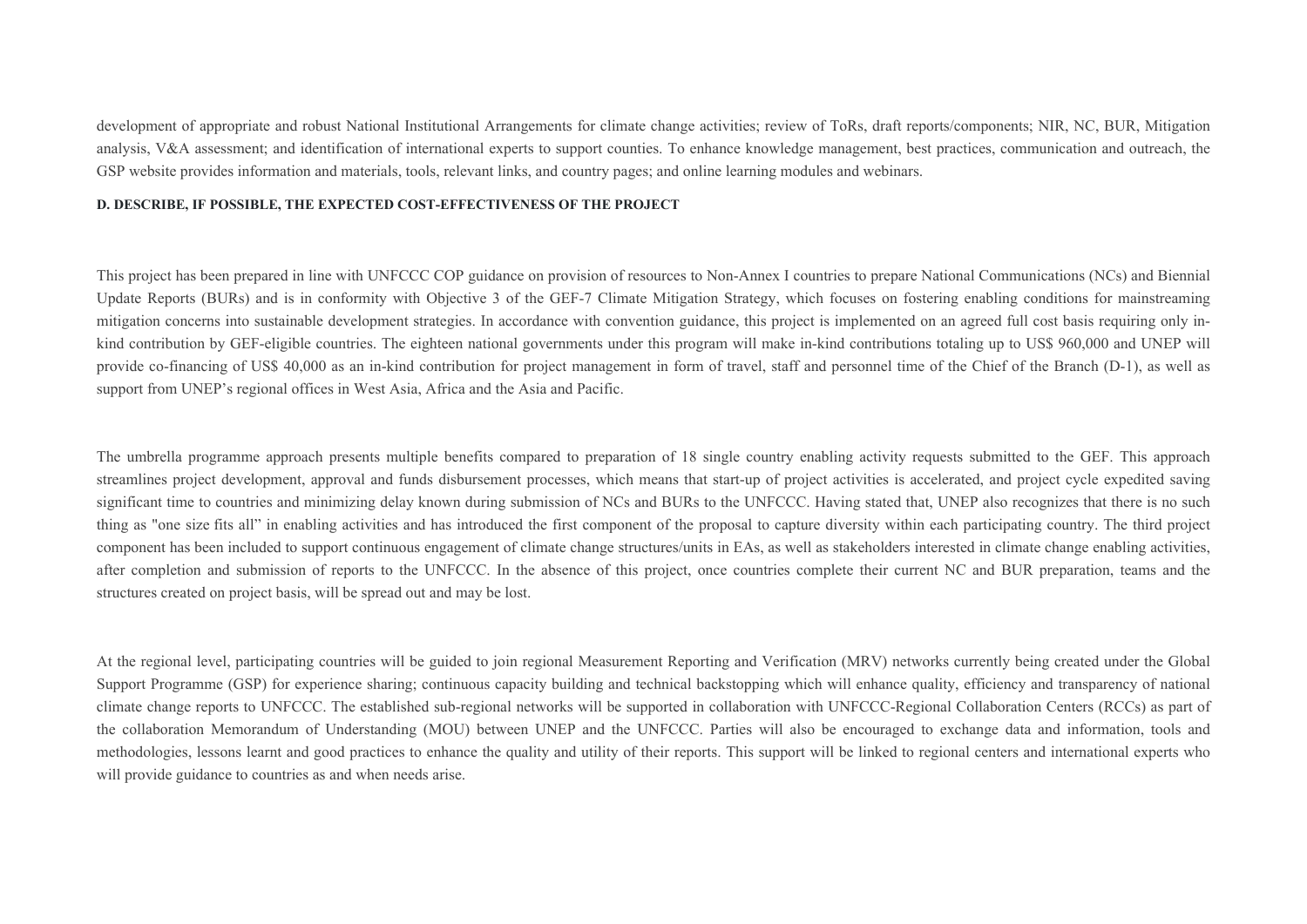#### **E. DESCRIBE, DESCRIBE THE BUDGETED M & E PLAN**

The Logical Framework Matrix (**Annex A**) provides performance and impact indicators for project implementation along with their corresponding means of verification. The project will be monitored through the following M&E activities:

· A Project Inception Workshop at the national level will be held within 2 months of start of project, after the establishment of the Project Management Unit. This will involve all key stakeholders identified during the national consultation process. An Inception Workshop report will be prepared and shared with participants to formalize various agreements and plans decided during the meeting. UNEP will conduct a visit to project site based on the agreed schedule in the project's Inception Report/Annual Work Plan to assess first-hand project progress. A Field Visit Report/Mission Report will be prepared by Task Manager and will be circulated after the visit.

· Monitoring NCs and BURs technical progress against expenditures: The Project Coordinator will be responsible for preparation of quarterly progress reports and expenditure statements. Technical progress and financial reports shall be reviewed by the UNEP Task Manager and Fund Management Officer.

Periodic Monitoring through discussions with key partners: the UNEP Task Manager will conduct periodic monitoring of activities based on the agreed schedule in the Project Implementation Plan to assess status of implementation of project. The monitoring of project activities will identify areas of improvements and will make recommendations on how to address gaps in project implementation.

· Mid-term Review: A Mid-Term Review will be commissioned and launched by the Project Manager before the project reaches its mid-point. The possibility of a Mid-Term Evaluation will be discussed with the Evaluation Office.

Financial Audit, which will be costed under the PMC: Annual and final financial audit will be undertaken to assess probity (i.e. correctness, integrity etc.) of expenditure and transactions. The audit on project will follow UN Environment Financial Regulations and Rules and applicable Audit policies.

· Terminal Evaluation: In-line with UNEP Evaluation Policy and the GEF's Monitoring and Evaluation Policy, the project will be subject to a Terminal Evaluation. The Evaluation Office will be responsible for the Terminal Evaluation (TE) and will liaise with the Task Manager and Executing Agency(ies) throughout the process. The TE will provide an independent assessment of project performance (in terms of relevance, effectiveness and efficiency), and determine the likelihood of impact and sustainability. It will have two primary purposes: (i) to provide evidence of results to meet accountability requirements, and (ii) to promote learning, feedback, and knowledge sharing through results and lessons learned among UN Environment, the GEF, executing partners and other stakeholders.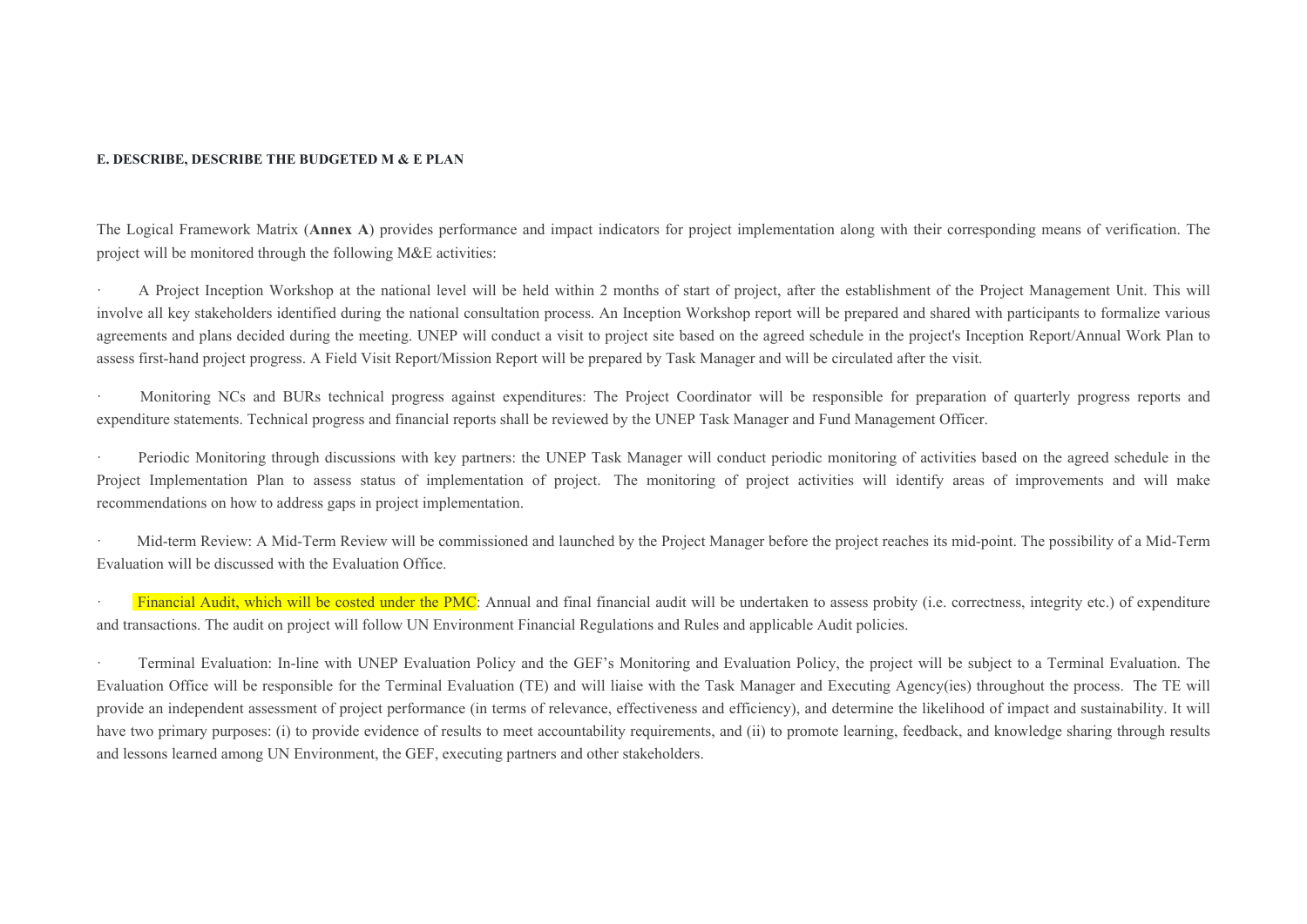The direct costs of the evaluation will be charged against the project evaluation budget. The Terminal Evaluation will be initiated no earlier than six months prior to the operational completion of project activities and, if a follow-on phase of the project is envisaged, should be completed prior to the submission of the follow-on proposal. Terminal Evaluations must be initiated no later than six months after operational completion. The draft TE report will be sent by the Evaluation Office to project stakeholders for comment. Formal comments on the report will be shared by the Evaluation Office in an open and transparent manner. The project performance will be assessed against standard evaluation criteria using a six-point rating scheme. The final determination of project ratings will be made by the Evaluation Office when the report is finalised and further reviewed by the GEF Independent Evaluation Office upon submission. The evaluation report will be publically disclosed and may be followed by a recommendation compliance process.

· Considering that this proposal comprises 19 country projects and project management costs, the Economy Division of UN Environment will furnish the Evaluation Office with the following information, which will be included in the Terminal Evaluation report:

An assessment of the project management cost against the proposed scope of work outlined in Section 3

- Total co-financing contributed from participating countries against projected co-financing; i.e., US\$960,000, and up to US\$ 40,000 from UNEP

The extent to which funds allocated for each country were spent (up to \$500,000 and \$352,000 for NCs and BURs, respectively). UNEP will retain US\$165,000 from individual country projects to cover the cost of the mid-term review and teminal review (see **Annex I**). UNEP will monitor and report on the use of EA funds, and present a summary of the GEF funds utilized against funds requested during the mid-term review and terminal evaluation

Information on additional donor funds. Donor funds used to supplement GEF funds for NCs and BURs will be recorded as co-finance contributions as guided by the Parties, while any funds not utilized by countries will be returned to the GEF

**Annex F** presents a detailed monitoring and evaluation budget and workplan.

#### **F. EXPLAIN THE DEVIATIONS FROM TYPICAL COST RANGES (WHERE APPLICABLE)**

N/A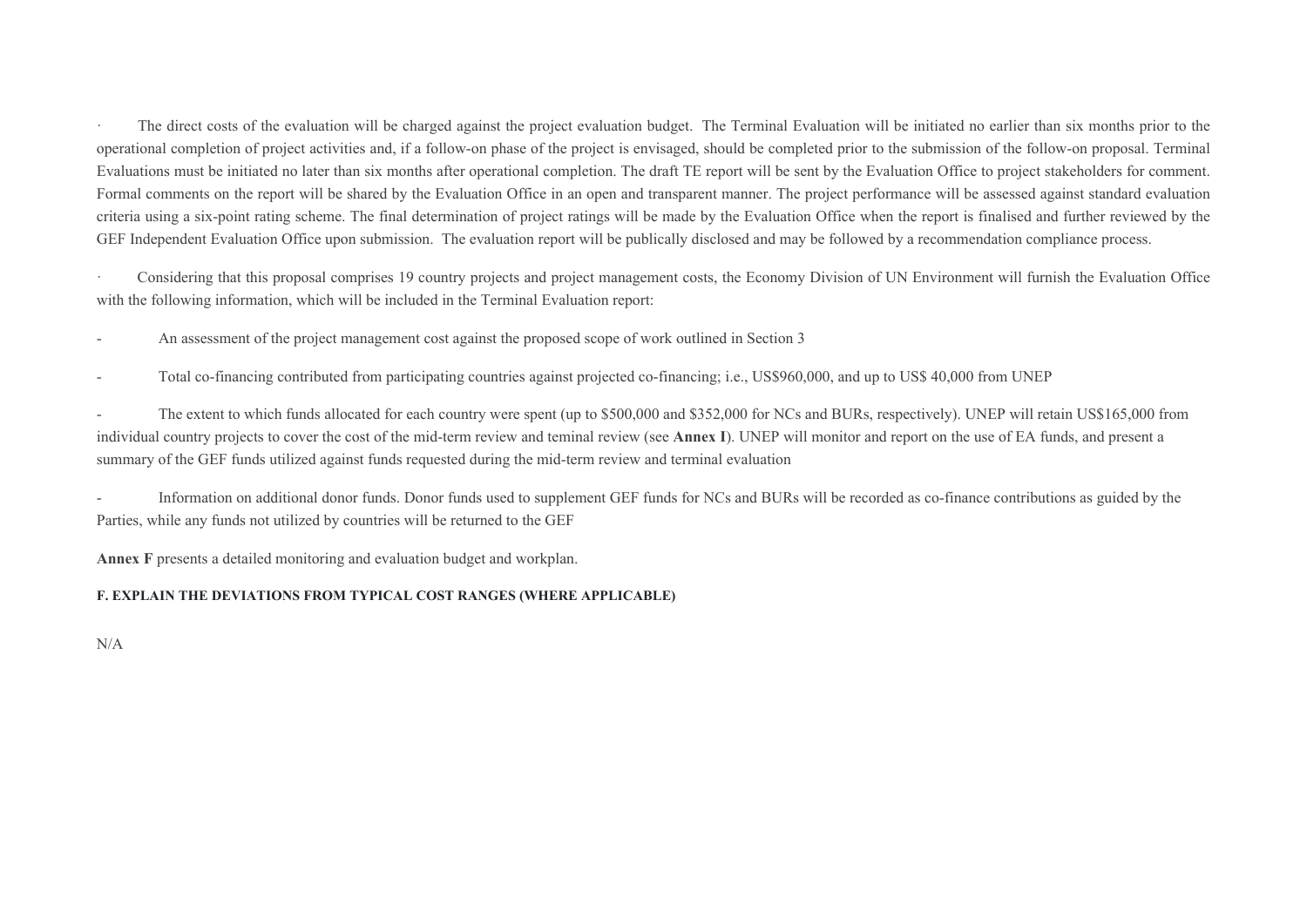#### **Part III: Approval/Endorsement By GEF Operational Focal Point(S) And Gef Agency(ies)**

#### **Focal Point Name Focal Point Title Ministry Signed Date** Mr. Schah Zaman Maiwandi Director General - Afghanistan The National Environmental Protection Agency (NEPA) in collaboration with UNEP Post Conflict and Disaster Management Branch (Afghanistan) 2/21/2019 Mr. Mukhtar Babayev Minister, & GEF OFP - Azerbaijan Ministry of Ecology and Natural Resources 2/25/2019 Mr. Delphin Aidji Le Directeur/GEF OFP - Benin Ministry of Environment and Sustainable development 2/22/2019 Dr. Mohamed-Yahya Lafdal Chah GEF OFP - Mauritania Cellu Nationale de Coordination du Programme Changement climatique/Minister de l'Environment et du Developpement durable 1/31/2019 Mr. Lourenco Monteiro de Jesus Director of Statistics and Environmental Education - Sao Tome & Principe National Institute of Meteorology 1/30/2019 Mr. Patrick Ocailap Deputy Secretary Treasury/GEF OFP -Uganda Ministry of Water and Environment, climate Change department 2/28/2019 Mr. Nguyen Duc Thuan Director of Viet Nam Environment Protection Fund/ GEF OFP - Vietnam Department of climate change under MONRE 2/15/2019 Mr. Emmanuel Ndorimana Permanent Secretary and GEF OFP - Burundi Ministry of Environment, Agriculture and Livestock 4/3/2019 Mr. Schah Zaman Maiwandi Director General - Afghanistan Afghanistan Execution Support Letter 7/9/2019

#### **A. Record of Endorsement of GEF Operational Focal Point (s) on Behalf of the Government(s):**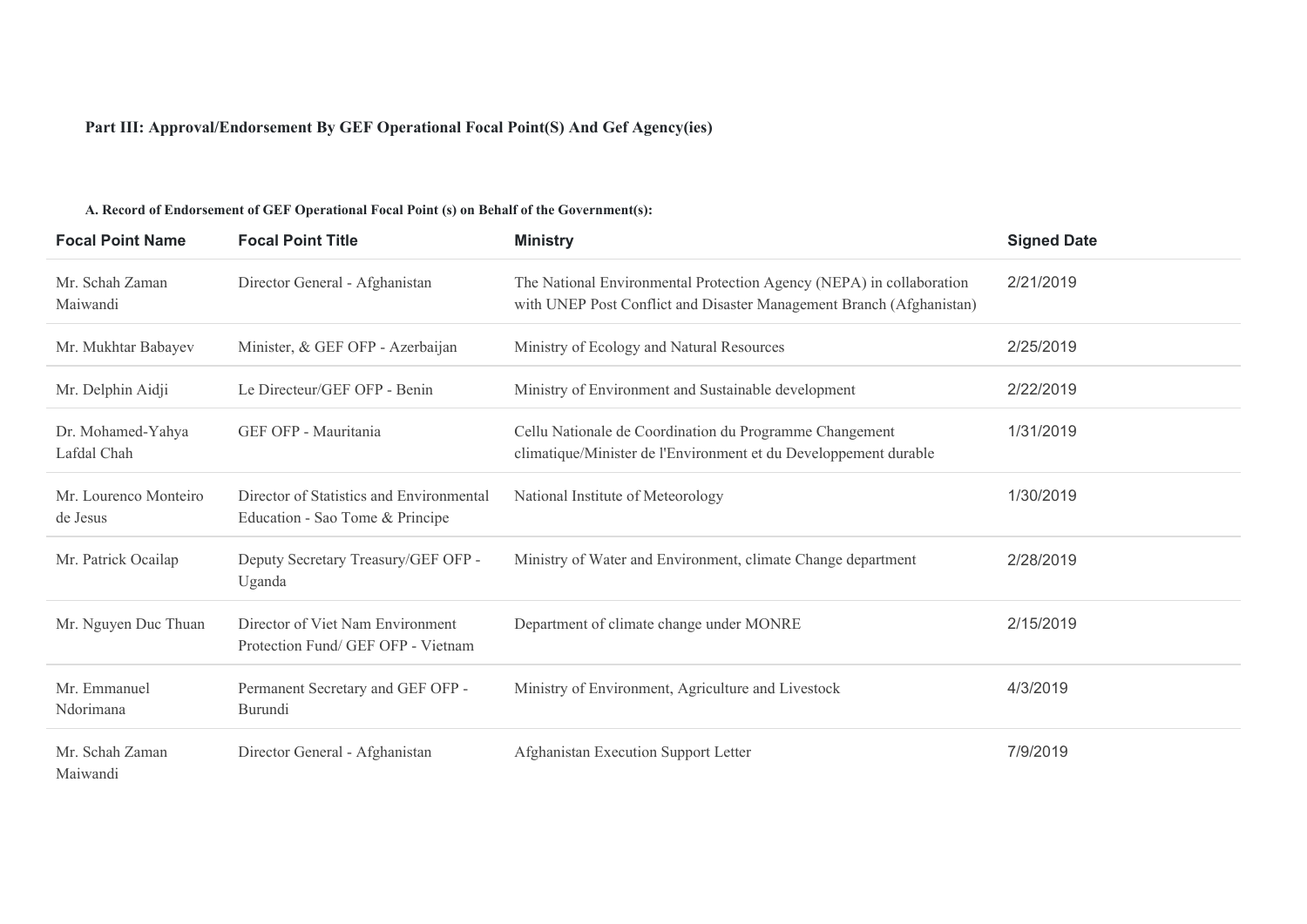| <b>Focal Point Name</b>        | <b>Focal Point Title</b>                      | <b>Ministry</b>                                                                                      | <b>Signed Date</b> |
|--------------------------------|-----------------------------------------------|------------------------------------------------------------------------------------------------------|--------------------|
| Mr. Joao Raimundo<br>Lopes     | Director General - Guinea Bissau              | Direction General of Environment                                                                     | 7/17/2019          |
| Eng. Coletha U.<br>Ruhamya     | Director General - Rwanda                     | Rwanda Environment Management Authority                                                              | 9/19/2018          |
| Janeel Miller-Findlay          | GEF OFP - St Vincent & Grenadines             | Ministry of Finance, Economic Planning, Sustainable Development and<br><b>Information Technology</b> | 9/5/2019           |
| Ms. Naheed Shah Durrani        | GEF OFP - Pakistan                            | Ministry of Climate Change                                                                           | 4/13/2020          |
| Mr. Abdul Bakarr Salim         | Deputy Director/GEF OFP - Sierra<br>Leone     | <b>Environment Protection Agency</b>                                                                 | 1/31/2019          |
| Mr. Baba Drame                 | Director General of Environment -<br>Senegal  | Directorate of Environment                                                                           | 1/9/2020           |
| Ms. Ivette Patterzon           | Senior Legal and Policy Advisor -<br>Suriname | Cabinet of the President of the Republic of Suriname                                                 | 12/23/2019         |
| Mr. Mahdi Mohammed<br>Gulaid   | Deputy Prime Minister/GEF OFP -<br>Somalia    | Office of the Prime Minister                                                                         | 12/23/2019         |
| Mr. Ammar Nasser Al-<br>Aulaqi | Chairman, GEF OFP - Yemen                     | <b>Environment Protection Authority</b>                                                              | 11/16/2019         |
| Mr. Ammar Nasser Al-<br>Aulaqi | Chairman, GEF OFP - Yemen                     | Yemen Execution Support letter                                                                       | 11/16/2019         |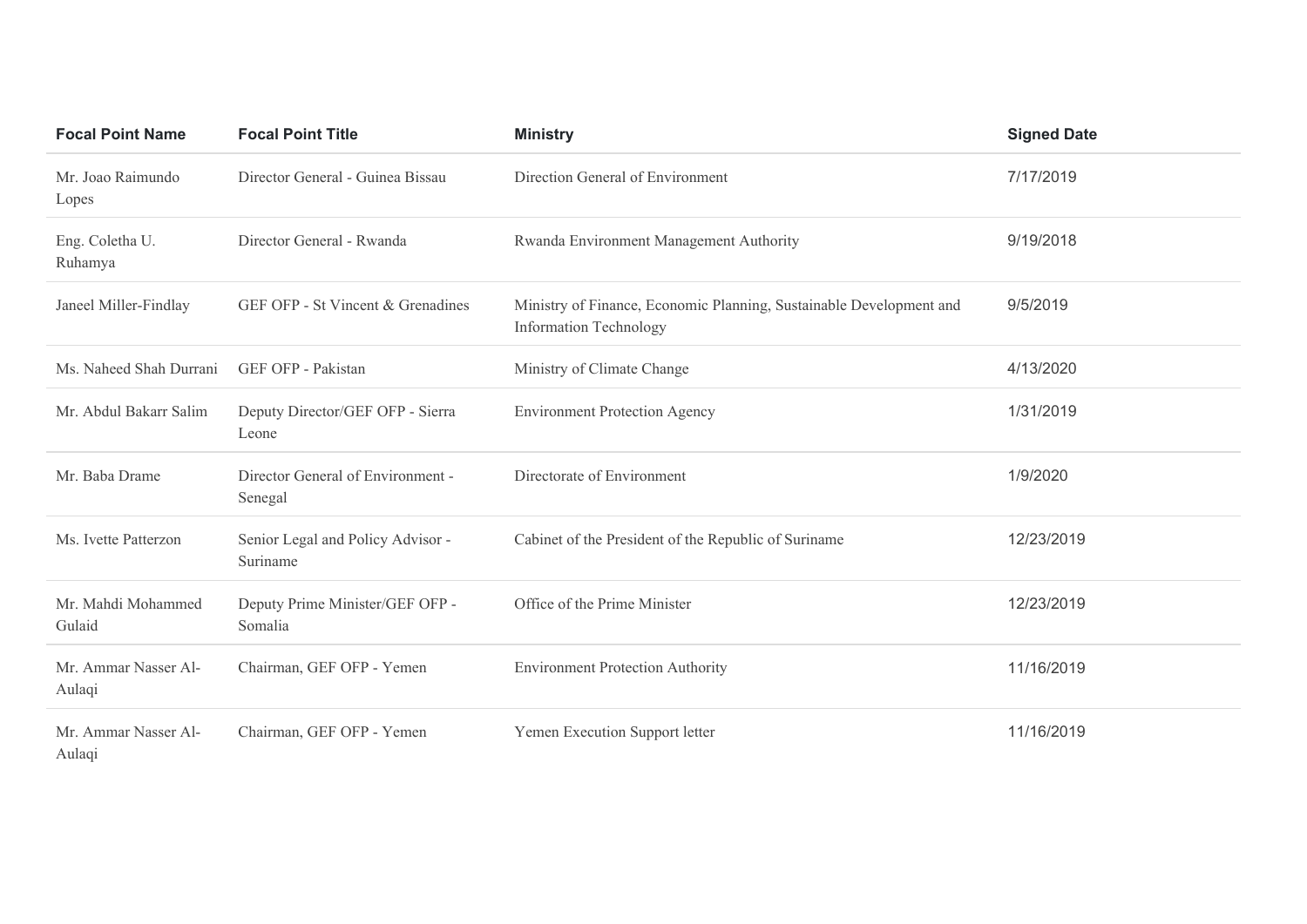| <b>Focal Point Name</b>                   | <b>Focal Point Title</b>                                                  | <b>Ministry</b>                           | <b>Signed Date</b> |
|-------------------------------------------|---------------------------------------------------------------------------|-------------------------------------------|--------------------|
| Mr. Abdullah Ahmad Al-<br>Hamoud Al-Sabah | Director General and GEF OFP - Kuwait Kuwait Environment Public Authority |                                           | 11/15/2019         |
| Mr. Abdullah Ahmad Al-<br>Hamoud Al-Sabah | Director General and GEF OFP - Kuwait Kuwait Execution Support Letter     |                                           | 10/31/2019         |
| Mark Radka                                | Chief, Energy and Climate Branch                                          | UNEP Co-financing of US\$ 40,000          | 11/20/2019         |
| Annex G                                   | Country-specific Information                                              | Institutional Arrangements & Coordination |                    |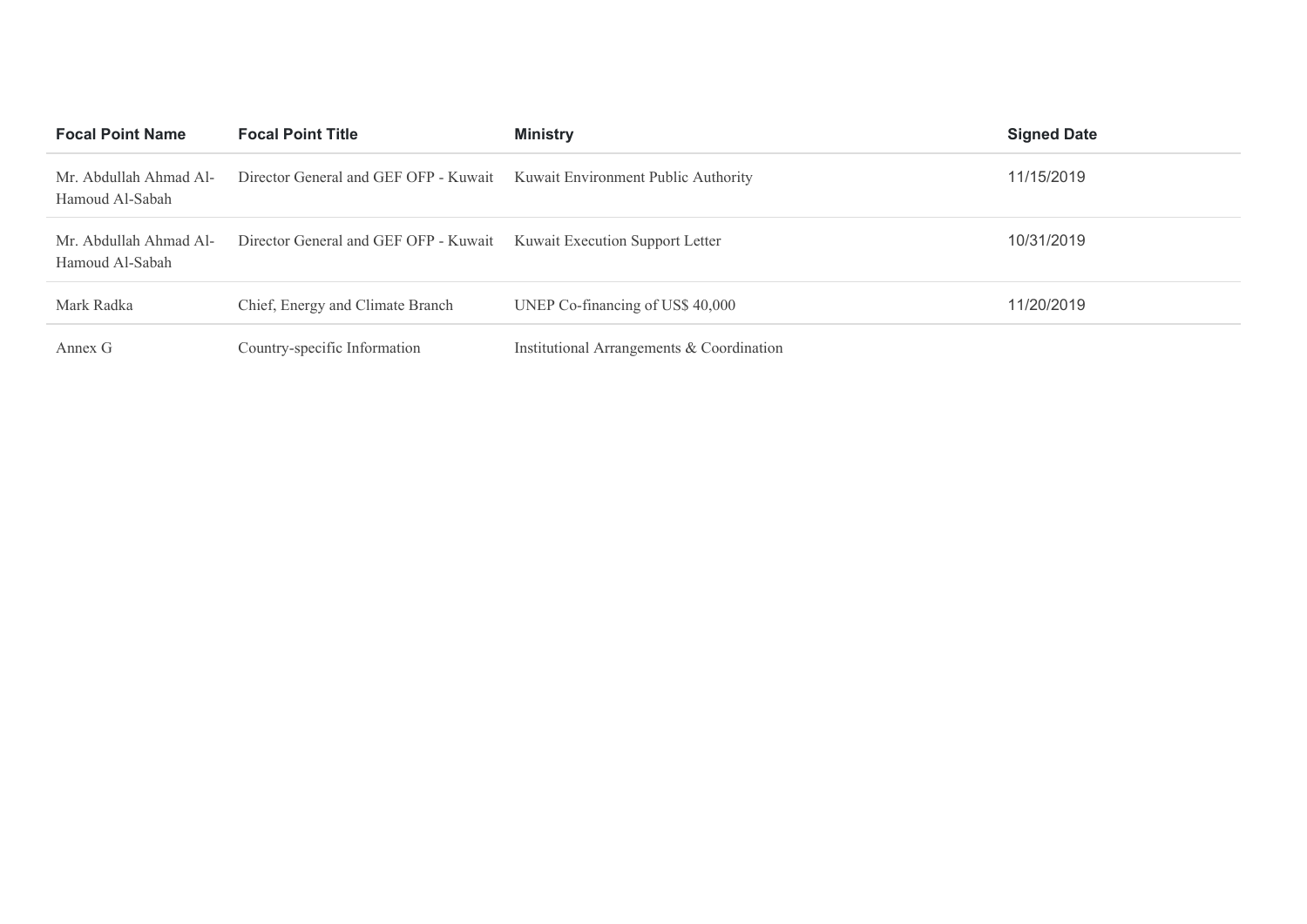## **B. Convention Participation**

| <b>Convention</b>                                     | <b>Date of Ratification/Accession</b> | <b>National Focal Point</b>                        |
|-------------------------------------------------------|---------------------------------------|----------------------------------------------------|
| United Nations Framework Convention on Climate Change | 9/19/2002                             | Mr. Mohammad Zaman Stanikzai                       |
| United Nations Framework Convention on Climate Change | 5/16/1995                             | Mr. Emin Garabaghli & Ms. Umayra Taghiyeva         |
| United Nations Framework Convention on Climate Change | 6/30/1994                             | Mr. Euloge Lima                                    |
| United Nations Framework Convention on Climate Change | 10/27/1995                            | Mr. Viriato Luis Soares                            |
| United Nations Framework Convention on Climate Change | 12/28/1994                            | Mr. Abdullah Ahmad Al-Hamoud Al-Sabah              |
| United Nations Framework Convention on Climate Change | 8/8/1998                              | Mr. Faustin Munyazikwiye                           |
| United Nations Framework Convention on Climate Change | 6/10/1994                             | Mr. Sidi Mohamed El Wavi                           |
| United Nations Framework Convention on Climate Change | 2/12/1996                             | Ms. Janeel Miller-Findlay                          |
| United Nations Framework Convention on Climate Change | 9/29/1999                             | Mr. Amilcar Afonso and Mr. Jose Luiz Lima Onofre   |
| United Nations Framework Convention on Climate Change | 10/17/1994                            | Mme Madeleine Rose Diouf Sarr & Mme Mariline Diara |
| United Nations Framework Convention on Climate Change | 6/22/1995                             | Mr. Gabriel Kpaka                                  |
| United Nations Framework Convention on Climate Change | 9/11/2009                             | Mr. Mahdi Mohammed Gulaid                          |
|                                                       | 2/17/2014                             |                                                    |
| United Nations Framework Convention on Climate Change | 10/14/1997                            | Mr. Winston Guno Lackin                            |
| United Nations Framework Convention on Climate Change | 9/8/1993                              | Mr. Alfred Okot Okidi & Mr. Bob Natifu             |